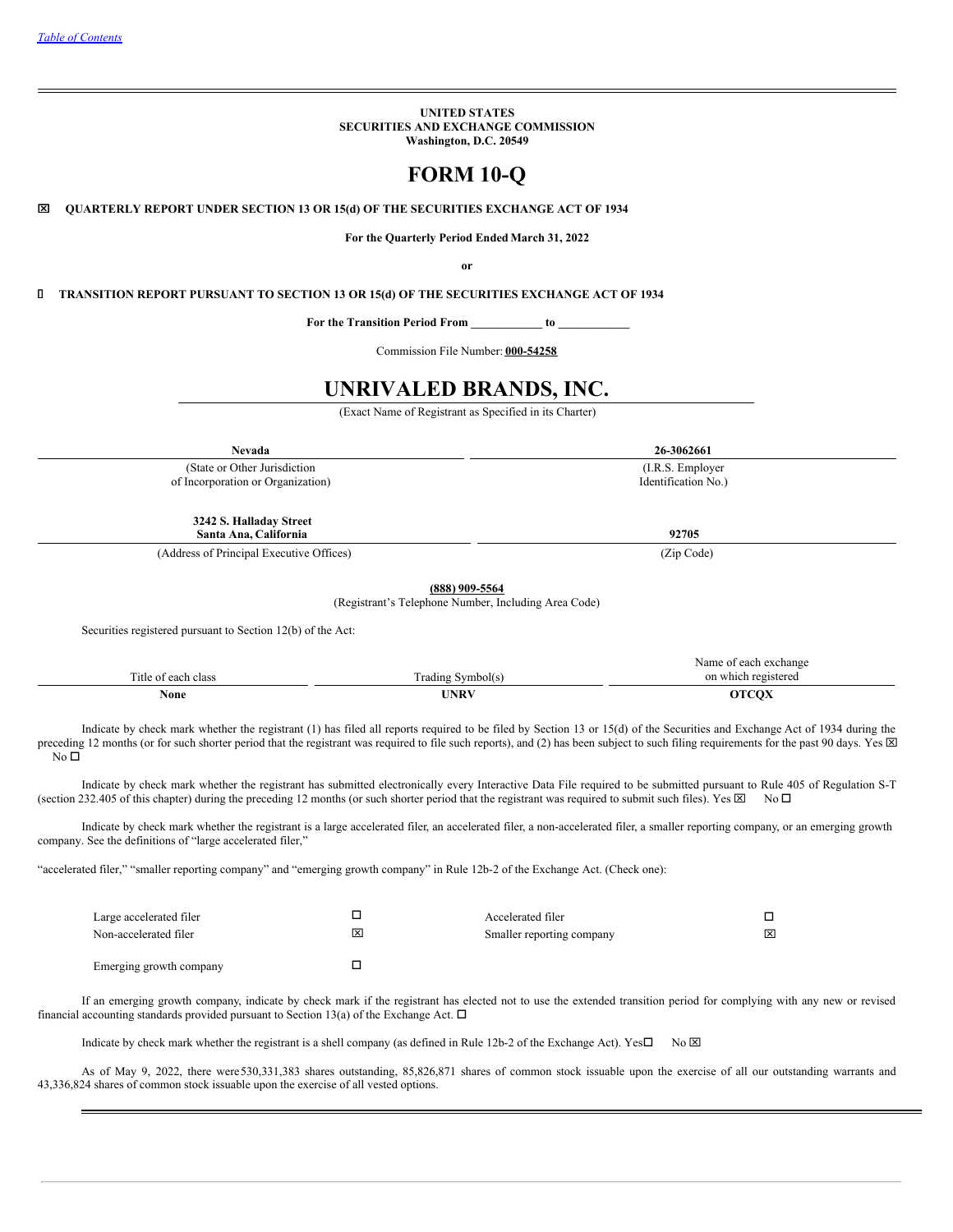### **UNRIVALED BRANDS, INC. INDEX TO FORM 10-Q FOR THE QUARTERLY PERIOD ENDED MARCH 31, 2022**

# PART I FINANCIAL [INFORMATION](#page-1-0)

<span id="page-1-0"></span>

|                   |                                                                                                      | Page           |
|-------------------|------------------------------------------------------------------------------------------------------|----------------|
| Item 1.           | <b>Financial Statements</b>                                                                          |                |
|                   | Consolidated Balance Sheets as of March 31, 2022 (Unaudited) and December 31, 2021                   | 3              |
|                   | Consolidated Statements of Operations for the Three Months Ended March 31, 2022 and 2021 (Unaudited) | $\overline{4}$ |
|                   | Consolidated Statements of Cash Flows for the Three Months Ended March 31, 2022 and 2021 (Unaudited) | 5              |
|                   | Consolidated Statements of Stockholders Equity for the Three Months Ended March 31, 2022 (Unaudited) | 6              |
|                   | Consolidated Statements of Stockholders Equity for the Three Months Ended March 31, 2021 (Unaudited) | 7              |
|                   | Notes to Unaudited Consolidated Financial Statements                                                 | $\,8\,$        |
|                   |                                                                                                      |                |
| Item 2.           | Management's Discussion and Analysis of Financial Condition and Results of Operations                | 30             |
|                   | <b>Company Overview</b>                                                                              | 30             |
|                   | <b>Results of Operations</b>                                                                         | 31             |
|                   | <b>Disclosure About Off-Balance Sheet Arrangements</b>                                               | 33             |
|                   | <b>Critical Accounting Policies and Estimates</b>                                                    | 33             |
|                   | <b>Liquidity and Capital Resources</b>                                                               | 33             |
|                   |                                                                                                      |                |
| Item 3.           | Quantitative and Qualitative Disclosures About Market Risk                                           | 35             |
|                   |                                                                                                      |                |
| Item 4.           | <b>Controls and Procedures</b>                                                                       | 35             |
|                   |                                                                                                      |                |
|                   | PART II OTHER INFORMATION                                                                            |                |
|                   |                                                                                                      |                |
| Item 1.           | <b>Legal Proceedings</b>                                                                             | 37             |
|                   |                                                                                                      |                |
| Item 1A.          | <b>Risk Factors</b>                                                                                  | 37             |
|                   |                                                                                                      |                |
| Item 2.           | Unregistered Sales of Equity Securities and Use of Proceeds                                          | 37             |
|                   |                                                                                                      |                |
| Item 3.           | <b>Defaults Upon Senior Securities</b>                                                               | 37             |
|                   |                                                                                                      |                |
| Item 4.           | <b>Mine Safety Disclosures</b>                                                                       | 37             |
|                   |                                                                                                      |                |
| Item 5.           | <b>Other Information</b>                                                                             | 37             |
|                   |                                                                                                      |                |
| Item 6.           | <b>Exhibits</b>                                                                                      | 38             |
|                   |                                                                                                      |                |
|                   |                                                                                                      |                |
| <b>Signatures</b> |                                                                                                      | 39             |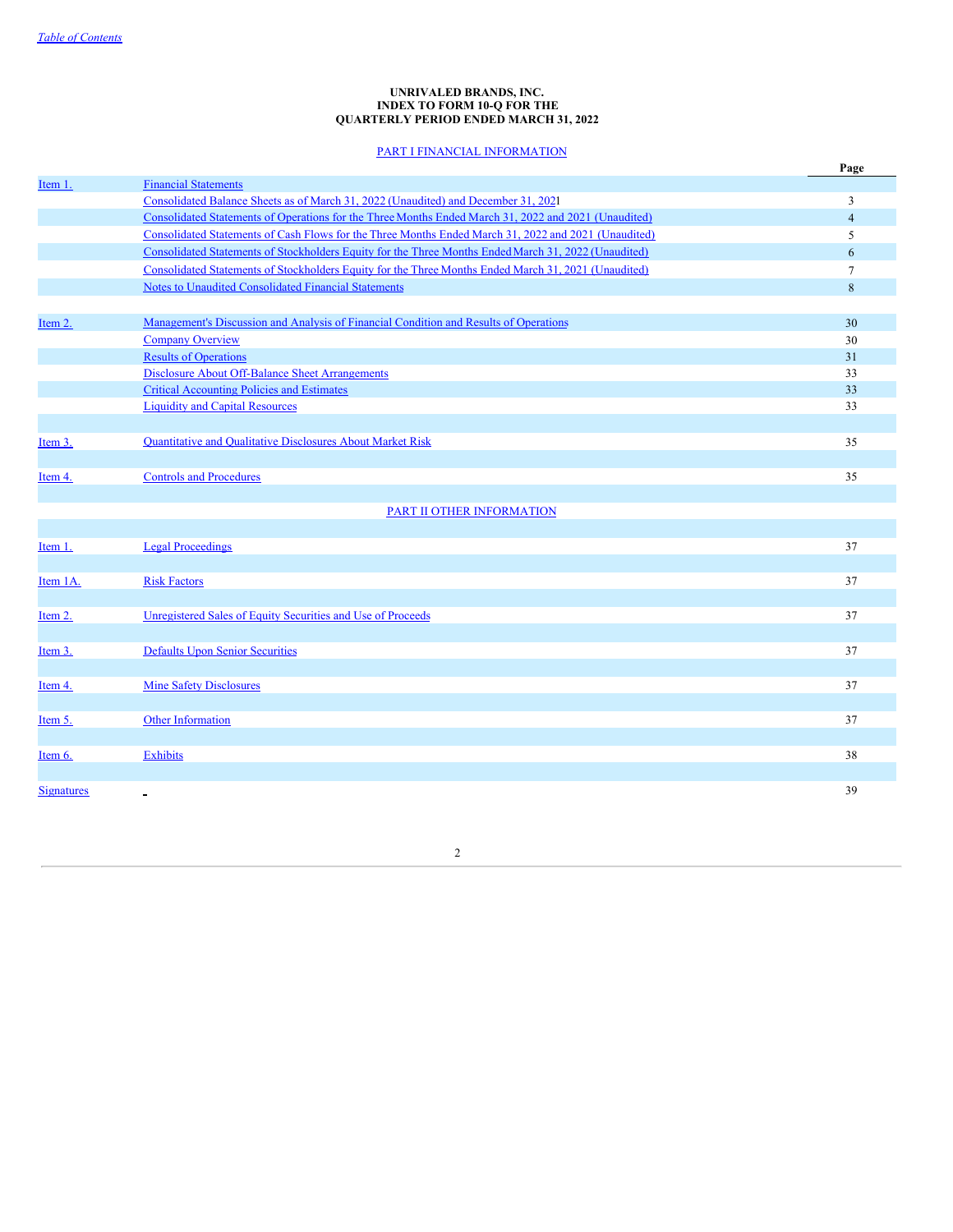#### **UNRIVALED BRANDS, INC. AND SUBSIDIARIES CONSOLIDATED BALANCE SHEETS (in thousands, except shares)**

<span id="page-2-1"></span><span id="page-2-0"></span>

|                                                                                                                                                                                                                                                       | March 31,<br>2022  |             |              | December 31,<br>2021 |
|-------------------------------------------------------------------------------------------------------------------------------------------------------------------------------------------------------------------------------------------------------|--------------------|-------------|--------------|----------------------|
|                                                                                                                                                                                                                                                       |                    | (Unaudited) |              |                      |
| <b>ASSETS</b>                                                                                                                                                                                                                                         |                    |             |              |                      |
| <b>Current Assets:</b>                                                                                                                                                                                                                                |                    |             |              |                      |
| Cash                                                                                                                                                                                                                                                  | $\mathcal{S}$      | 3,666       | $\mathbf{s}$ | 6,891                |
| Accounts receivable, net                                                                                                                                                                                                                              |                    | 4,026       |              | 4,677                |
| Inventory, net                                                                                                                                                                                                                                        |                    | 7,724       |              | 7,179                |
| Prepaid expenses and other assets                                                                                                                                                                                                                     |                    | 2,195       |              | 1,272                |
| Notes receivable                                                                                                                                                                                                                                      |                    | 375         |              | 750                  |
| Current assets of discontinued operations                                                                                                                                                                                                             |                    | 5,643       |              | 4,495                |
| Total current assets                                                                                                                                                                                                                                  |                    | 23,629      |              | 25,264               |
| Property, equipment and leasehold improvements, net                                                                                                                                                                                                   |                    | 23,457      |              | 23,728               |
| Intangible assets, net                                                                                                                                                                                                                                |                    | 127,294     |              | 129,637              |
| Goodwill                                                                                                                                                                                                                                              |                    | 48,132      |              | 48,132               |
| Other assets                                                                                                                                                                                                                                          |                    | 22,235      |              | 26,915               |
| Investments                                                                                                                                                                                                                                           |                    | 239         |              | 163                  |
| Assets of discontinued operations                                                                                                                                                                                                                     |                    | 4,817       |              | 17,984               |
| <b>TOTAL ASSETS</b>                                                                                                                                                                                                                                   | $\pmb{\mathbb{S}}$ | 249,802     | $\mathbf{s}$ | 271,824              |
|                                                                                                                                                                                                                                                       |                    |             |              |                      |
| <b>LIABILITIES AND STOCKHOLDERS' EQUITY</b>                                                                                                                                                                                                           |                    |             |              |                      |
| <b>LIABILITIES:</b>                                                                                                                                                                                                                                   |                    |             |              |                      |
| Current liabilities:                                                                                                                                                                                                                                  |                    |             |              |                      |
| Accounts payable and accrued expenses                                                                                                                                                                                                                 | \$                 | 36,483 \$   |              | 31,904               |
| Short-term debt                                                                                                                                                                                                                                       |                    | 29,566      |              | 45,749               |
| Income taxes payable                                                                                                                                                                                                                                  |                    | 8,124       |              | 7,969                |
| Current liabilities of discontinued operations                                                                                                                                                                                                        |                    | 2,210       |              | 2,087                |
| Total current liabilities                                                                                                                                                                                                                             |                    | 76,383      |              | 87,708               |
| Long-term liabilities:                                                                                                                                                                                                                                |                    |             |              |                      |
| Long-term debt, net of discounts                                                                                                                                                                                                                      |                    | 7,308       |              | 10,006               |
| Deferred tax liabilities                                                                                                                                                                                                                              |                    | 4,435       |              | 6,123                |
| Long-term lease liabilities                                                                                                                                                                                                                           |                    | 17,000      |              | 21,316               |
| Long-term liabilities of discontinued operations                                                                                                                                                                                                      |                    | 150         |              | 184                  |
| Total long-term liabilities                                                                                                                                                                                                                           |                    | 28,893      |              | 37,629               |
| <b>Total liabilities</b>                                                                                                                                                                                                                              |                    | 105,276     |              | 125,337              |
| <b>STOCKHOLDERS' EQUITY:</b>                                                                                                                                                                                                                          |                    |             |              |                      |
| Common stock, par value \$0.001:                                                                                                                                                                                                                      |                    |             |              |                      |
| 990,000,000 shares authorized as of March 31, 2022 and December 31, 2021; 530,330,007 shares issued and 528,021,587 shares outstanding as of<br>March 31, 2022; 498,546,295 shares issued and 496,237,883 shares outstanding as of December 31, 2021. |                    | 552         |              | 521                  |
| Additional paid-in capital                                                                                                                                                                                                                            |                    | 399,536     |              | 392,930              |
| Treasury stock                                                                                                                                                                                                                                        |                    | (808)       |              | (808)                |
| Accumulated deficit                                                                                                                                                                                                                                   |                    | (258, 888)  |              | (250, 015)           |
| Total Unrivaled Brands, Inc. Stockholders' Equity                                                                                                                                                                                                     |                    | 140,392     |              | 142,628              |
| Non-controlling interest                                                                                                                                                                                                                              |                    | 4,134       |              | 3,859                |
| Total stockholders' equity                                                                                                                                                                                                                            |                    | 144,526     |              | 146,487              |
| TOTAL LIABILITIES AND STOCKHOLDERS' EQUITY                                                                                                                                                                                                            | $\boldsymbol{s}$   | 249,802     | $\mathbf{s}$ | 271.824              |
|                                                                                                                                                                                                                                                       |                    |             |              |                      |

<span id="page-2-2"></span>The accompanying notes are an integral part of the unaudited consolidated financial statements.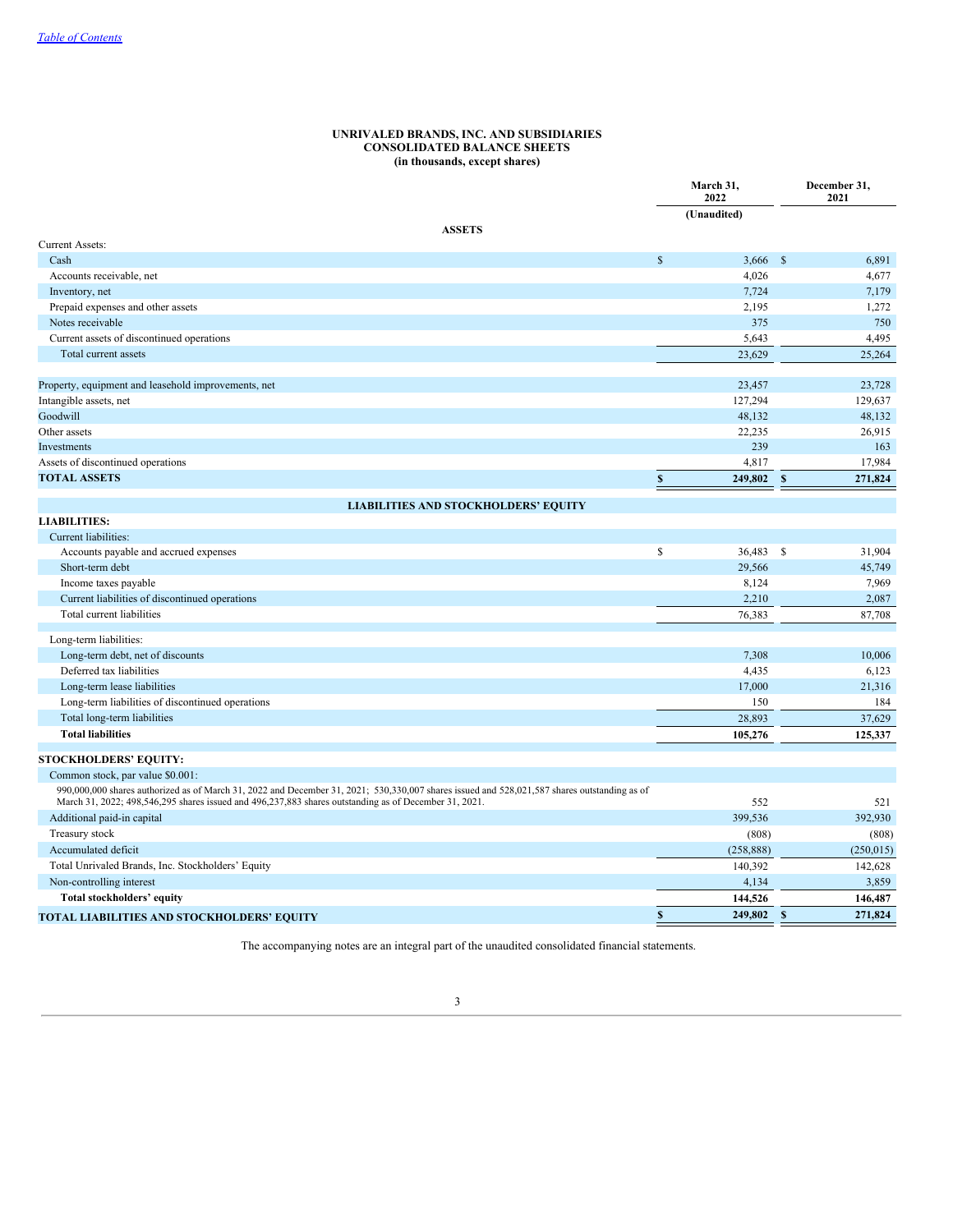### **UNRIVALED BRANDS, INC. AND SUBSIDIARIES CONSOLIDATED STATEMENTS OF OPERATIONS (UNAUDITED) (in thousands, except for shares and per-share data)**

|                                                                                                                                    | <b>Three Months Ended</b><br>March 31, |             |               |               |
|------------------------------------------------------------------------------------------------------------------------------------|----------------------------------------|-------------|---------------|---------------|
|                                                                                                                                    |                                        | 2022        |               | 2021          |
| <b>Total revenues</b>                                                                                                              | $\mathsf{\$}$                          | 20,725      | $\mathbb{S}$  | 2,057         |
| Cost of goods sold                                                                                                                 |                                        | 14,292      |               | 1,866         |
| Gross profit                                                                                                                       |                                        | 6,433       |               | 191           |
| Selling, general and administrative expenses                                                                                       |                                        | 18,767      |               | 12,650        |
| Gain on sale of assets                                                                                                             |                                        | (198)       |               |               |
| Loss from operations                                                                                                               |                                        | (12, 136)   |               | (12, 459)     |
| Other income (expense):                                                                                                            |                                        |             |               |               |
| Gain (loss) on extinguishment of debt                                                                                              |                                        | 542         |               | (6,161)       |
| Interest expense, net                                                                                                              |                                        | (1,766)     |               | (71)          |
| Other income                                                                                                                       |                                        | 1,034       |               | 345           |
| Gain on investments                                                                                                                |                                        |             |               | 6,212         |
| Total other income (expense)                                                                                                       |                                        | (190)       |               | 325           |
| Loss from continuing operations, before provision for income taxes                                                                 |                                        | (12, 326)   |               | (12, 134)     |
| Provision for income taxes for continuing operations                                                                               |                                        | 1,688       |               |               |
| Net income (loss) from continuing operations                                                                                       |                                        | (10,638)    |               | (12, 134)     |
| Income from discontinued operations, before provision for income taxes                                                             |                                        | 2,135       |               | 438           |
| Provision for income taxes for discontinued operations                                                                             |                                        | (95)        |               |               |
| Net income (loss) from discontinued operations                                                                                     |                                        | 2,040       |               | 438           |
| <b>NET LOSS</b>                                                                                                                    |                                        | (8,598)     |               | (11,696)      |
|                                                                                                                                    |                                        |             |               |               |
| Less: Income (loss) attributable to non-controlling interest from continuing operations                                            |                                        |             |               |               |
| Less: Income (loss) attributable to non-controlling interest from discontinued operations                                          |                                        | 275         |               | 381           |
| NET LOSS ATTRIBUTABLE TO UNRIVALED BRANDS, INC.                                                                                    | \$                                     | (8, 873)    | <b>S</b>      | (12,077)      |
| Loss from continuing operations per common share attributable to Unrivaled Brands, Inc. common stockholders – basic and diluted \$ |                                        | (0.02)      | S             | (0.05)        |
| Net Loss per common share attributable to Unrivaled Brands, Inc. common stockholders - basic and diluted                           | $\$$                                   | (0.02)      | $\mathcal{S}$ | (0.05)        |
| Weighted-average number of common shares outstanding – basic and diluted                                                           |                                        | 561,818,857 |               | 237, 752, 273 |

<span id="page-3-0"></span>The accompanying notes are an integral part of the unaudited consolidated financial statements.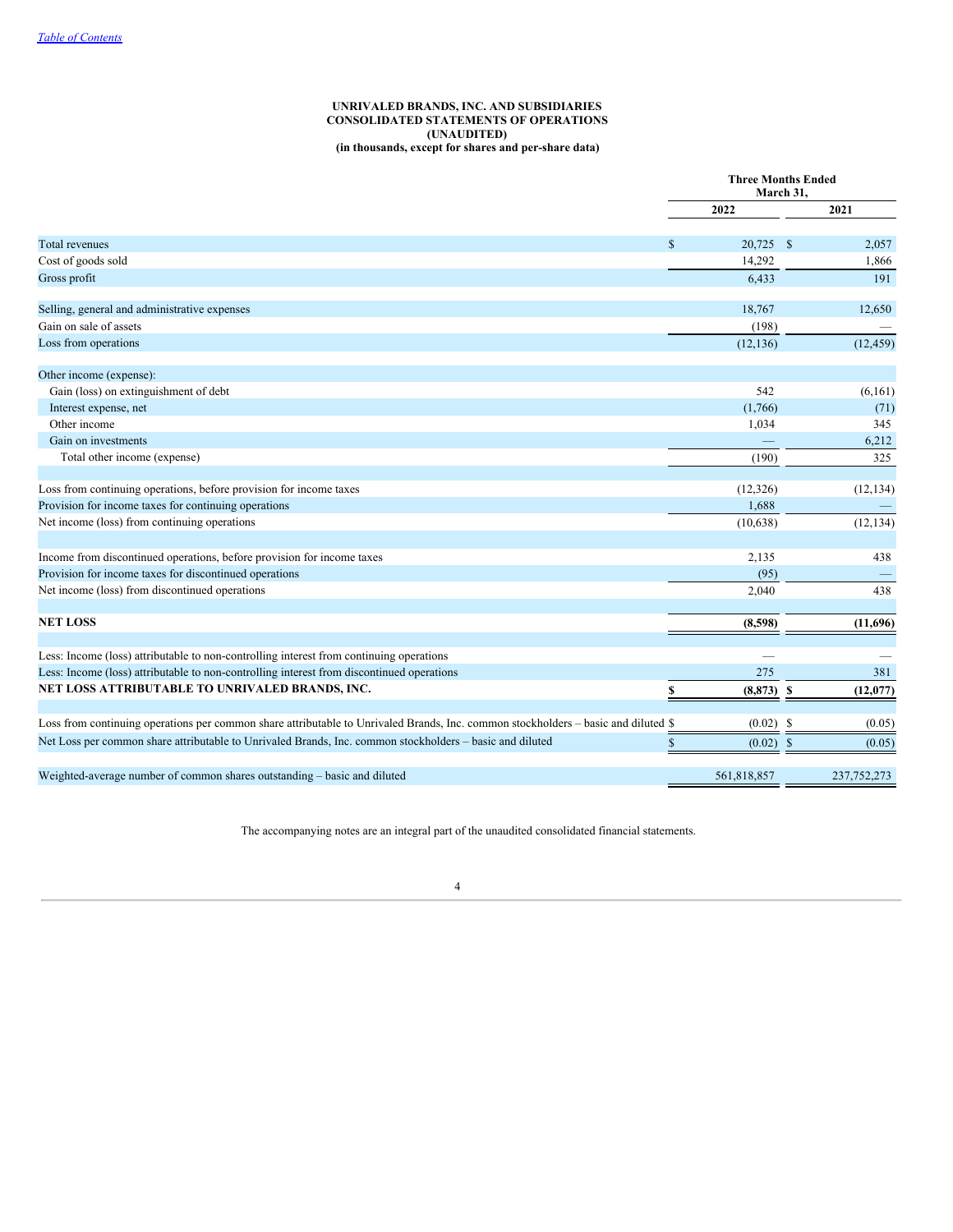#### **UNRIVALED BRANDS, INC. AND SUBSIDIARIES CONSOLIDATED STATEMENTS OF CASH FLOWS (UNAUDITED) (in thousands)**

|                                                                                 | <b>Three Months Ended</b><br>March 31, |                   |    |                   |
|---------------------------------------------------------------------------------|----------------------------------------|-------------------|----|-------------------|
|                                                                                 |                                        | 2022              |    | 2021              |
| <b>CASH FLOWS FROM OPERATING ACTIVITIES:</b>                                    |                                        |                   |    |                   |
| Net loss                                                                        | \$                                     | $(8,598)$ \$      |    | (11,696)          |
| Less: Net income (loss) from discontinued operations                            |                                        | 2,040             |    | 438               |
| Net loss from continuing operations                                             |                                        | (10, 638)         |    | (12, 134)         |
| Adjustments to reconcile net loss to net cash used in operating activities:     |                                        |                   |    |                   |
| Provision for income taxes                                                      |                                        | (1,688)           |    |                   |
| Bad debt expense                                                                |                                        | 1,220             |    |                   |
| Depreciation and amortization                                                   |                                        | 3,289             |    | 529               |
| Gain on sale of assets                                                          |                                        | (198)             |    |                   |
| Gain on debt forgiveness                                                        |                                        | $\qquad \qquad -$ |    | (86)              |
| Gain on sale of investments                                                     |                                        |                   |    | (6,212)           |
| Amortization of operating lease right-of-use asset                              |                                        | 580               |    | 195               |
| Loss (gain) on extinguishment of debt                                           |                                        | (542)             |    | 6,161             |
| Non-cash interest expense                                                       |                                        | 346               |    | 27                |
| Non-cash portion of severance expense                                           |                                        |                   |    | 7,990             |
| Stock-based compensation                                                        |                                        | 2,187             |    | 398               |
| Change in operating assets and liabilities:                                     |                                        |                   |    |                   |
| Accounts receivable                                                             |                                        | (570)             |    | (148)<br>299      |
| Inventory<br>Prepaid expenses and other current assets                          |                                        | (544)<br>(922)    |    | (290)             |
| Other assets                                                                    |                                        |                   |    |                   |
| Accounts payable and accrued expenses                                           |                                        | (638)<br>5,707    |    | (23)<br>882       |
| Operating lease liabilities                                                     |                                        | (624)             |    | (133)             |
| Net cash provided by / (used in) operating activities - continuing operations   |                                        |                   |    |                   |
| Net cash provided by / (used in) operating activities - discontinued operations |                                        | (3,035)           |    | (2, 545)          |
| <b>NET CASH PROVIDED BY / (USED IN) OPERATING ACTIVITIES</b>                    |                                        | (62)              |    | (366)             |
|                                                                                 |                                        | (3,097)           |    | (2,911)           |
| <b>CASH FLOWS FROM INVESTING ACTIVITIES:</b>                                    |                                        |                   |    |                   |
| Purchase of property, equipment and leasehold improvements                      |                                        | (926)             |    | (50)              |
| Repayment of notes receivable                                                   |                                        | 375               |    | $\qquad \qquad -$ |
| Proceeds from sales of assets                                                   |                                        | 450               |    |                   |
| Net cash provided by / (used in) investing activities - continuing operations   |                                        | (101)             |    | (50)              |
| Net cash provided by / (used in) investing activities - discontinued operations |                                        | 14,209            |    |                   |
| NET CASH PROVIDED BY / (USED IN) INVESTING ACTIVITIES                           |                                        | 14,108            |    | (50)              |
|                                                                                 |                                        |                   |    |                   |
| <b>CASH FLOWS FROM FINANCING ACTIVITIES:</b>                                    |                                        |                   |    |                   |
| Proceeds from issuance of notes payable                                         |                                        |                   |    | 3,500             |
| Payments of debt principal                                                      |                                        | (18,611)          |    | (6)               |
| Cash paid for debt discount                                                     |                                        |                   |    | (178)             |
| Proceeds from issuance of common stock                                          |                                        | 4,375             |    |                   |
| Net cash provided by / (used in) financing activities - continuing operations   |                                        | (14, 236)         |    | 3,316             |
| NET CASH PROVIDED BY / (USED IN) FINANCING ACTIVITIES                           |                                        | (14, 236)         |    | 3,316             |
| NET CHANGE IN CASH                                                              |                                        | (3,225)           |    | 355               |
| Cash at beginning of period                                                     |                                        | 6,891             |    | 217               |
| <b>CASH AT END OF PERIOD</b>                                                    | \$                                     | 3,666 \$          |    | 572               |
|                                                                                 |                                        |                   |    |                   |
| SUPPLEMENTAL DISCLOSURE FOR OPERATING ACTIVITIES:                               |                                        |                   |    |                   |
| Cash paid for interest                                                          | \$                                     | $1,445$ \$        |    | 182               |
| SUPPLEMENTAL DISCLOSURE FOR NON-CASH INVESTING AND FINANCING ACTIVITIES:        |                                        |                   |    |                   |
| Debt principal and accrued interest converted into common stock                 | \$                                     | 52S               |    | 3,596             |
| Stock options exercised on a net share basis                                    | \$                                     |                   | -S |                   |
| Promissory note issued for severance                                            | $\mathbb{S}$                           | $-$ \$            |    | 2,100             |

<span id="page-4-0"></span>The accompanying notes are an integral part of the unaudited consolidated financial statements.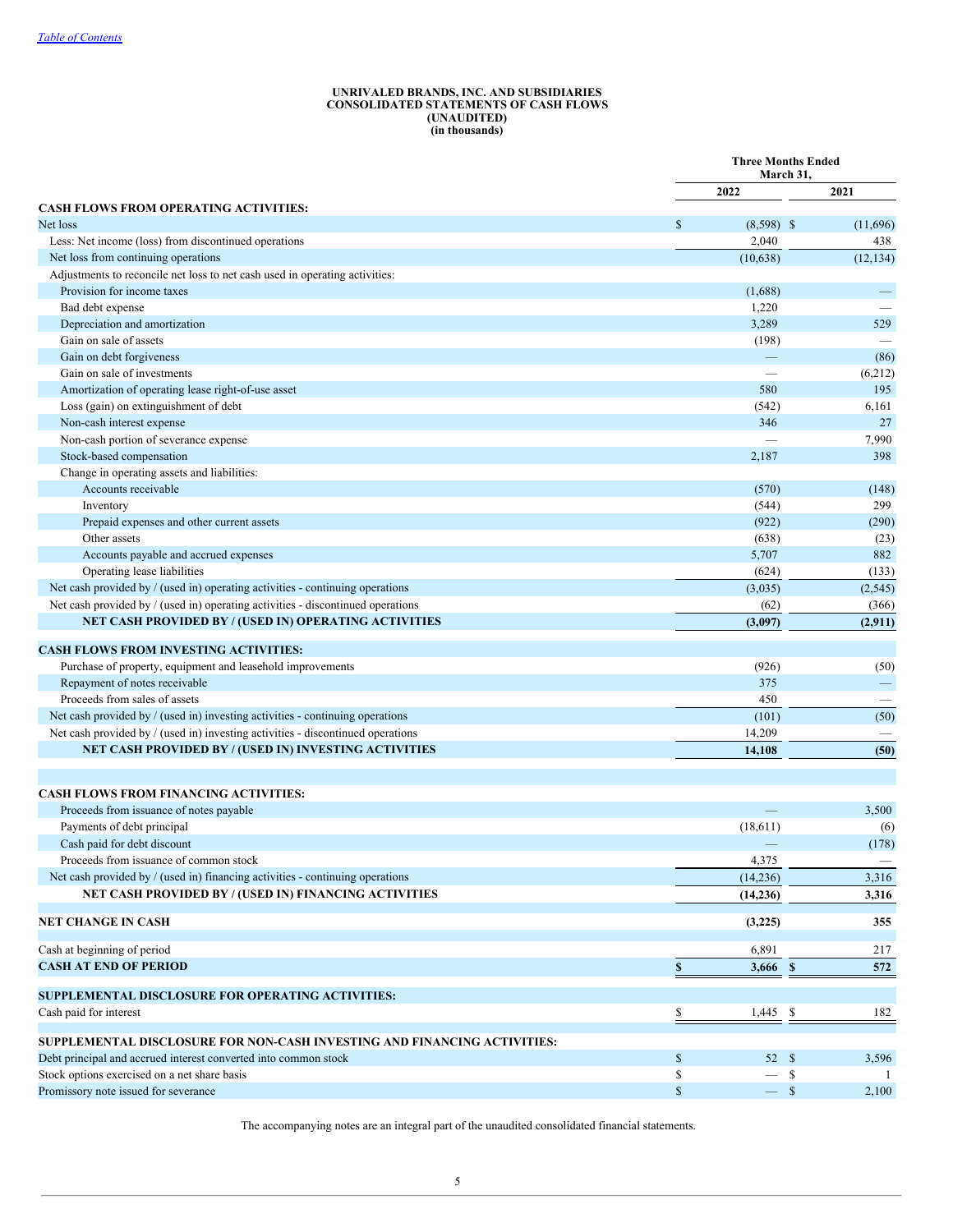#### **UNRIVALED BRANDS, INC. AND SUBSIDIARIES CONSOLIDATED STATEMENTS OF STOCKHOLDERS' EQUITY FOR THE THREE MONTHS ENDED MARCH 31, 2022 (UNAUDITED) (in thousands, except for shares)**

|                                                        | <b>Preferred Stock</b> |                                |        |                     |          |                              |                       |        |                        |                     |          |
|--------------------------------------------------------|------------------------|--------------------------------|--------|---------------------|----------|------------------------------|-----------------------|--------|------------------------|---------------------|----------|
|                                                        |                        | Convertible<br><b>Series A</b> |        | <b>Common Stock</b> |          | <b>Additional</b><br>Paid-In | <b>Treasury Stock</b> |        | Accumulated            | Non-<br>Controlling |          |
|                                                        | <b>Shares</b>          |                                | Amount | <b>Shares</b>       | Amount   | Capital                      | <b>Shares</b>         | Amount | Deficit                | Interest            | Total    |
| <b>Balance at December 31, 2021</b>                    | 8                      | <sup>\$</sup>                  |        | 496,237,883         | 521<br>S | 392,930                      | 2,308,420 \$          | (808)  | $(250, 015)$ \$<br>-36 | 3,859               | 146,487  |
| Warrants exercise                                      |                        |                                | -      | 4,759,708           |          | (5)                          |                       |        |                        |                     |          |
| Stock compensation - employees                         |                        |                                | -      | 900,000             |          | 181                          |                       |        |                        | _                   | 182      |
| Stock compensation - directors                         |                        |                                |        | 683,332             |          | 183                          | _                     |        |                        | _                   | 184      |
| Stock option exercise                                  |                        |                                |        | 146,212             |          | $\overline{\phantom{a}}$     |                       |        |                        |                     |          |
| Debt conversion - common stock                         |                        |                                | -      | 294,452             |          | 75                           |                       |        |                        | --                  | 75       |
| Stock issued for cash                                  |                        |                                | –      | 25,000,000          | 24       | 4,351                        |                       |        |                        | _                   | 4,375    |
| Stock option expense                                   |                        |                                |        |                     |          | 1,821                        |                       |        |                        | --                  | 1,821    |
| Net income attributable to non-controlling<br>interest |                        |                                |        |                     |          |                              |                       |        |                        | 275                 | 275      |
| Net loss attributable to Unrivaled Brands, Inc.        |                        |                                |        |                     |          |                              |                       |        | (8, 873)               | –                   | (8, 873) |
| Balance at March 31, 2022                              | 8                      |                                |        | 528,021,587         | 552      | 399,536                      | 2,308,420 \$          | (808)  | (258, 888)             | 4,134               | 144,526  |

<span id="page-5-0"></span>The accompanying notes are an integral part of the unaudited consolidated financial statements.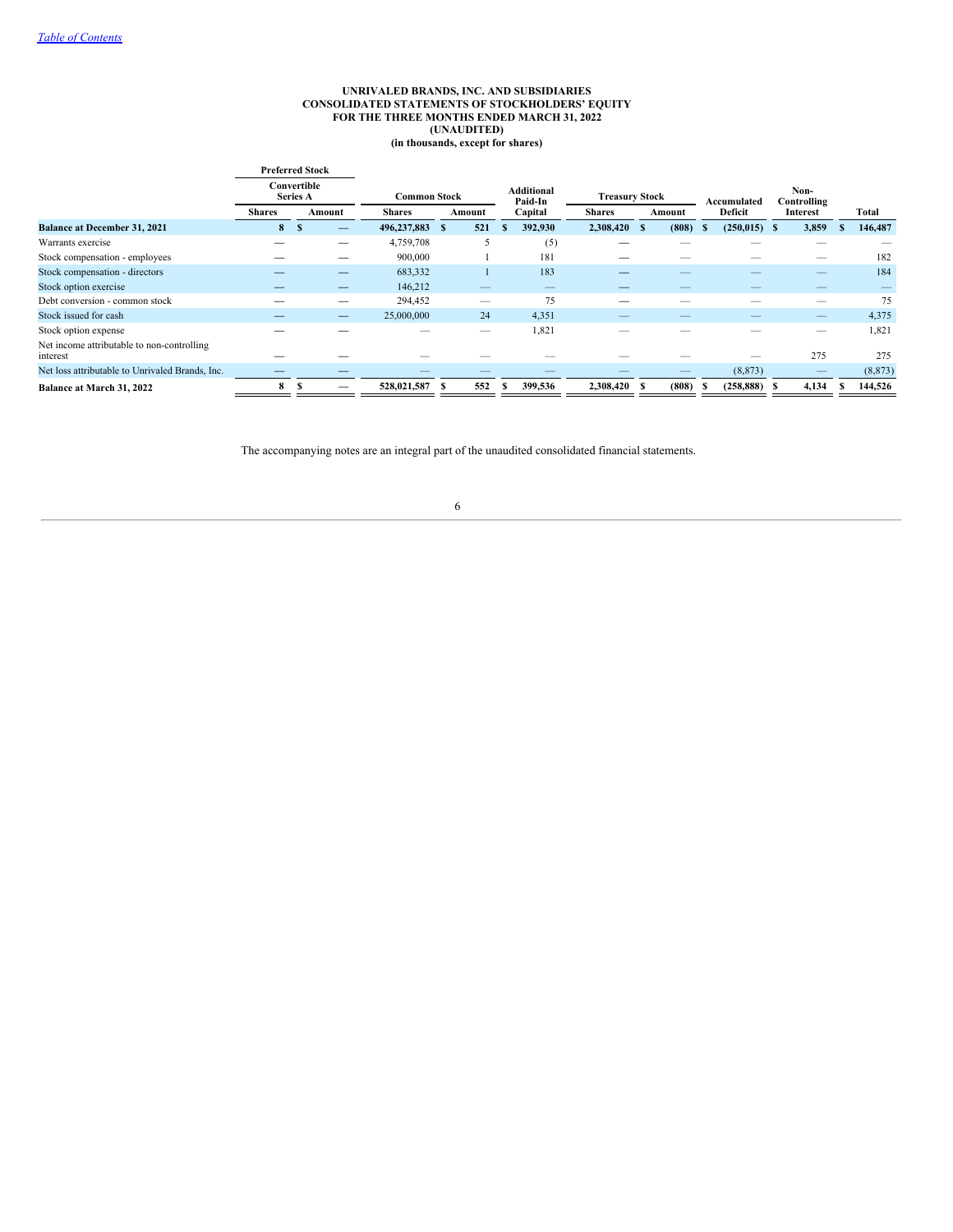### **UNRIVALED BRANDS, INC. AND SUBSIDIARIES CONSOLIDATED STATEMENTS OF STOCKHOLDERS EQUITY FOR THE THREE MONTHS ENDED MARCH 31, 2021 (UNAUDITED) (in thousands, except for shares)**

|                                                        |               | <b>Preferred Stock</b>      |               |                     |         |                                                       |        |                 |                     |          |
|--------------------------------------------------------|---------------|-----------------------------|---------------|---------------------|---------|-------------------------------------------------------|--------|-----------------|---------------------|----------|
|                                                        |               | <b>Convertible Series A</b> |               | <b>Common Stock</b> |         | <b>Additional</b><br><b>Treasury Stock</b><br>Paid-In |        |                 | Non-<br>Controlling |          |
|                                                        | <b>Shares</b> | Amount                      | <b>Shares</b> | Amount              | Capital | <b>Shares</b>                                         | Amount | Deficit         | Interest            | Total    |
| <b>Balance at December 31, 2020</b>                    | –             | _                           | 194,204,459   | 218<br>-S           | 275,060 | 2,308,412 \$                                          | (808)  | (219, 803)<br>S | 4,463<br>- \$       | 59,130   |
| Adoption of ASU 2020-06                                |               |                             |               |                     | (1,071) |                                                       |        | 1,059           | –                   | (12)     |
| Debt conversion - common stock                         |               |                             | 20,391,774    | 20                  | 3,989   |                                                       |        | _               |                     | 4,009    |
| Warrants issued to Dominion                            |               |                             |               | _                   | 5,978   |                                                       |        |                 |                     | 5,978    |
| Stock compensation - directors                         |               | _                           | 541,666       |                     | 121     |                                                       |        |                 |                     | 122      |
| Stock compensation - services expense                  |               | $\overline{\phantom{a}}$    | 322,947       | _                   |         | 32                                                    |        |                 | _                   | 32       |
| Stock option exercises                                 |               |                             | 1,226,230     |                     |         | (1)                                                   | $-$    | _               |                     |          |
| Acquisition of A shares                                |               | _                           | 16,485,714    | 16                  | 5,873   | 8                                                     |        |                 | _                   | 5,889    |
| Stock option expense                                   |               |                             |               |                     |         | 244                                                   |        |                 |                     | 244      |
| Net income attributable to non-controlling<br>interest |               |                             |               |                     |         |                                                       |        |                 | 381                 | 381      |
| Net loss attributable to Unrivaled Brands, Inc.        |               |                             |               |                     |         |                                                       | $-$    | (12,077)        |                     | (12,077) |
| Balance at March 31, 2021                              |               |                             | 233,172,790   | 256                 | 290.225 | 2,308,420 \$                                          | (808)  | (230, 821)      | 4,844<br>-S         | 63,696   |

<span id="page-6-0"></span>The accompanying notes are an integral part of the unaudited consolidated financial statements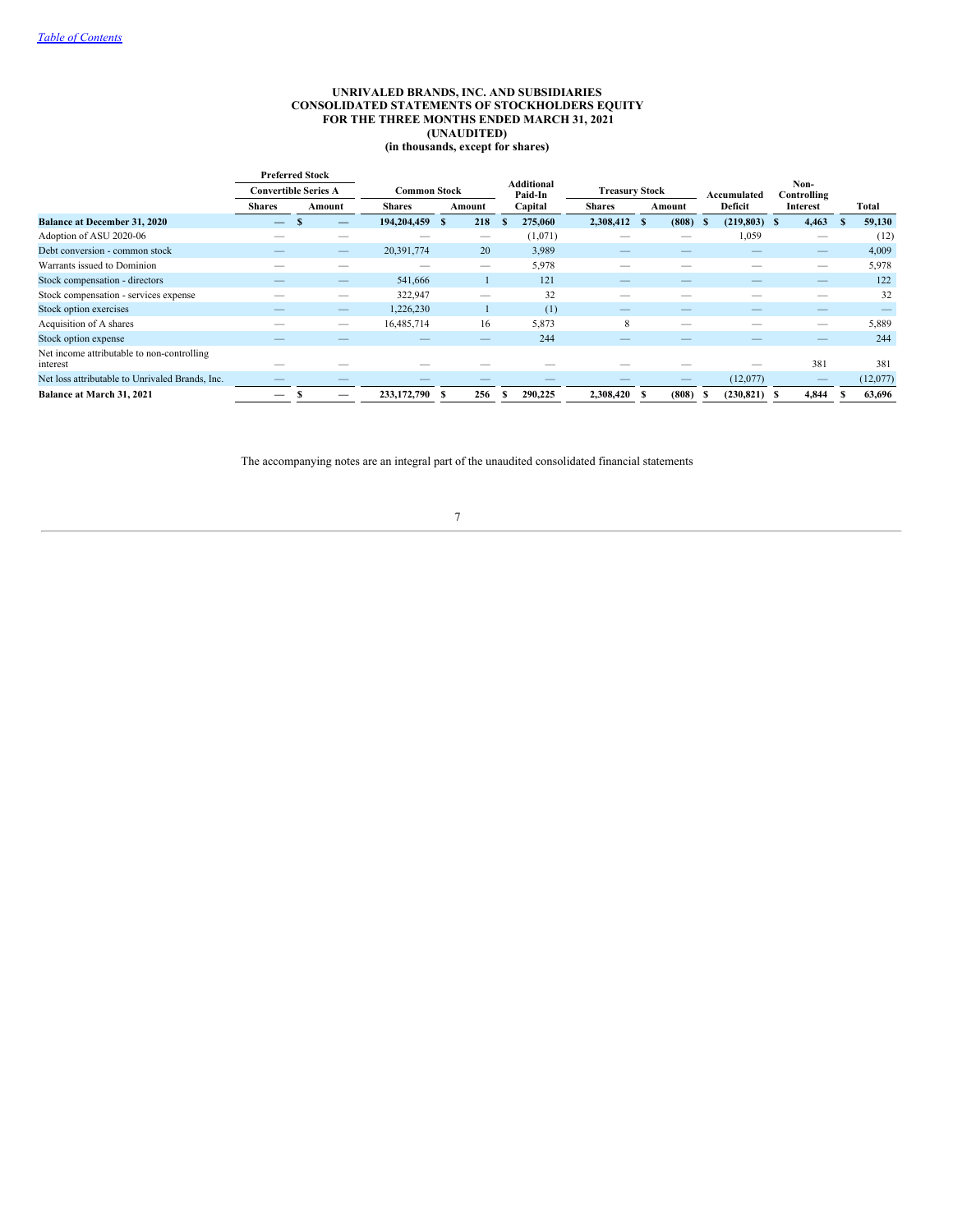# **UNRIVALED BRANDS, INC. AND SUBSIDIARIES NOTES TO UNAUDITED CONSOLIDATED FINANCIAL STATEMENTS**

### **NOTE 1 – DESCRIPTION OF BUSINESS**

References in this document to "the Company", "Unrivaled", "we", "us", or "our" are intended to mean Unrivaled Brands, Inc., individually, or as the context requires, collectively with its subsidiaries on a consolidated basis. Effective July 7, 2021, the Company changed its corporate name from "Terra Tech Corp." to "Unrivaled Brands, Inc." in connection with the Company's acquisition of UMBRLA, Inc. ("UMBRLA").

Unrivaled is a holding company with the following subsidiaries:

- 620 Dyer LLC, a California corporation ("Dyer")
- 1815 Carnegie LLC, a California limited liability company ("Carnegie")
- Black Oak Gallery, a California corporation ("Black Oak")
- Blüm San Leandro, a California corporation ("Blüm San Leandro")
- MediFarm, LLC, a Nevada limited liability company ("MediFarm")
- MediFarm I, LLC, a Nevada limited liability company ("MediFarm I")
- 121 North Fourth Street, LLC, a Nevada limited liability company ("121 North Fourth")
- OneQor Technologies, Inc., a Delaware corporation ("OneQor")
- UMBRLA, Inc., a Nevada corporation ("UMBRLA")
- Halladay Holding, LLC, a California limited liability company ("Halladay")
- People's First Choice, LLC, a California limited liability company ("People's")
- Silverstreak Solutions, Inc., a California corporation ("Silverstreak")

The Company is a multi-state operator ("MSO") with retail, production, distribution, and cultivation operations, with an emphasis on providing the highest quality of medical and adult use cannabis products. From the acquisition of UMBRLA, the Company has multiple cannabis lifestyle brands. The Company is home to Korova, a brand of high potency products across multiple product categories, currently available in California, Oregon, Arizona, and Oklahoma. Other Company brands include Cabana, a boutique cannabis flower brand, and Sticks, a mainstream value-driven cannabis brand, active in California and Oregon. With the acquisition of People's First Choice, the Company operates a premier cannabis dispensary in Orange County, California. The Company also owns dispensaries in California which operate as People's in Los Angeles, The Spot in Santa Ana, Blum in Oakland and Silverstreak in San Leandro. The Company also has licensed distribution facilities in Portland, OR, Los Angeles, CA, and Sonoma County, CA.

### **NOTE 2 – SUMMARY OF SIGNIFICANT ACCOUNTING POLICIES**

#### **Basis of Presentation**

The accompanying consolidated financial statements have been prepared in accordance with U.S. generally accepted accounting principles ("GAAP") and with the instructions to U.S. Securities and Exchange Commission ("SEC") Form 10-Q and Article 10 of Regulation S-X of the Securities Act of 1933 and reflect the accounts and operations of the Company and those of our subsidiaries in which we have a controlling financial interest. In accordance with the provisions of FASB or ASC 810, "Consolidation," we consolidate any variable interest entity ("VIE") of which we are the primary beneficiary. The typical condition for a controlling financial interest ownership is holding a majority of the voting interests of an entity; however, a controlling financial interest may also exist in entities, such as VIEs, through arrangements that do not involve controlling voting interests. ASC 810 requires a variable interest holder to consolidate a VIE if that party has the power to direct the activities of the VIE that most significantly impact the VIE's economic performance and the obligation to absorb losses of the VIE that could potentially be significant to the VIE or the right to receive benefits from the VIE that could potentially be significant to the VIE. We do not consolidate a VIE in which we have a majority ownership interest when we are not considered the primary beneficiary. We evaluate our relationships with all the VIEs on an ongoing basis to reassess if we continue to be the primary beneficiary.

All intercompany transactions and balances have been eliminated in consolidation. In the opinion of management, all adjustments (consisting only of normal recurring adjustments) considered necessary for a fair presentation of the consolidated financial position of the Company as of March 31, 2022 and December 31, 2021, and the consolidated results of operations and cash flows for the quarters ended March 31, 2022 and 2021 have been included. These interim unaudited condensed consolidated financial statements do not include all disclosures required by GAAP for complete financial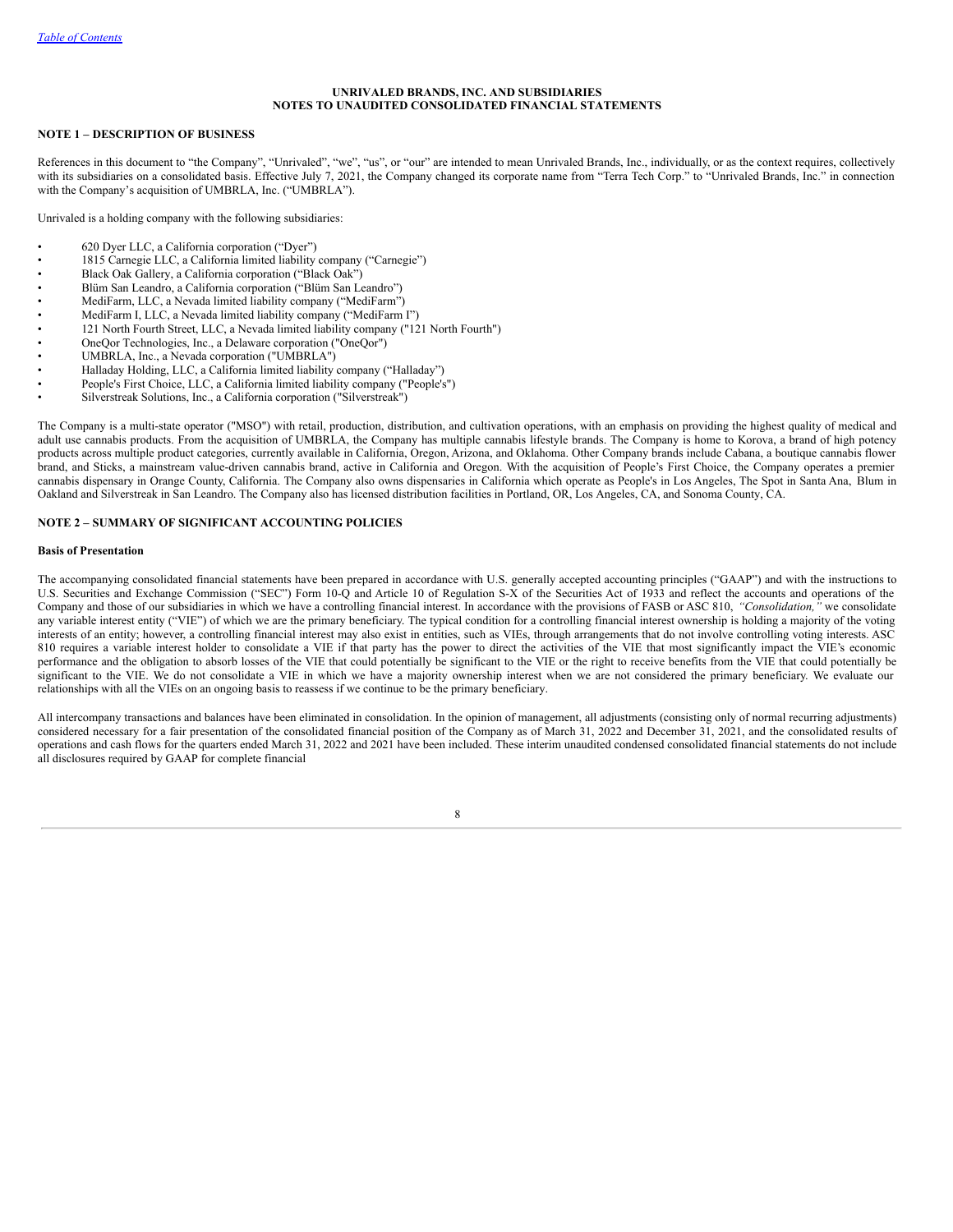statements and, therefore, should be read in conjunction with the more detailed audited consolidated financial statements for the year ended December 31, 2021. The December 31, 2021 balances reported herein are derived from the audited consolidated financial statements for the year ended December 31, 2021. The results of operations for the interim periods are not necessarily indicative of the results of operations to be expected for the full year.

#### **Going Concern**

The accompanying financial statements have been prepared assuming that we will continue as a going concern. In an effort to achieve liquidity that would be sufficient to meet all of our commitments, we have undertaken a number of actions, including minimizing capital expenditures and reducing recurring expenses. However, we believe that even after taking these actions, we will not have sufficient liquidity to satisfy all of our future financial obligations. The risks and uncertainties surrounding our ability to raise capital, our limited capital resources, and the weak industry conditions impacting our business raise substantial doubt as to our ability to continue as a going concern. See Note 19, "*Going Concern*" of the Notes to Consolidated Financial Statements for additional information.

#### **Non-Controlling Interest**

Non-controlling interest is shown as a component of stockholders' equity on the consolidated balance sheets and the share of net income (loss) attributable to non-controlling interest is shown as a component of net income (loss) in the consolidated statements of operations.

#### **Use of Estimates**

The preparation of financial statements in accordance with GAAP requires management to make estimates and assumptions that affect the reported amounts of assets and liabilities at the dates of the financial statements and the reported amounts of total net revenue and expenses in the reporting periods. The Company regularly evaluates estimates and assumptions related to revenue recognition, allowances for doubtful accounts, sales returns, inventory valuation, stock-based compensation expense, goodwill and purchased intangible asset valuations, derivative liabilities, deferred income tax asset valuation allowances, uncertain tax positions, tax contingencies, litigation and other loss contingencies. These estimates and assumptions are based on current facts, historical experience and various other factors that the Company believes to be reasonable under the circumstances, the results of which form the basis for making judgments about the carrying values of assets and liabilities and the recording of revenue, costs and expenses that are not readily apparent from other sources. The actual results the Company experiences may differ materially and adversely from these estimates. To the extent there are material differences between the estimates and actual results, the Company's future results of operations will be affected.

### **Reclassifications**

Certain prior period amounts have been reclassified to conform to the current period presentation. These reclassifications did not affect net loss, revenues or stockholders' equity. See Note 16, "*Discontinued Operations*" for further discussion regarding discontinued operations.

### **Trade and Other Receivables**

The Company extends non-interest bearing trade credit to its customers in the ordinary course of business which is not collateralized. Accounts receivable are shown on the face of the consolidated balance sheets, net of an allowance for doubtful accounts. The Company analyzes the aging of accounts receivable, historical bad debts, customer creditworthiness and current economic trends, in determining the allowance for doubtful accounts. The Company does not accrue interest receivable on past due accounts receivable. The allowance for doubtful accounts was \$4.76 million and \$3.68 million as of March 31, 2022 and December 31, 2021, respectively.

### **Investments**

Investments in unconsolidated affiliates are accounted for under the cost or the equity method of accounting, as appropriate. The Company accounts for investments in limited partnerships or limited liability corporations, whereby the Company owns a minimum of 5% of the investee's outstanding voting stock, under the equity method of accounting. These investments are recorded at the amount of the Company's investment and adjusted each period for the Company's share of the investee's income or loss, and dividends paid. As investments accounted for under the cost method do not have readily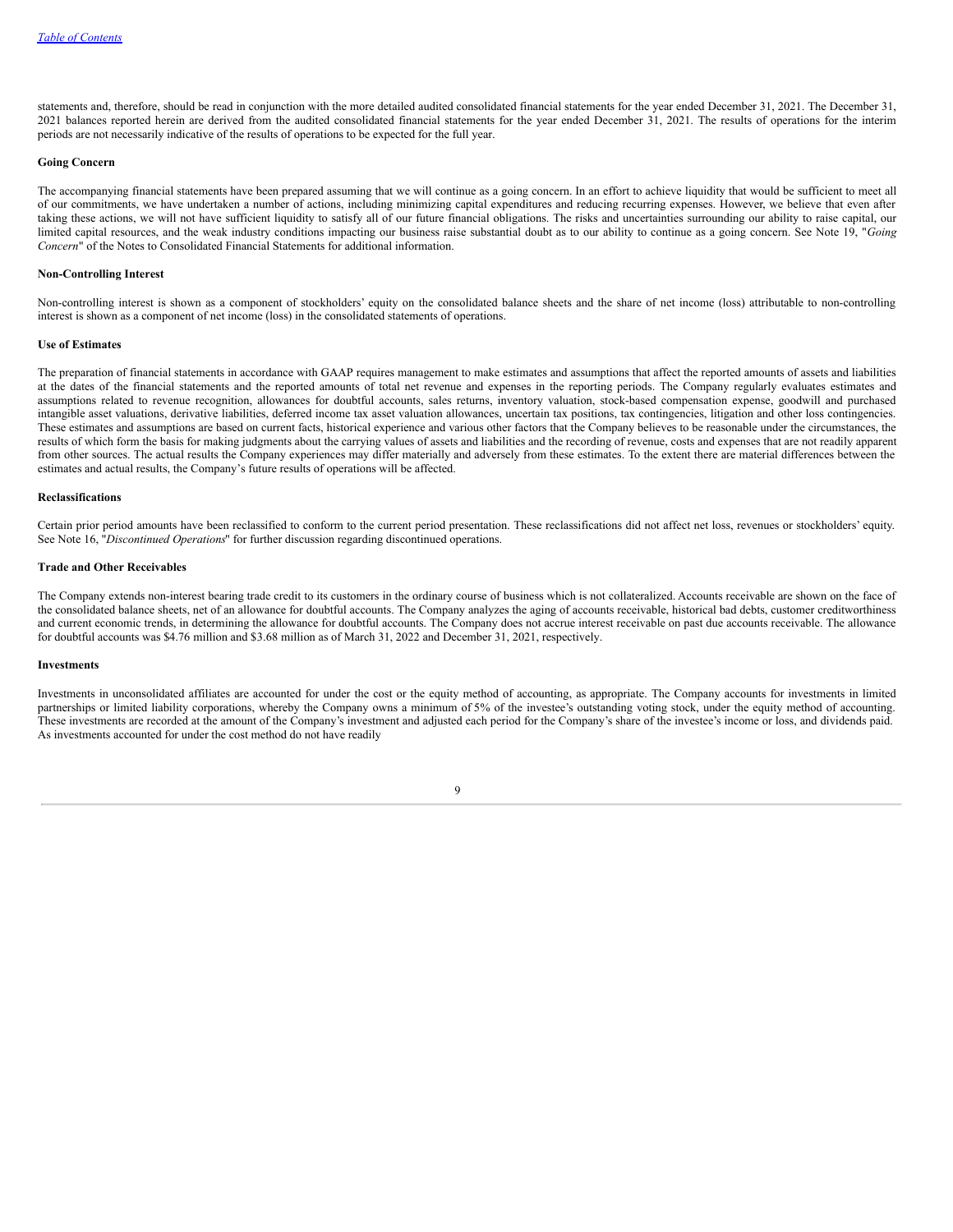determinable fair values, the Company only estimates fair value if there are identified events or changes in circumstances that could have a significant adverse effect on the investment's fair value.

Publicly held equity securities are recorded at fair value with unrealized gains or losses resulting from changes in fair value reflected as unrealized gains or losses on equity securities in our consolidated statements of operations.

#### **Inventory**

Inventory is stated at the lower of cost or net realizable value, with cost being determined on the first-in, first-out ("FIFO") method of accounting. The Company periodically reviews physical inventory for excess, obsolete, and potentially impaired items and reserves. The reserve estimate for excess and obsolete inventory is based on expected future use. The reserve estimates have historically been consistent with actual experience as evidenced by actual sale or disposal of the goods.

### **Prepaid Expenses and Other Current Assets**

Prepaid expenses consist of various payments that the Company has made in advance for goods or services to be received in the future. These prepaid expenses include advertising, insurance, and service or other contracts requiring upfront payments.

### **Property, Equipment and Leasehold Improvements, Net**

Property, equipment and leasehold improvements are stated at cost less accumulated depreciation. Depreciation is calculated using the straight-line method over the estimated useful lives of the assets. The approximate useful lives for depreciation of our property, equipment and leasehold improvements are as follows:

| <b>Buildings</b>        | 32 years                               |
|-------------------------|----------------------------------------|
| Furniture and equipment | 3 to 8 years                           |
| Computer and software   | 3 to 5 years                           |
| Vehicles                | 5 years                                |
| Leasehold improvements  | Shorter of lease term or economic life |

Repairs and maintenance expenditures that do not extend the useful lives of related assets are expensed as incurred. Expenditures for major renewals and improvements are capitalized, while minor replacements, maintenance and repairs, which do not extend the asset lives, are charged to operations as incurred. Upon sale or disposition, the cost and related accumulated depreciation are removed from the accounts and any gain or loss is included in operations. The Company continually monitors events and changes in circumstances that could indicate that the carrying balances of its property, equipment and leasehold improvements may not be recoverable in accordance with the provisions of ASC 360, *"Property, Plant, and Equipment."* When such events or changes in circumstances are present, the Company assesses the recoverability of long-lived assets by determining whether the carrying value of such assets will be recovered through undiscounted expected future cash flows. If the total of the future cash flows is less than the carrying amount of those assets, the Company recognizes an impairment loss based on the excess of the carrying amount over the fair value of the assets. See Note 7, *"Property, Equipment and Leasehold Improvements, Net"* for further information.

#### **Intangible Assets**

Intangible assets continue to be subject to amortization, and any impairment is determined in accordance with ASC 360,*"Property, Plant, and Equipment,"* intangible assets are stated at historical cost and amortized over their estimated useful lives. The Company uses a straight-line method of amortization unless a method that better reflects the pattern in which the economic benefits of the intangible asset are consumed can be reliably determined. The approximate useful lives for amortization of our intangible assets are as follows:

| Customer relationships | $3$ to 5 years |
|------------------------|----------------|
| Trademark and patent   | 2 to 8 years   |
| Dispensary licenses    | 14 years       |

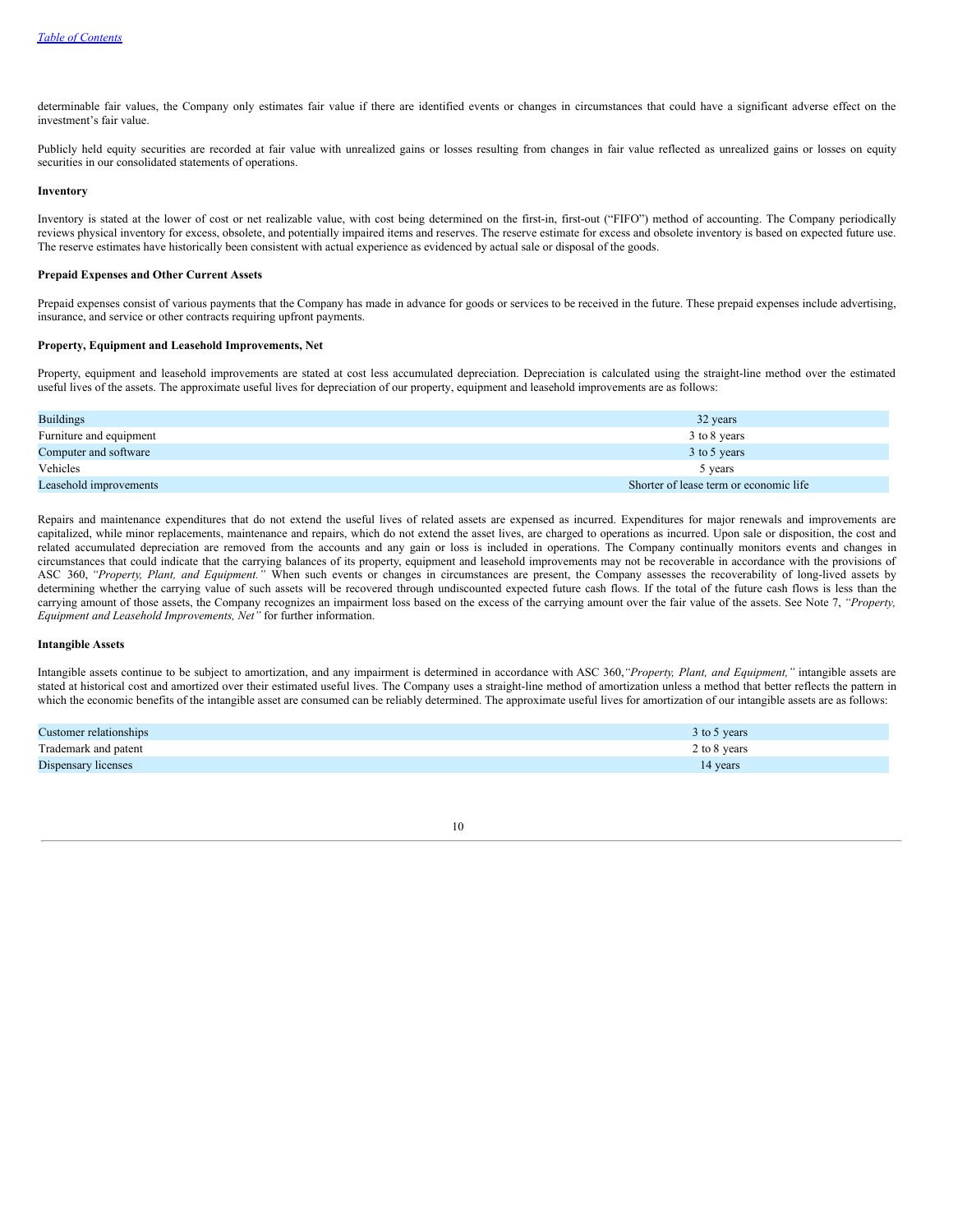The Company reviews intangible assets subject to amortization quarterly to determine if any adverse conditions exist or a change in circumstances has occurred that would indicate impairment or a change in the remaining useful life. Conditions that may indicate impairment include, but are not limited to, a significant adverse change in legal factors or business climate that could affect the value of an asset, a product recall, or an adverse action or assessment by a regulator. If an impairment indicator exists, we test the intangible asset for recoverability. For purposes of the recoverability test, we group our amortizable intangible assets with other assets and liabilities at the lowest level of identifiable cash flows if the intangible asset does not generate cash flows independent of other assets and liabilities. If the carrying value of the intangible asset (asset group) exceeds the undiscounted cash flows expected to result from the use and eventual disposition of the intangible asset (asset group), the Company will write the carrying value down to the fair value in the period identified.

Intangible assets that have indefinite useful lives (e.g. trade names) are tested annually for impairment and are tested for impairment more frequently if events and circumstances indicate that the asset might be impaired. An impairment loss is recognized to the extent that the carrying amount of the asset group exceeds its fair value.

#### **Goodwill**

Goodwill is measured as the excess of consideration transferred and the net of the acquisition date fair value of assets acquired, and liabilities assumed in a business acquisition. In accordance with ASC 350, *"Intangibles—Goodwill and Other,"* goodwill and other intangible assets with indefinite lives are no longer subject to amortization but are tested for impairment annually or whenever events or changes in circumstances indicate that the asset might be impaired.

The Company reviews the goodwill allocated to each of our reporting units for possible impairment annually as of September 30, and whenever events or changes in circumstances indicate carrying amount may not be recoverable. In the impairment test, the Company measures the recoverability of goodwill by comparing a reporting unit's carrying amount, including goodwill, to the estimated fair value of the reporting unit.

The carrying amount of each reporting unit is determined based upon the assignment of our assets and liabilities, including existing goodwill and other intangible assets, to the identified reporting units. Where an acquisition benefits only one reporting unit, the Company allocates, as of the acquisition date, all goodwill for that acquisition to the reporting unit that will benefit. Where the Company has had an acquisition that benefited more than one reporting unit, The Company has assigned the goodwill to our reporting units as of the acquisition date such that the goodwill assigned to a reporting unit is the excess of the fair value of the acquired business, or portion thereof, to be included in that reporting unit over the fair value of the individual assets acquired and liabilities assumed that are assigned to the reporting unit.

If the carrying amount of a reporting unit is in excess of its fair value, the Company recognizes an impairment charge equal to the amount in excess.

#### **Notes Receivable**

The Company reviews all outstanding notes receivable for collectability as information becomes available pertaining to the Company's inability to collect. An allowance for notes receivable is recorded for the likelihood of non-collectability. The Company accrues interest on notes receivable based net realizable value. The allowance for uncollectible notes was nil as of March 31, 2022 and December 31, 2021, respectively.

#### **Assets Held for Sale and Discontinued Operations**

Assets held for sale represent furniture, equipment, and leasehold improvements less accumulated depreciation as well as any other assets that are held for sale in conjunction with the sale of a business. The Company records assets held for sale in accordance with ASC 360*, "Property, Plant, and Equipment,"* at the lower of carrying value or fair value less costs to sell. Fair value is based on the estimated proceeds from the sale of the facility utilizing recent purchase offers, market comparables and/or data. Our estimate as to fair value is regularly reviewed and subject to changes in the commercial real estate markets and our continuing evaluation as to the facility's acceptable sale price. The reclassification takes place when the assets are available for immediate sale and the sale is highly probable. These conditions are usually met from the date on which a letter of intent or agreement to sell is ready for signing. The Company follows the guidance within ASC 205, "Reporting Discontinued Operations and Disclosure of Disposals of Components of an Entity "when assets held for sale represent a strategic shift in the Company's operations and financial results.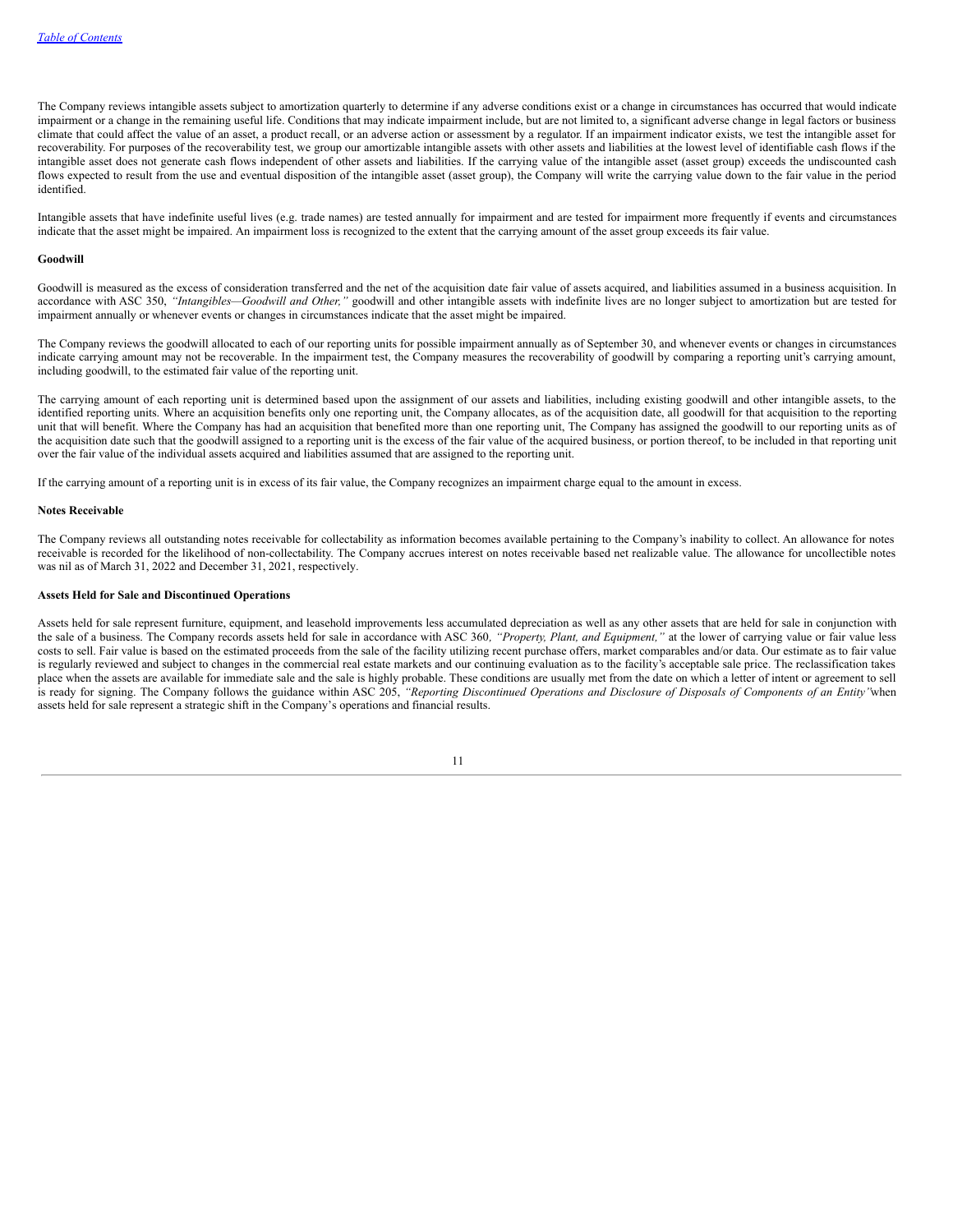#### **Revenue Recognition and Performance Obligations**

Revenue from our retail dispensaries is recorded at the time customers take possession of the product. Revenue from our retail dispensaries is recognized net of discounts, promotional adjustments, and returns. We collect taxes on certain revenue transactions to be remitted to governmental authorities, which may include sales, excise and local taxes. These taxes are not included in the transaction price and are, therefore, excluded from revenue. Upon purchase, the Company has no further performance obligations and collection is assured as sales are paid for at time of purchase.

The Company recognizes revenue from cultivation, manufacturing and distribution product sales when our customers obtain control of our products. Revenue is recorded when the customer is determined to have taken control of the product. This determination is based on the customer specific terms of the arrangement and gives consideration to factors including, but not limited to, whether the customer has an unconditional obligation to pay, whether a time period or event is specified in the arrangement and whether the Company can mandate the return or transfer of the products. Revenue is recorded net of taxes collected from customers that are remitted to governmental authorities with collected taxes recorded as current liabilities until remitted to the relevant government authority.

#### *Disaggregation of Revenue*

The table below includes revenue disaggregated by geographic location for the three months ended March 31, 2022 and 2021:

| (in thousands) |  |                          |  |
|----------------|--|--------------------------|--|
| 2022           |  | 2021                     |  |
| 18,445         |  | 2,057                    |  |
| 2.280          |  | $\overline{\phantom{a}}$ |  |
| 20,725         |  | 2,057                    |  |
|                |  |                          |  |

#### *Contract Balances*

Due to the nature of the Company's revenue from contracts with customers, the Company does not have material contract assets or liabilities that fall under the scope of ASC Topic 606.

#### *Contract Estimates and Judgments*

The Company's revenues accounted for under ASC Topic 606, generally, do not require significant estimates or judgments based on the nature of the Company's revenue streams. The sales prices are generally fixed at the point of sale and all consideration from contracts is included in the transaction price. The Company's contracts do not include multiple performance obligations or material variable consideration.

#### **Cost of Goods Sold**

Cost of goods sold includes the costs directly attributable to product sales and includes amounts paid for finished goods, such as flower, edibles, and concentrates, as well as packaging and delivery costs. It also includes the labor and overhead costs incurred in cultivating and producing cannabis flower and cannabis-derived products. Overhead expenses include allocations of rent, administrative salaries, utilities, and related costs.

### **Advertising Expenses**

The Company expenses advertising costs as incurred in accordance with ASC 720-35,*"Other Expenses – Advertising Cost."* Advertising expenses from continuing operations totaled \$0.93 million and \$0.03 million for the three months ended March 31, 2022 and 2021, respectively.

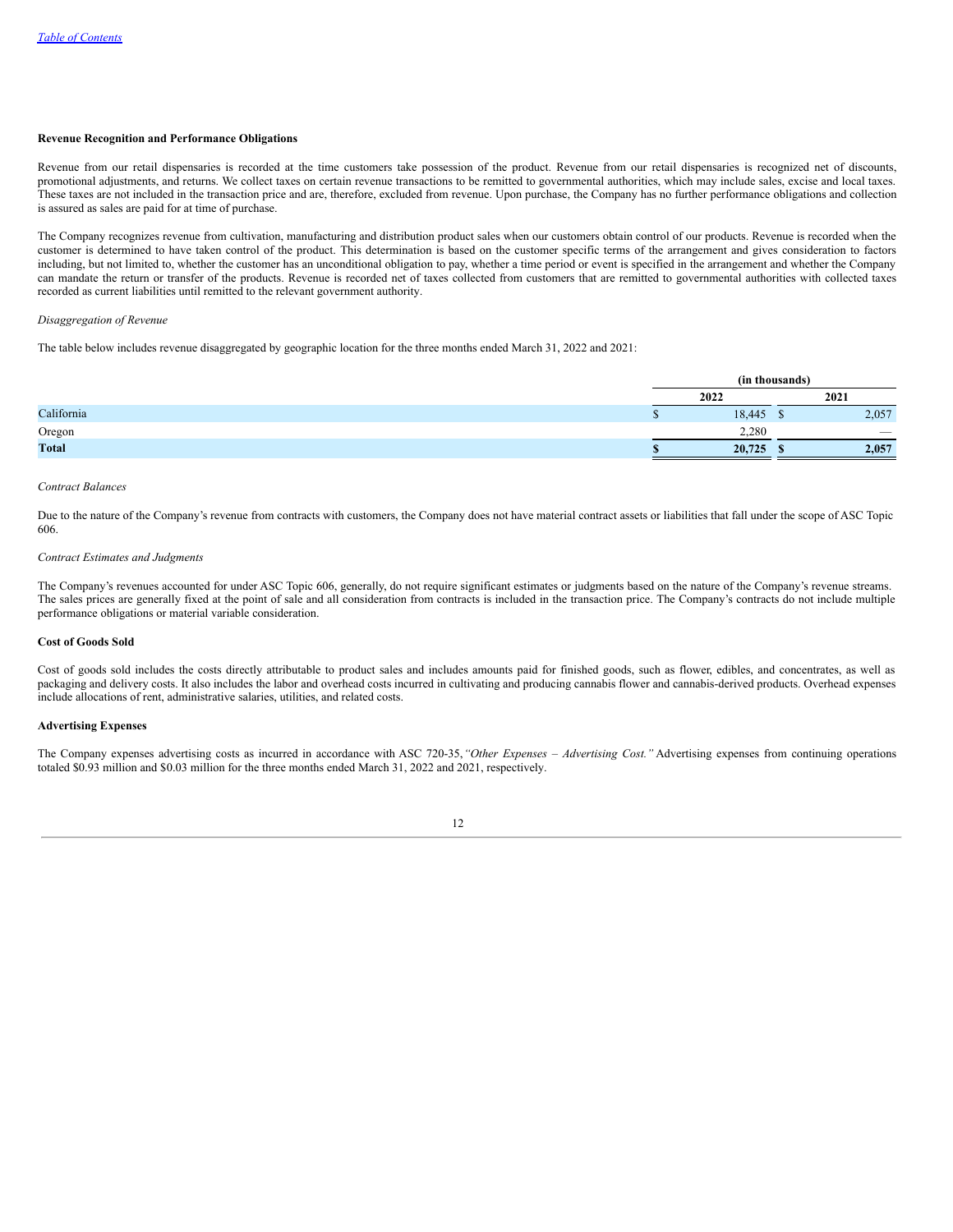#### **Stock-Based Compensation**

The Company accounts for its stock-based awards in accordance with ASC Subtopic 718-10,*"Compensation – Stock Compensation",* which requires fair value measurement on the grant date and recognition of compensation expense for all stock-based payment awards made to employees and directors, including restricted stock awards. For stock options, the Company estimates the fair value using a closed option valuation (Black-Scholes) model. The fair value of restricted stock awards is based upon the quoted market price of the common shares on the date of grant. The fair value is then expensed over the requisite service periods of the awards, net of estimated forfeitures, which is generally the performance period and the related amount is recognized in the consolidated statements of operations.

The Black-Scholes option-pricing model requires the input of certain assumptions that require the Company's judgment, including the expected term and the expected stock price volatility of the underlying stock. The assumptions used in calculating the fair value of stock-based compensation represent management's best estimates, but these estimates involve inherent uncertainties and the application of judgment. As a result, if factors change resulting in the use of different assumptions, stock-based compensation expense could be materially different in the future. The Company accounts for forfeitures of stock-based awards as they occur.

#### **Income Taxes**

The provision for income taxes is determined in accordance with ASC 740,*"Income Taxes"*. The Company files a consolidated United States federal income tax return. The Company provides for income taxes based on enacted tax law and statutory tax rates at which items of income and expense are expected to be settled in our income tax return. Certain items of revenue and expense are reported for Federal income tax purposes in different periods than for financial reporting purposes, thereby resulting in deferred income taxes. Deferred taxes are also recognized for operating losses that are available to offset future taxable income. Valuation allowances are established when necessary to reduce deferred tax assets to the amount expected to be realized. The Company has incurred net operating losses for financial-reporting and tax-reporting purposes. At March 31, 2022 and 2021, such net operating losses were offset entirely by a valuation allowance.

The Company recognizes uncertain tax positions based on a benefit recognition model. Provided that the tax position is deemed more likely than not of being sustained, the Company recognizes the largest amount of tax benefit that is greater than 50.0% likely of being ultimately realized upon settlement. The tax position is derecognized when it is no longer more likely than not of being sustained. The Company classifies income tax related interest and penalties as interest expense and selling, general and administrative expense, respectively, on the consolidated statements of operations.

#### **Loss Per Common Share**

In accordance with the provisions of ASC 260, *"Earnings Per Share",* net loss per share is computed by dividing net loss by the weighted-average shares of common stock outstanding during the period. During a loss period, the effect of the potential exercise of stock options, warrants, convertible preferred stock, and convertible debt are not considered in the diluted loss per share calculation since the effect would be anti-dilutive. The results of operations were a net loss for the three months ended March 31, 2022 and 2021. Therefore, the basic and diluted weighted-average shares of common stock outstanding were the same for all periods presented.

Potentially dilutive securities that are not included in the calculation of diluted net loss per share because their effect is anti-dilutive are as follows (in common equivalent shares):

|                       | <b>Three Months Ended</b><br>March 31, |            |
|-----------------------|----------------------------------------|------------|
|                       | 2022                                   | 2021       |
| Common stock warrants | 24,945,055                             | 16,076,556 |
| Common stock options  | 87,851,618                             | 11,937,987 |
|                       | 112,796,673                            | 28,014,543 |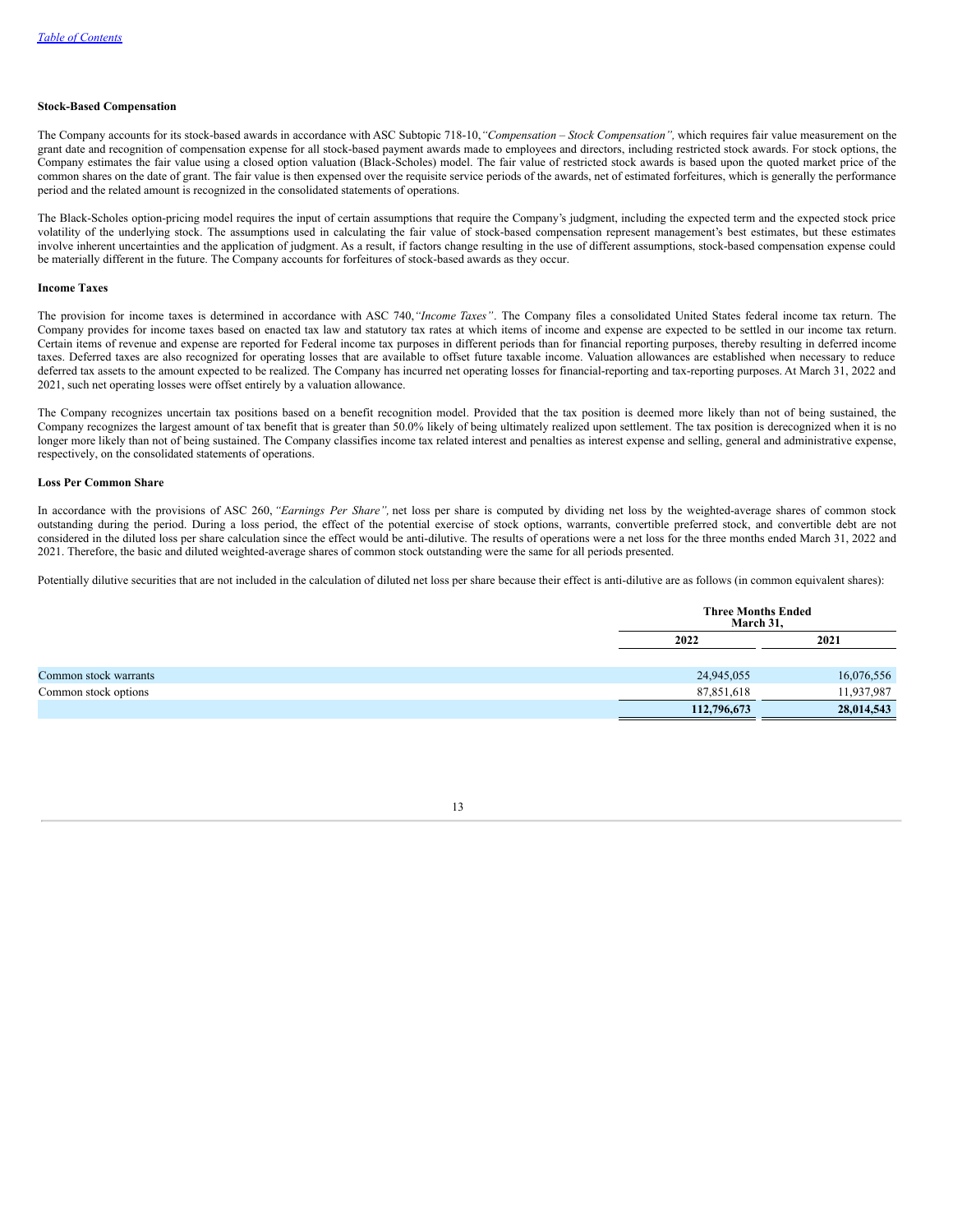### **NOTE 3 – CONCENTRATIONS OF BUSINESS AND CREDIT RISK**

The Company maintains cash balances in several financial institutions that are insured by either the Federal Deposit Insurance Corporation or the National Credit Union Association up to certain federal limitations. At times, the Company's cash balance exceeds these federal limitations, and it maintains significant cash on hand at certain of its locations. The Company has not historically experienced any material loss from carrying cash on hand. The amount in excess of insured limitations was at \$0.22 million and \$5.42 million as of March 31, 2022 and December 31, 2021, respectively.

The Company provides credit in the normal course of business to customers located throughout the U.S. The Company performs ongoing credit evaluations of its customers and maintains allowances for doubtful accounts based on factors surrounding the credit risk of specific customers, historical trends, and other information. There were no customers that comprised more than 10.0% of the Company's revenue for the three months ended March 31, 2022 and 2021.

The Company sources cannabis products for retail, cultivation and production from various vendors. However, as a result of regulations in the State of California, the Company's California retail, cultivation and production operations must use vendors licensed by the State. As a result, the Company is dependent upon the licensed vendors in California to supply products. If the Company is unable to enter into a relationship with sufficient members of properly licensed vendors, the Company's sales may be impacted. During the three months ended March 31, 2022 and 2021, we did not have any concentration of vendors for inventory purchases. However, this may change depending on the number of vendors who receive appropriate licenses to operate in the State of California.

### **NOTE 4 – VARIABLE INTEREST ENTITIES**

On October 26, 2017, the Company entered into operating agreements with NuLeaf, Inc. and formed NuLeaf Sparks Cultivation, LLC and NuLeaf Reno Production, LLC (collectively, "NuLeaf") to build and operate cultivation and production facilities for our IVXX brand of cannabis products in Nevada. The agreements were subject to approval by the State of Nevada, the City of Sparks and the City of Reno in Nevada. Under the terms of the agreements, the Company remitted to NuLeaf an upfront investment of \$4.50 million in the form of convertible loans bearing an interest rate of6% per annum. On June 28, 2018, the Company received approval from the State of Nevada. The remaining required approvals from local authorities were received in July 2018. As a result, the notes receivable balance was converted into a 50% ownership interest in NuLeaf. The investment in NuLeaf was initially recorded at cost and accounted for using the equity method.

In February 2019, we amended and restated the NuLeaf agreements and obtained control of the operations of NuLeaf. The Company has determined these entities are variable interest entities in which the Company is the primary beneficiary by reference to the power and benefits criterion under ASC 810, *"Consolidation."* The provisions within the amended agreement granted the Company the power to manage and make decisions that affect the operation of these entities. As the primary beneficiary of NuLeaf Sparks Cultivation, LLC and NuLeaf Reno Production, LLC, the Company began consolidating the accounts and operations of these entities on March 1, 2019. All intercompany transactions are eliminated in the consolidated financial statements. Effective March 1, 2019, we remeasured our equity method investment in NuLeaf to fair value and consolidated the results of NuLeaf within our consolidated financial statements.

In November 2021, Nuleaf entered a definitive agreement with Jushi Holdings Inc to acquire NuLeaf, Inc. together with its subsidiaries and affiliated companies with an expected closing in 2022. Nuleaf operations are considered held for sale as of March 31, 2022 and are therefore included in Discontinued Operations as of and for the three months ended March 31, 2022 and 2021.

During the three months ended March 31, 2022, revenue and net loss attributed to NuLeaf was \$2.81 million and \$0.07 million, respectively. During the three months ended March 31, 2021, revenue and net loss attributed to NuLeaf was \$3.06 million and \$0.76 million, respectively. The aggregate carrying values of Sparks Cultivation, LLC and NuLeaf Reno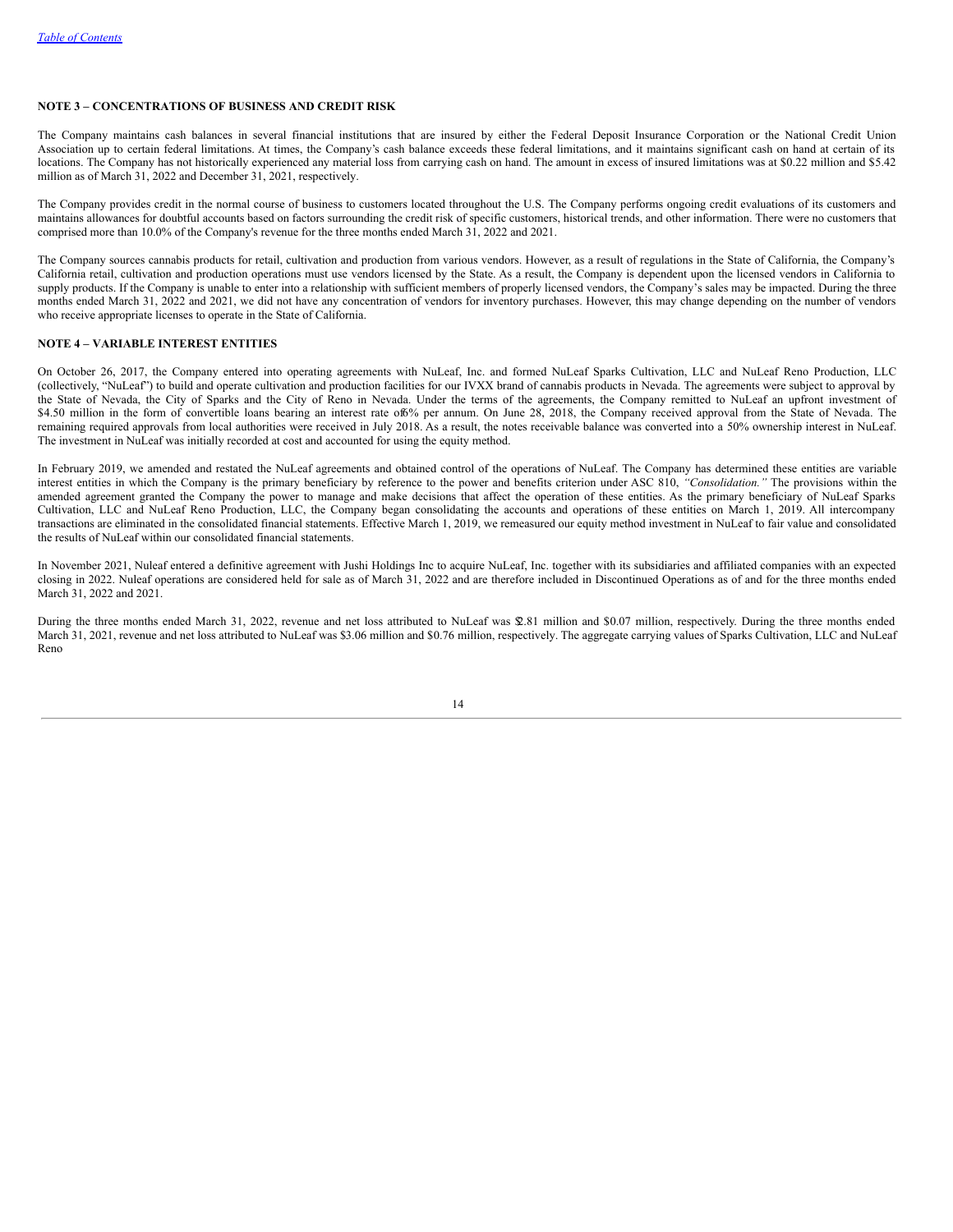Production, LLC assets and liabilities, after elimination of any intercompany transactions and balances, in the consolidated balance sheets were as follows:

|                                                     |                   | (in thousands) |                      |  |  |
|-----------------------------------------------------|-------------------|----------------|----------------------|--|--|
|                                                     | March 31,<br>2022 |                | December 31,<br>2021 |  |  |
| Current assets:                                     |                   |                |                      |  |  |
| Cash                                                | \$                | 863 \$         | 1,544                |  |  |
| Accounts receivable, net                            |                   | 2,261          | 1,553                |  |  |
| Inventory                                           |                   | 1,718          | 1,359                |  |  |
| Prepaid expenses and other current assets           |                   | 85             | 39                   |  |  |
| Total current assets                                |                   | 4,927          | 4,495                |  |  |
|                                                     |                   |                |                      |  |  |
| Property, equipment and leasehold improvements, net |                   | 4,516          | 5,099                |  |  |
| Other assets                                        |                   | 262            | 295                  |  |  |
| <b>TOTAL ASSETS</b>                                 |                   | $9,705$ \$     | 9,889                |  |  |
|                                                     |                   |                |                      |  |  |
| Liabilities:                                        |                   |                |                      |  |  |
| Total current liabilities                           | S                 | 378 \$         | 350                  |  |  |
| Total long-term liabilities                         |                   | 150            | 184                  |  |  |
| <b>TOTAL LIABILITIES</b>                            |                   | 528            | 534                  |  |  |
|                                                     |                   |                |                      |  |  |

### **NOTE 5 – INVESTMENTS IN UNCONSOLIDATED AFFILIATES**

On March 30, 2020, Edible Garden Corp. ("Edible Garden"), a wholly-owned subsidiary of Terra Tech Corp. (the "Company"), entered into and closed an Asset Purchase Agreement (the "Purchase Agreement") with Edible Garden Incorporated (the "Purchaser"), pursuant to which Edible Garden sold and the Purchaser purchased substantially all of the assets of Edible Garden (the "Business"). The consideration paid for the Business included two option agreements to purchase up to a 20% interest in the Purchaser for a nominal fee. The first option gives the Company the right to purchase a 10% interest in the Purchaser forone dollar at any time between theone and five-year anniversary of the transaction, or at any time should a change in control event or public offering occur. The second option gives the Company the right to purchase an additional 10% interest in the Purchaser for one dollar at any point prior to thefive-year anniversary of the transaction. During the year ended December 31, 2021, the Company exercised its options and acquired5,000,000 shares of Edible Garden's common stock for a nominal fee. During the fourth quarter of 2021, management concluded that the investment was impaired and recorded an impairment charge of \$0.33 million, representing the total amount of the investment.

### **NOTE 6 – INVENTORY**

Raw materials consist of materials and packaging for manufacturing of products owned by Unrivaled Brands. Work-in-progress consists of cultivation materials and live plants grown at Black Oak Gallery and Hegenberger. Finished goods consists of cannabis products sold in retail and distribution. Inventory as of March 31, 2022 and December 31, 2021 consisted of the following:

|                        | (in thousands)    |      |       |  |                      |
|------------------------|-------------------|------|-------|--|----------------------|
|                        | March 31,<br>2022 |      |       |  | December 31,<br>2021 |
|                        |                   |      |       |  |                      |
| Raw materials          | $2,371$ \$        |      | 2,258 |  |                      |
| Work-in-progress       | 340               |      | 1,077 |  |                      |
| Finished goods         | 5,013             |      | 3,844 |  |                      |
| <b>Total inventory</b> | 7,724             | - \$ | 7,179 |  |                      |

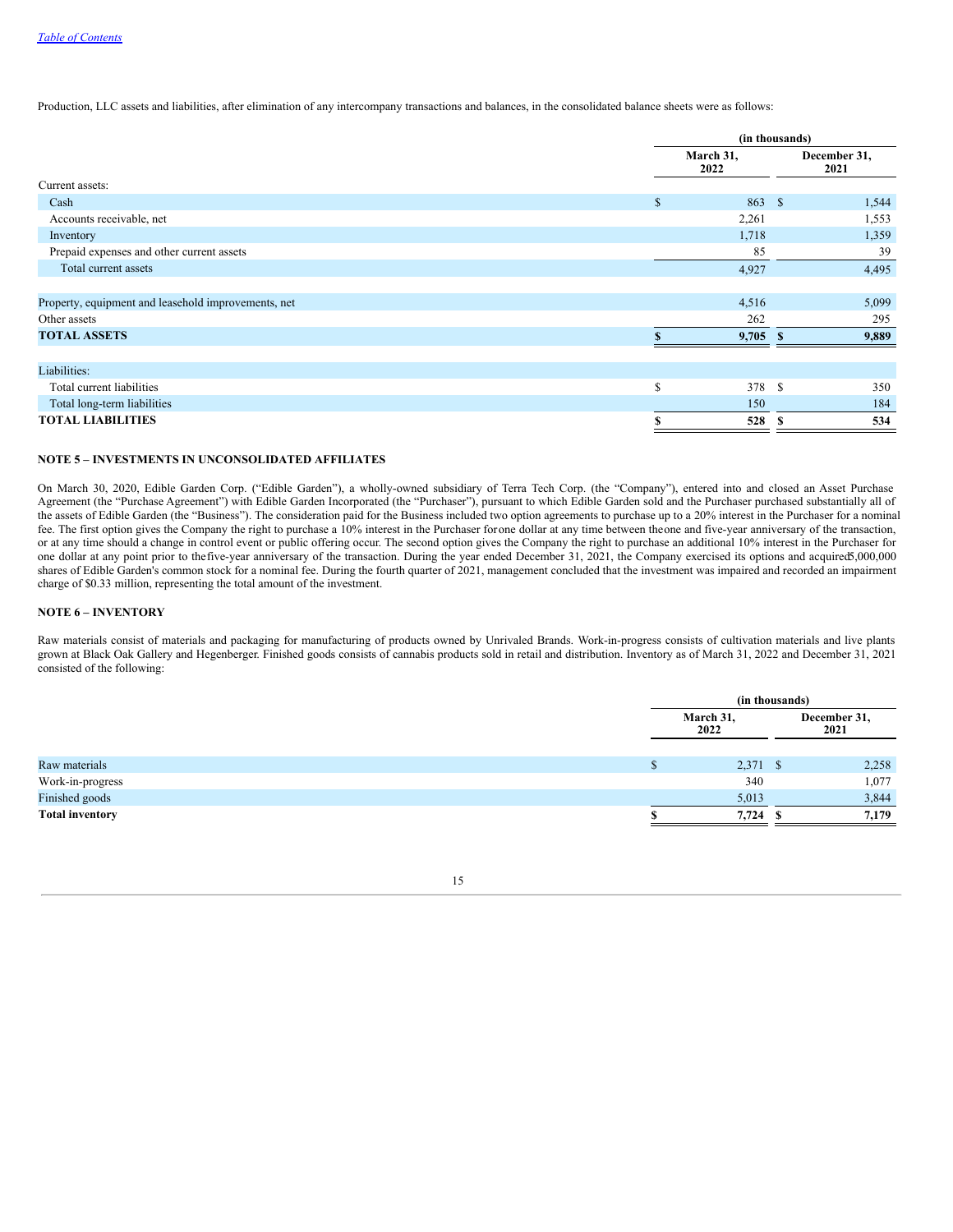# **NOTE 7 – PROPERTY, EQUIPMENT AND LEASEHOLD IMPROVEMENTS, NET**

Property, equipment, and leasehold improvements as of March 31, 2022 and December 31, 2021 consisted of the following:

|                                                     |          | March 31.<br>2022 | December 31,<br>2021 |
|-----------------------------------------------------|----------|-------------------|----------------------|
|                                                     | $\sigma$ |                   |                      |
| Land and building                                   | ъ        | 7,581 \$          | 7,787                |
| Furniture and equipment                             |          | 4,508             | 3,873                |
| Computer hardware                                   |          | 407               | 348                  |
| Leasehold improvements                              |          | 14,518            | 14,409               |
| Vehicles                                            |          | 1,142             | 1,142                |
| Construction in progress                            |          | 1,910             | 1,832                |
| Subtotal                                            |          | 30,066            | 29,391               |
| Less accumulated depreciation                       |          | (6,609)           | (5,663)              |
| Property, equipment and leasehold improvements, net |          | 23,457            | 23,728               |

Depreciation expense related to property, equipment and leasehold improvements for the three months ended March 31, 2022 and March 31, 2021 was \$0.95 million and \$0.34 million, respectively.

On January 21, 2022, the Company sold its land in Spanish Springs, Nevada for \$0.45 million to an unrelated third party.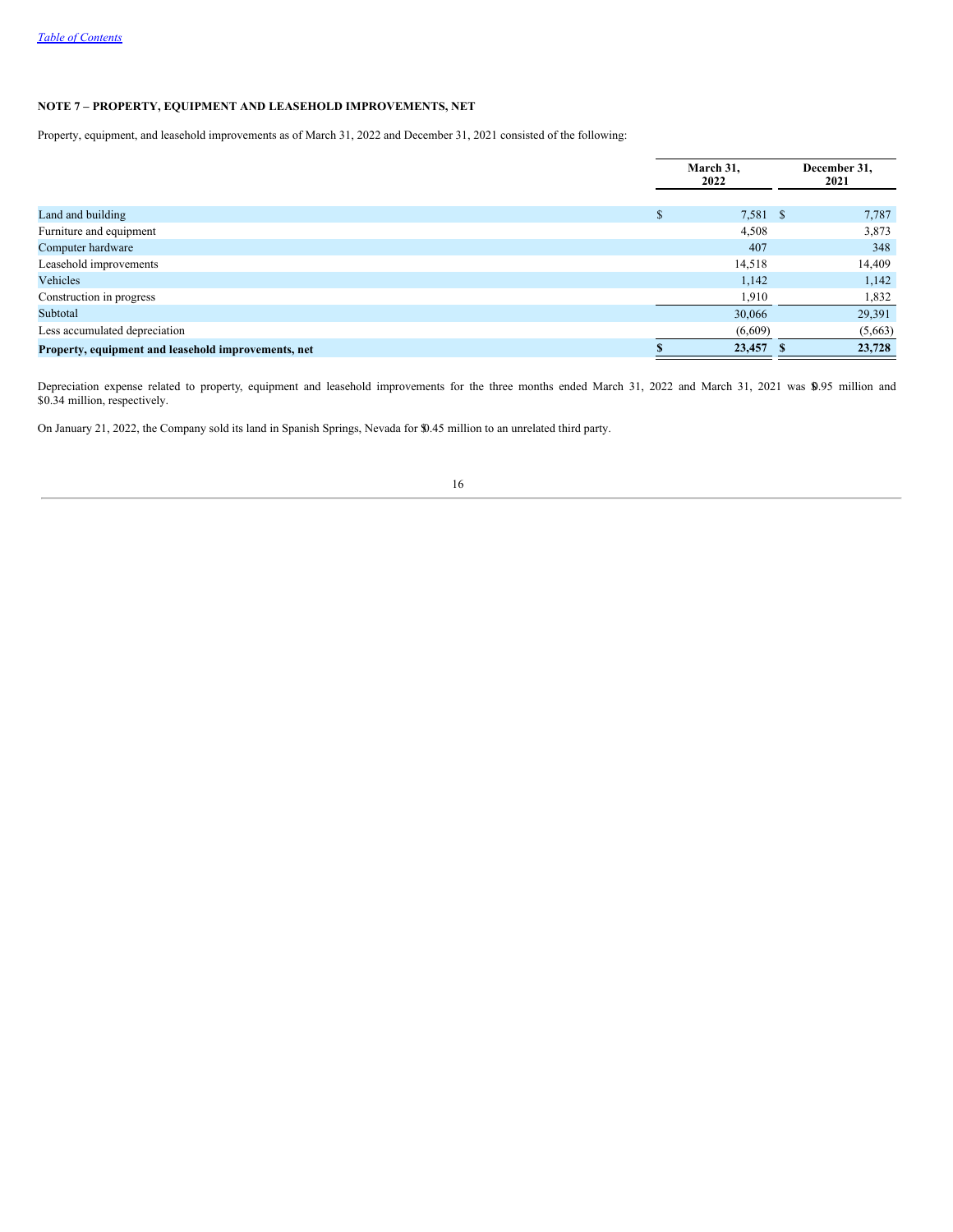### **NOTE 8 – INTANGIBLE ASSETS AND GOODWILL**

### **Intangible Assets, Net**

Intangible assets, net consisted of the following as of March 31, 2022 and December 31, 2021:

|                                                         | (in thousands)                                        |              |          |              |                                    |    |                                    |               |                                 |   |                                    |  |                             |  |                                 |
|---------------------------------------------------------|-------------------------------------------------------|--------------|----------|--------------|------------------------------------|----|------------------------------------|---------------|---------------------------------|---|------------------------------------|--|-----------------------------|--|---------------------------------|
|                                                         |                                                       |              |          |              | March 31, 2022                     |    |                                    |               |                                 |   | December 31, 2021                  |  |                             |  |                                 |
|                                                         | <b>Estimated</b><br><b>Useful</b><br>Life in<br>Years |              |          |              | <b>Gross</b><br>Carrying<br>Amount |    | Accumulated<br><b>Amortization</b> |               | <b>Net</b><br>Carrying<br>Value |   | <b>Gross</b><br>Carrying<br>Amount |  | Accumulated<br>Amortization |  | <b>Net</b><br>Carrying<br>Value |
| <b>Amortizing Intangible Assets:</b>                    |                                                       |              |          |              |                                    |    |                                    |               |                                 |   |                                    |  |                             |  |                                 |
| <b>Customer Relationships</b>                           | $3$ to 5                                              | $\mathbb{S}$ | 7,400 \$ |              | $(7,400)$ \$                       |    |                                    | <sup>\$</sup> | 7,400 \$                        |   | $(7,400)$ \$                       |  |                             |  |                                 |
| <b>Trademarks and Patent</b>                            | $2$ to $8$                                            |              | 4,500    |              | (1,303)                            |    | 3,197                              |               | 4,500                           |   | (750)                              |  | 3,750                       |  |                                 |
| <b>Operating Licenses</b>                               | 14                                                    |              | 100,701  |              | (8,654)                            |    | 92,047                             |               | 100,701                         |   | (6,864)                            |  | 93,837                      |  |                                 |
| <b>Total Amortizing Intangible</b><br><b>Assets</b>     |                                                       |              | 112,601  |              | (17, 357)                          |    | 95,244                             |               | 112,601                         |   | (15, 014)                          |  | 97,587                      |  |                                 |
|                                                         |                                                       |              |          |              |                                    |    |                                    |               |                                 |   |                                    |  |                             |  |                                 |
| Non-Amortizing Intangible Assets:                       |                                                       |              |          |              |                                    |    |                                    |               |                                 |   |                                    |  |                             |  |                                 |
| <b>Trade Name</b>                                       | Indefinite                                            |              | 32,050   |              |                                    |    | 32,050                             |               | 32,050                          |   |                                    |  | 32,050                      |  |                                 |
| <b>Total Non-Amortizing</b><br><b>Intangible Assets</b> |                                                       |              | 32,050   |              |                                    |    | 32,050                             |               | 32,050                          |   |                                    |  | 32,050                      |  |                                 |
| <b>Total Intangible Assets, Net</b>                     |                                                       |              | 144,651  | $\mathbf{s}$ | (17, 357)                          | -8 | 127,294                            |               | 144,651                         | S | $(15,014)$ \$                      |  | 129,637                     |  |                                 |

Amortization expense for the three months ended March 31, 2022 and 2021 was \$2.34 million and \$0.19 million, respectively.

#### **Goodwill**

Goodwill arises from the purchase price for acquired businesses exceeding the fair value of tangible and intangible assets acquired less assumed liabilities.

The Company conducts its annual goodwill impairment assessment on September 30, and between annual tests if the Company becomes aware of an event or a change in circumstances that would indicate the carrying value may be impaired. Management did not identify any impairment triggers during the first quarter of 2022 and concluded there was no impairment of goodwill.

For the purpose of the goodwill impairment assessment, the Company has the option to perform a qualitative assessment (commonly referred to as "step zero") to determine whether further quantitative analysis for impairment of goodwill or indefinite-lived intangible assets is necessary or a quantitative assessment ("step one") where the Company estimates the fair value of each reporting unit using a discounted cash flow method (income approach). Goodwill is assigned to the reporting unit, which is the operating segment level or one level below the operating segment. The balance of goodwill at March 31, 2022 and December 31, 2021 remained unchanged at \$48.13 million.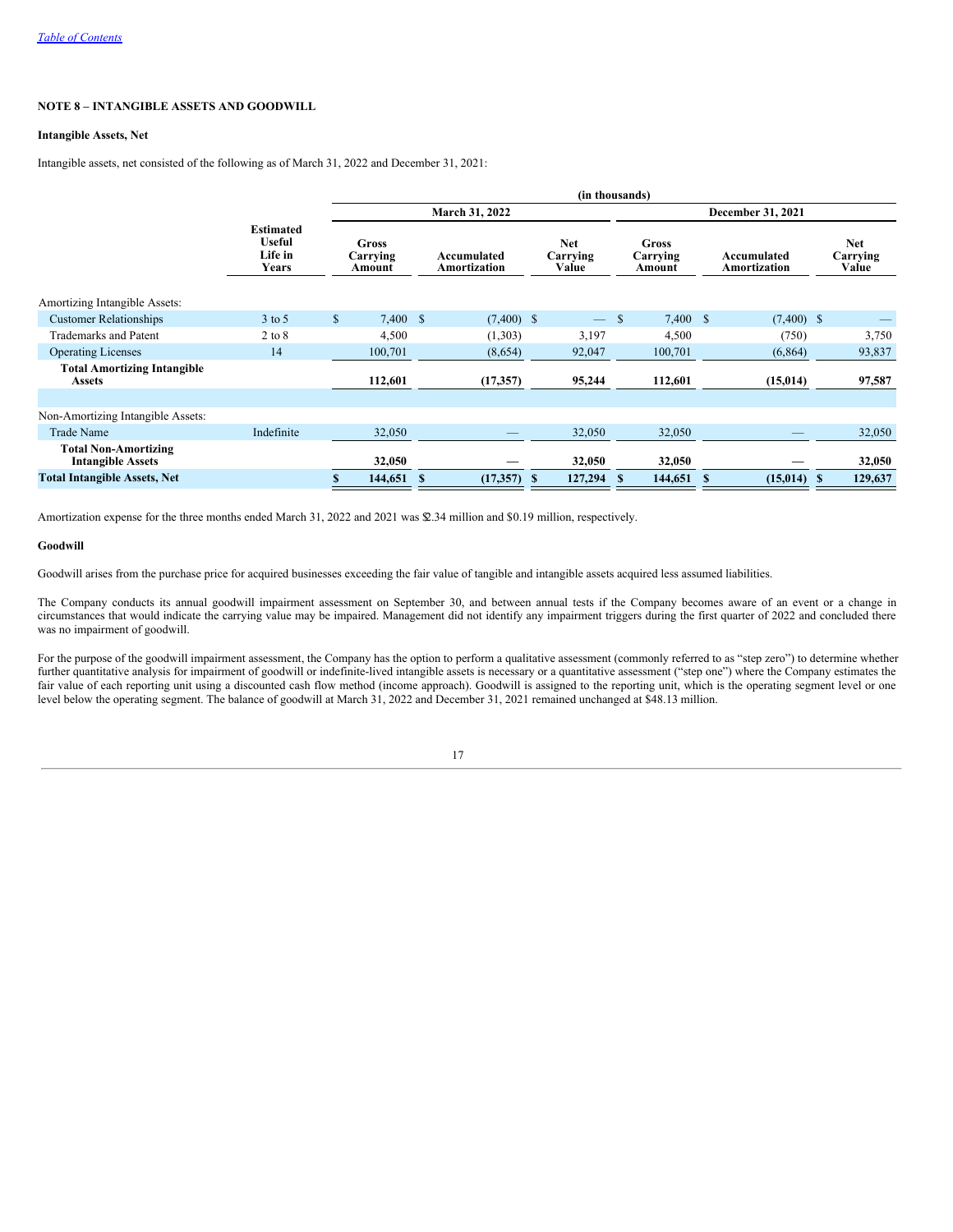# **NOTE 9 – ACCOUNTS PAYABLE AND ACCRUED EXPENSES**

Accounts payable and accrued expenses consisted of the following:

|                                                    | (in thousands)    |             |  |                      |  |
|----------------------------------------------------|-------------------|-------------|--|----------------------|--|
|                                                    | March 31,<br>2022 |             |  | December 31,<br>2021 |  |
| <b>Accounts Payable</b>                            |                   | $19,185$ \$ |  | 16,804               |  |
| Tax Liabilities                                    |                   | 7,452       |  | 5,147                |  |
| Accrued Payroll and Benefits                       |                   | 1,283       |  | 1,409                |  |
| <b>Current Lease Liabilities</b>                   |                   | 2,200       |  | 3,120                |  |
| <b>Other Accrued Expenses</b>                      |                   | 6,363       |  | 5,424                |  |
| <b>Total Accounts Payable and Accrued Expenses</b> |                   | 36,483      |  | 31,904               |  |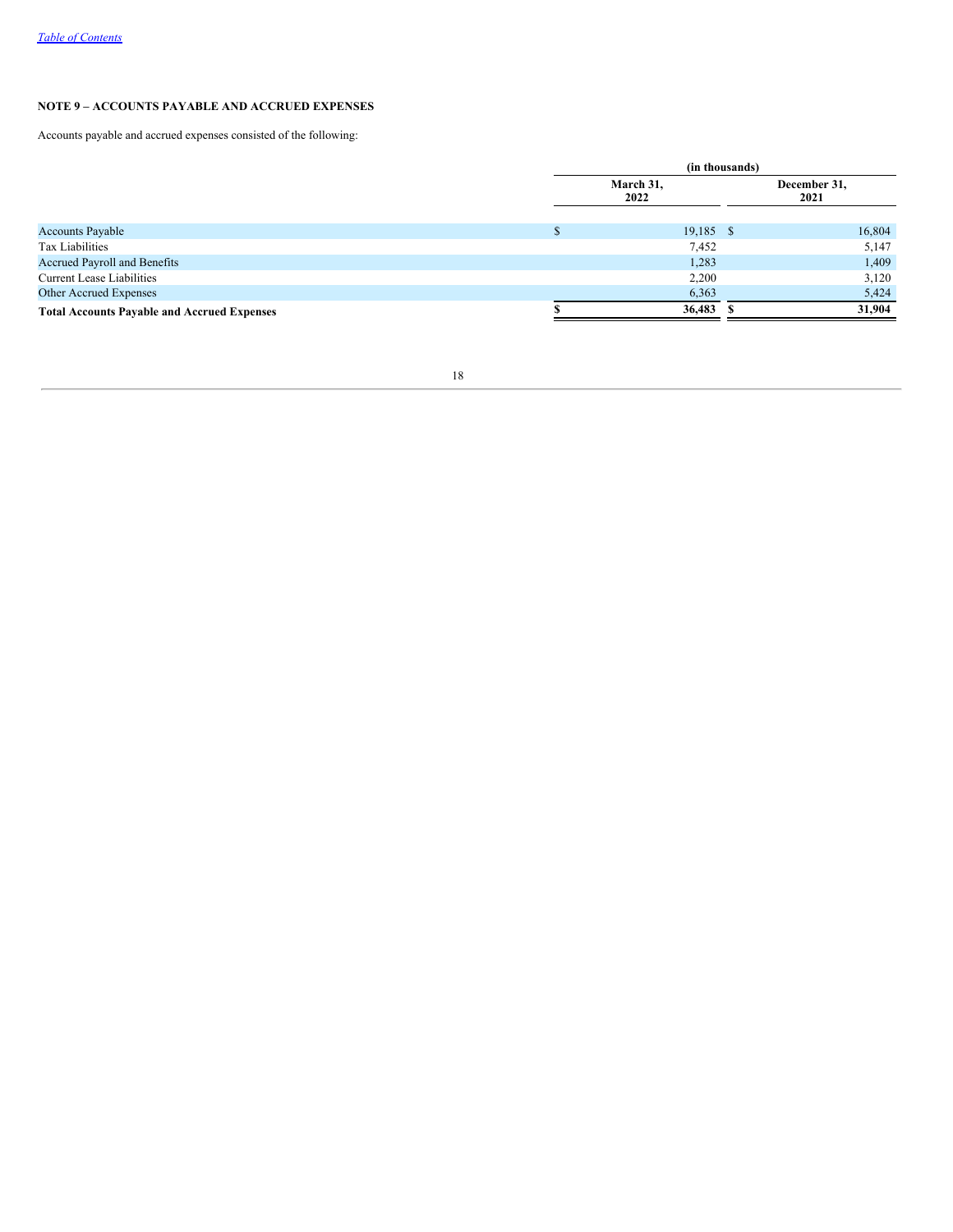# **NOTE 10 – NOTES PAYABLE**

Notes payable as of March 31, 2022 and December 31, 2021 consisted of the following:

|                                                                                                                                                                                                                                                                                                                                                                                                                                                   | (in thousands)    |                        |  |
|---------------------------------------------------------------------------------------------------------------------------------------------------------------------------------------------------------------------------------------------------------------------------------------------------------------------------------------------------------------------------------------------------------------------------------------------------|-------------------|------------------------|--|
|                                                                                                                                                                                                                                                                                                                                                                                                                                                   | March 31,<br>2022 | December 31,<br>2021   |  |
| Promissory note dated January 18, 2018, issued for the purchase of real property. The promissory note was collateralized by the<br>land and building purchased and matured January 18, 2022. The promissory note bears interest at 12.0% for year one and<br>escalates 0.5% per year thereafter. The full principal balance and accrued interest are due at maturity. In the event of default, the<br>note is convertible at the holder's option. | $\mathbf S$       | $\mathcal{S}$<br>6.500 |  |
| Promissory note dated May 4, 2020, issued to Harvest Small Business Finance, LLC, an unaffiliated third party. Loan was part<br>of the Paycheck Protection Program ("PPP Loan") offered by the U.S. Small Business Administration. The interest rate on the<br>note was 1.0%. The note required interest and principal payments seven months from July 2020. The note matured in two<br>years on May 4, 2022.                                     | 20                | 562                    |  |
| Unsecured promissory note dated January 22, 2021, issued to Michael Nahass (a related party), which matured January 25,<br>2022, and bore interest at a rate of 3% per annum.                                                                                                                                                                                                                                                                     |                   | 1,050                  |  |
| Convertible promissory note dated January 25, 2021, issued to accredited investors, which matures July 22, 2022 and bears<br>interest at a rate of 8% per annum. The conversion price is \$0.175 per share.                                                                                                                                                                                                                                       | 3,450             | 3,500                  |  |
| Promissory note dated July 27, 2021, issued to Arthur Chan which matures July 26, 2024, and bears interest at a rate of 2%<br>per annum.                                                                                                                                                                                                                                                                                                          | 2,500             | 2,500                  |  |
| Senior Secured Promissory Note dated November 22, 2021 issued to Dominion Capital LLC, which matured on February 22,<br>2022 and bore interest at a rate of 12% per annum.                                                                                                                                                                                                                                                                        |                   | 2,500                  |  |
| Unsecured promissory note without interest from a related party. The loan is paid in 20 equal installments and matures on August<br>1, 2022.                                                                                                                                                                                                                                                                                                      | 60                | 90                     |  |
| Promissory note dated June 1, 2020, issued as part of the Paycheck Protection Program ("PPP Loan") offered by the U.S. Small<br>Business Administration. The interest rate on the note is 1.0%. The note matures on June 1, 2022.                                                                                                                                                                                                                 | 297               | 297                    |  |
| Line of credit agreement entered on March 31, 2021, which matured on March 31, 2022 and bore interest of 2.9% per 30 days.                                                                                                                                                                                                                                                                                                                        |                   | 4,500                  |  |
| Promissory note dated October 1, 2021, issued to Sterling Harlan as part of the SilverStreak Solutions acquisition. The interest<br>rate on the note was 3.0%. The note matured on April 1, 2022.                                                                                                                                                                                                                                                 | 2,000             | 2,000                  |  |
| Promissory note dated October 1, 2021, issued to Sterling Harlan as part of the SilverStreak Solutions acquisition. The interest<br>rate on the note is 3.0%. The note matures on October 1, 2022.                                                                                                                                                                                                                                                | 2,500             | 2,500                  |  |
| Secured promissory note dated November 22, 2021 issued to People's California, LLC, which matures on November 22, 2023<br>and bears interest at a rate of 8.0% per annum. Payments due include \$2.00 million plus accrued interest for the first twelve<br>months followed by payments of \$1.00 million plus accrued interest until maturity.                                                                                                   | 24,569            | 28,569                 |  |
| Promissory note dated May 1, 2019, assumed by the Company on July 1, 2021 in connection with the purchase of real property,<br>from a related party. The note matures on May 15, 2039 and bears interest at a rate of 9.89% per year.                                                                                                                                                                                                             | 2,944             | 2,954                  |  |
| Notes payable - promissory notes                                                                                                                                                                                                                                                                                                                                                                                                                  | \$<br>38,340 \$   | 57,522                 |  |
| Vehicle loans                                                                                                                                                                                                                                                                                                                                                                                                                                     | 184               | 204                    |  |
| Less: Short-term debt                                                                                                                                                                                                                                                                                                                                                                                                                             | (29, 566)         | (45,749)               |  |
| Less: Debt discount                                                                                                                                                                                                                                                                                                                                                                                                                               | (1,650)           | (1,971)                |  |
| <b>Net Long-Term Debt</b>                                                                                                                                                                                                                                                                                                                                                                                                                         | \$<br>7,308 \$    | 10,006                 |  |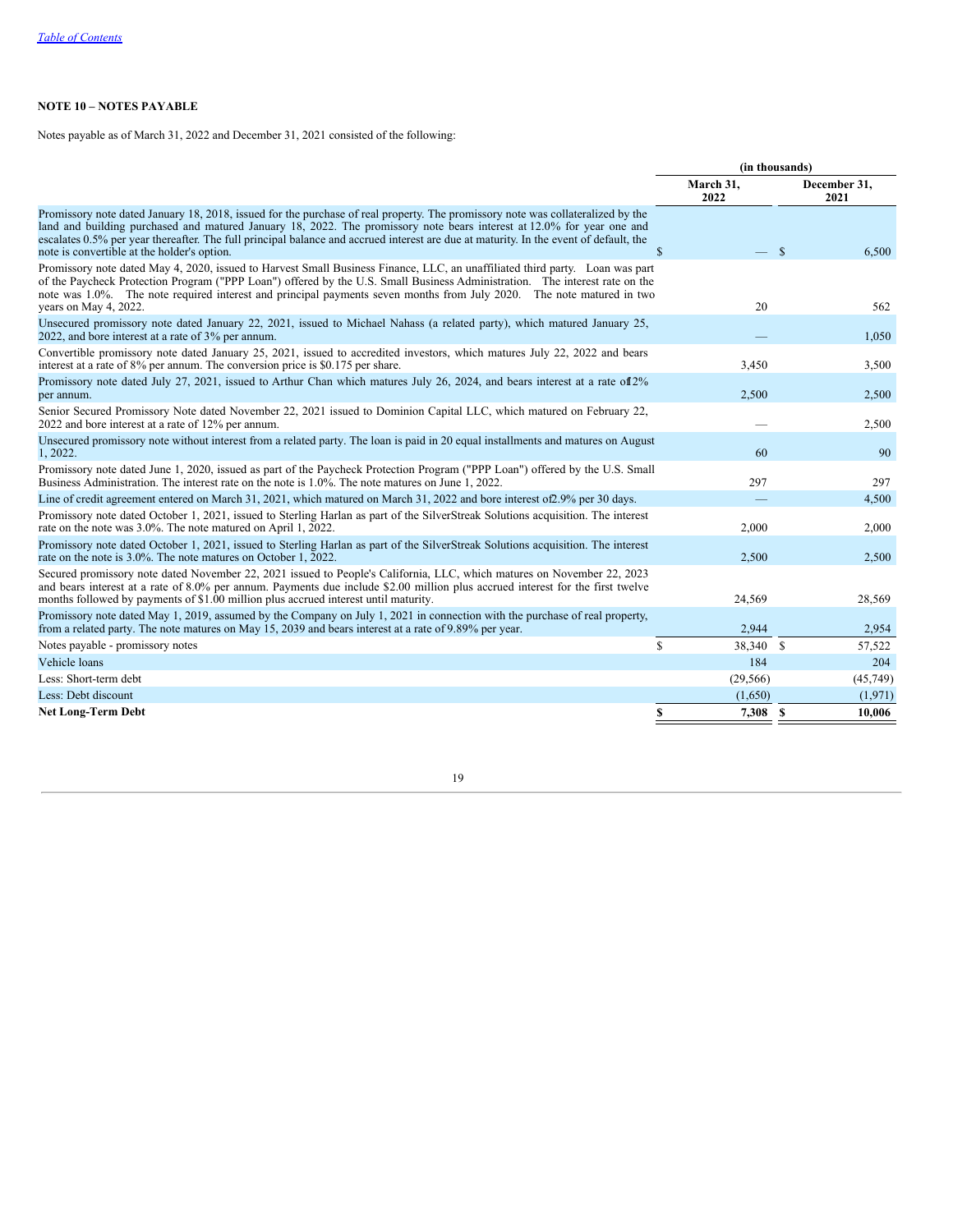During the three months ended March 31, 2022, the Company converted debt and accrued interest into294,452 shares of the Company's common stock. See Note 12, "*Stockholders' Equity*" for further information.

### **Series A Preferred Stock Purchase Agreement**

On January 22, 2021, the Company entered into an unsecured promissory note in the amount of \$1.05 million in connection with the Series A Preferred Stock Purchase Agreement with Michael A. Nahass. The promissory note bears interest at the rate of 3% and matures on or about January 25, 2022. On February 8, 2022, the Company paid the outstanding principal and interest on the \$1.05 million promissory note held by Mr. Nahass. This payment satisfied the obligation and retired the note.

#### **Debt Related to Dyer Property**

On January 18, 2018, the Company entered into a \$6.50 million promissory note for the purchase of land and building in Santa Ana, CA (the "Dyer Property"). On November 22, 2021, the Company issued a senior secured promissory note to Dominion Capital LLC in the amount of \$2.50 million, which matures on February 22, 2022 and bears interest at a rate of 12% per annum. As a result of the sale of the Dyer Property on February 10, 2022, the Company retired a total of \$9.00 million in outstanding debt related to the Dyer Property. See Note 16, "*Discontinued Operations*" for further information.

#### **Forgiveness of PPP Note**

On May 4, 2020, OneQor Technologies, Inc entered into a promissory note (the "PPP Note") with Harvest Small Business Finance, LLC (the "Lender"), pursuant to which the Lender agreed to make a loan to the Company under the Paycheck Protection Program ("PPP") offered by the U.S. Small Business Administration in a principal amount of \$0.56 million. The PPP Note incurs interest at a fixed rate of 1% per annum and matures on May 4, 2022. On February 16, 2022, the Company received notice of forgiveness of approximately \$0.54 million of the PPP Note. The remainder is to be paid off over the next three years.

#### **Debt Assumed in the UMBRLA Acquisition**

On July 1, 2021, upon the closing of the UMBRLA acquisition, the Company assumed a line of credit agreement with Bespoke Financial, Inc. for the lesser of a maximum draw amount of \$4.50 million and a borrowing base consisting of eligible accounts receivable inventory and cash that serves as collateral. The line of credit accrues interest at a rate of 2.9% every 30 days and expires on March 31, 2022. On March 9, 2022, the Company paid the outstanding principal and interest due on the line of credit facility. The payment satisfied the obligation and retired the debt.

### **NOTE 11 – LEASES**

A lease provides the lessee the right to control the use of an identified asset for a period of time in exchange for consideration. Operating lease right-of-use assets are included in other assets while lease liabilities are a line item on the Company's Consolidated Balance Sheets. Right-of-use assets represent the Company's right to use an underlying asset for the lease term and operating lease liabilities represent the Company's obligation to make lease payments arising from the lease. The Company determines if an arrangement is a lease at inception. Right-of-use assets and liabilities are recognized at the lease commencement date based on the present value of lease payments over the lease term. Most operating leases contain renewal options that provide for rent increases based on prevailing market conditions. The terms used to calculate the right-of-use assets for certain properties include the renewal options that the Company is reasonably certain to exercise.

The discount rate used to determine the commencement date present value of lease payments is the interest rate implicit in the lease, or when that is not readily determinable, the Company utilizes its secured borrowing rate. Right-of-use assets include any lease payments required to be made prior to commencement and exclude lease incentives. Both rightof-use assets and lease liabilities exclude variable payments not based on an index or rate, which are treated as period costs. The Company's lease agreements do not contain significant residual value guarantees, restrictions or covenants.

The Company occupies office facilities under lease agreements that expire at various dates. In addition, office, production and transportation equipment is leased under agreements that expire at various dates. The Company does not have any significant finance leases. Total operating lease costs for the three months ended March 31, 2022 and March 31, 2021 were

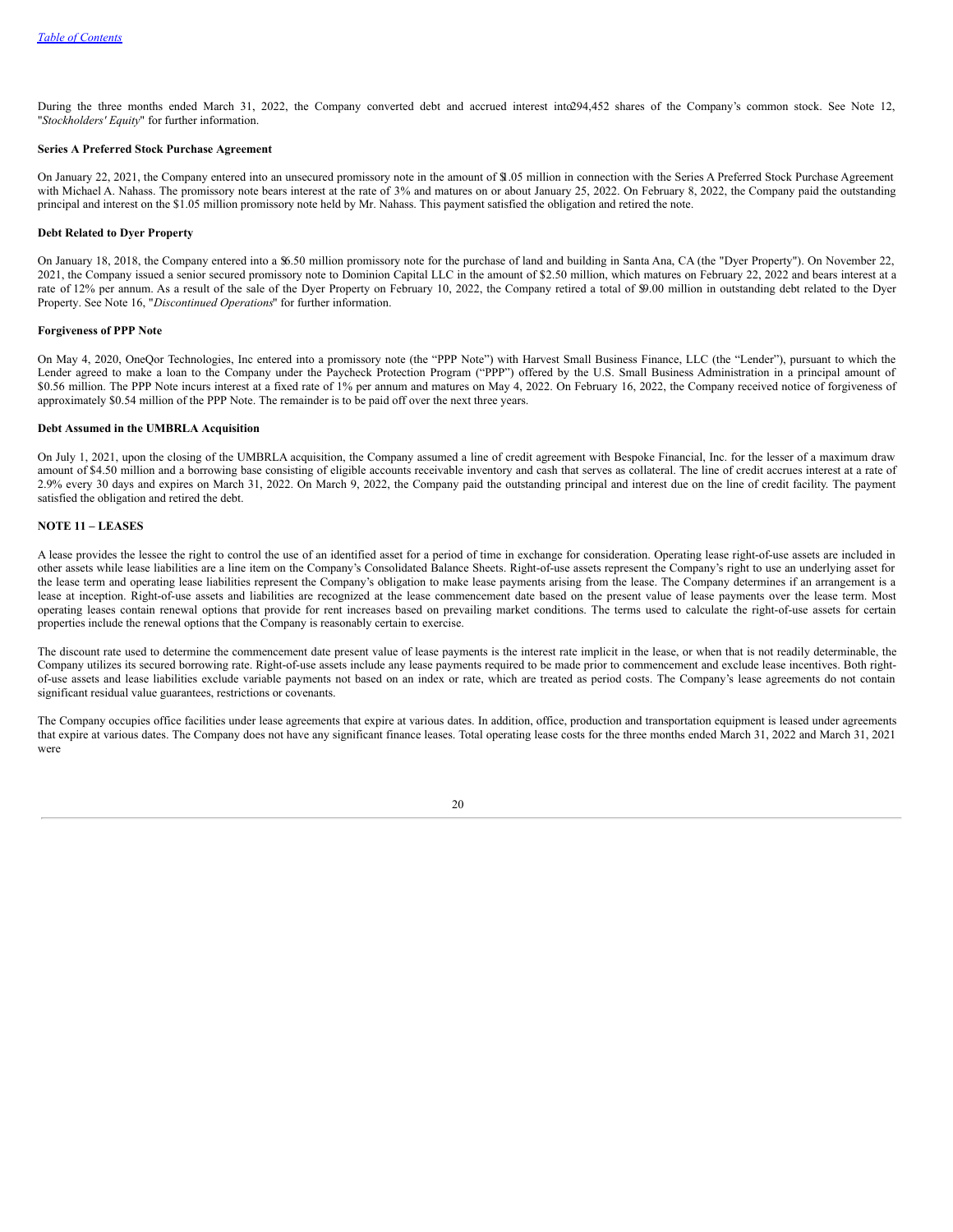\$1.21 million and \$0.41 million, respectively. Short-term lease costs during the 2022 and 2021 fiscal quarters ended March 31 were not material.

As of March 31, 2022 and December 31, 2021, short term lease liabilities of \$2.20 million and \$3.12 million are included in "Accounts Payable and Accrued Expenses" on the consolidated balance sheets, respectively. The table below presents total operating lease right-of-use assets and lease liabilities as of March 31, 2022 and December 31, 2021:

|                                     | March 31.<br>2022 | December 31,<br>2021 |
|-------------------------------------|-------------------|----------------------|
| Operating lease right-of-use assets | 18.739            | 24,448               |
| Operating lease liabilities         | 19.200            | 24,436               |

The table below presents the maturities of operating lease liabilities as of March 31, 2022:

|                                          |   | (in thousands)<br>Operating<br>Leases |
|------------------------------------------|---|---------------------------------------|
| 2022 (remaining)                         | æ | 2,771                                 |
| 2023                                     |   | 3,652                                 |
| 2024                                     |   | 3,727                                 |
| 2025                                     |   | 3,292                                 |
| 2026                                     |   | 2,675                                 |
| Thereafter                               |   | 10,777                                |
| Total lease payments                     |   | 26,894                                |
| Less: discount                           |   | (7,694)                               |
| <b>Total operating lease liabilities</b> |   | 19,200                                |

The table below presents the weighted average remaining lease term for operating leases and weighted average discount rate used in calculating operating lease right-of-use assets:

|                                               | <b>Three Months Ended</b> |                   |
|-----------------------------------------------|---------------------------|-------------------|
|                                               | March 31,<br>2022         | March 31,<br>2021 |
| Weighted average remaining lease term (years) |                           | 8.2               |
| Weighted average discount rate                | $11.3\%$                  | $1.6\%$           |

### **NOTE 12 – EQUITY**

# **Common Stock**

The Company authorized 990,000,000 shares of common stock with \$0.001 par value per share. As of March 31, 2022 and December 31, 2021, 528,021,587 and 496,237,883 shares of common stock were outstanding, respectively.

On February 1, 2022 the Company granted 294,452 shares Common Stock to Apollo Management Group, Inc. in exchange for the \$0.05 million Convertible Promissory Note that<br>Apollo Management Group, Inc. held and its' accrued in

On February 28, 2022, the Company sold 25,000,000 shares for an aggregate sales price of \$4.35 million to Arthur Chan, an unrelated party. The shares were restricted.

During the three months ended March 31, 2022 , the Company issued 4,759,708 and 146,212 common shares for the cashless exercise of warrants and options, respectively.

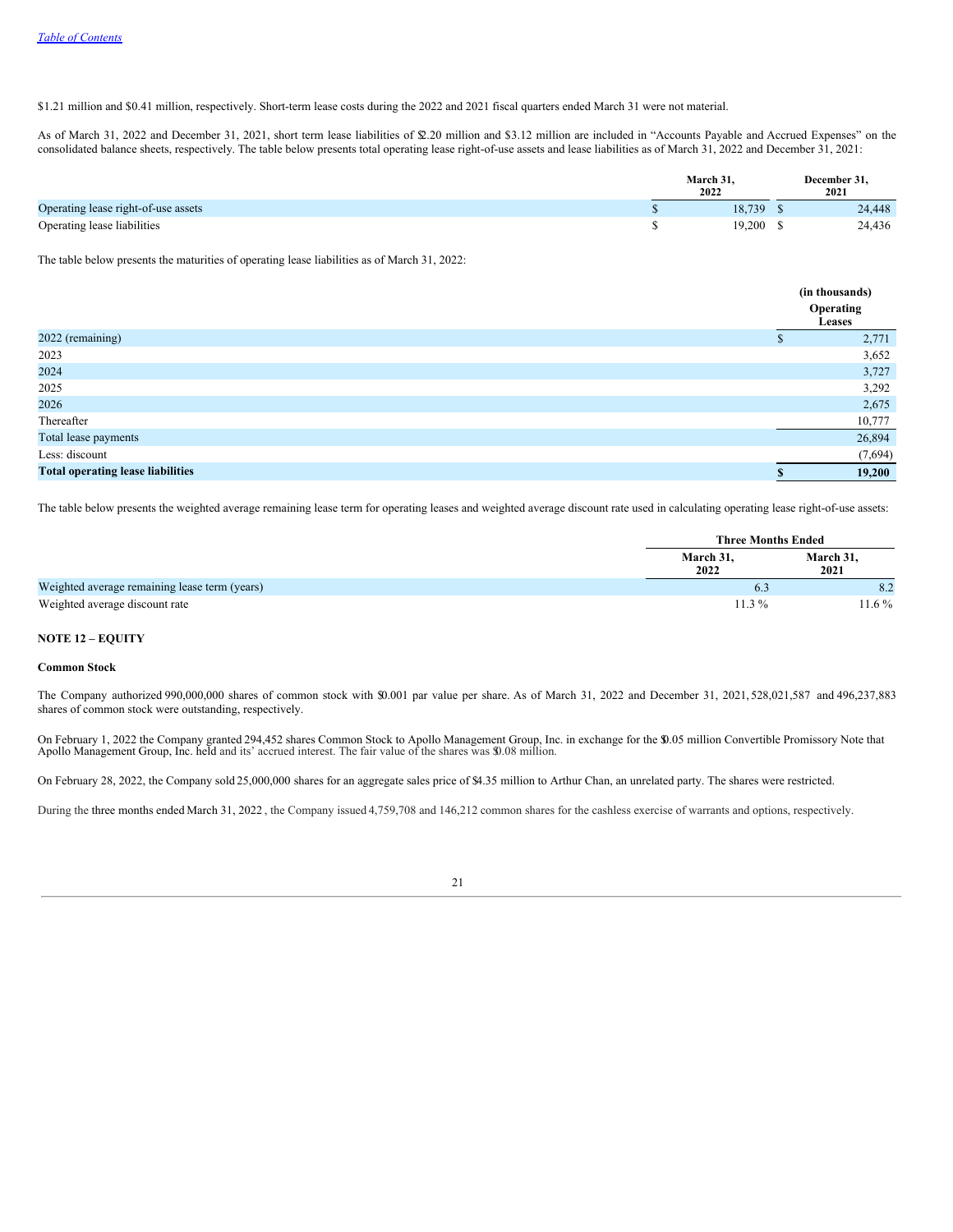During the three months ended March 31, 2022, the Company issued 900,000 and 683,332 common shares to employees and directors, respectively. As a result, the Company recorded stock compensation of \$0.18 million and \$0.18 million, respectively.

### **NOTE 13 – STOCK-BASED COMPENSATION**

### **Equity Incentive Plans**

In the first quarter of 2016, the Company adopted the 2016 Equity Incentive Plan. In the fourth quarter of 2018, the Company adopted the 2018 Equity Incentive Plan. In July 2021, the Company assumed the 2019 Equity Incentive Plan as part of the acquisition of UMBRLA. The following table contains information about the Company's equity incentive plans as of March 31, 2022:

|                            | <b>Awards Reserved for</b><br><b>Issuance</b> | <b>Awards Exercised</b> | <b>Awards Outstanding</b> | <b>Awards Available for</b><br>Grant |
|----------------------------|-----------------------------------------------|-------------------------|---------------------------|--------------------------------------|
| 2016 Equity Incentive Plan | 999.906                                       |                         | 499.953                   | 499.953                              |
| 2018 Equity Incentive Plan | 30.159.437                                    | 4.080.088               | 14,009,842                | 12,069,507                           |
| 2019 Equity Incentive Plan | 101.475.719                                   | 54,383                  | 73.014.714                | 28,406,622                           |

#### **Stock Options**

The following table summarizes the Company's stock option activity and related information for the three months ended March 31, 2022:

|                                           | Number of<br><b>Shares</b> | Weighted-<br><b>Average Exercise</b><br><b>Price Per Share</b> | Weighted-<br>Average<br>Remaining<br>Contractual<br>Life | Aggregate<br>Intrinsic<br>Value of<br><b>In-the-Money</b><br><b>Options</b> |
|-------------------------------------------|----------------------------|----------------------------------------------------------------|----------------------------------------------------------|-----------------------------------------------------------------------------|
| Options outstanding as of January 1, 2022 | 88,251,380 \$              | 0.20                                                           |                                                          |                                                                             |
| Exercised                                 | $(146,212)$ \$             | 0.08                                                           |                                                          |                                                                             |
| Forfeited                                 | $(223,788)$ \$             | 0.15                                                           |                                                          |                                                                             |
| Expired                                   | $(29,762)$ \$              | 0.34                                                           |                                                          |                                                                             |
| Options outstanding as of March 31, 2022  | 87,851,618 \$              | 0.20                                                           | 8.5 years \$                                             | 526                                                                         |
| Options exercisable as of March 31, 2022  | 41,296,676 \$              | 0.26                                                           | 7.4 years \$                                             | 1,338                                                                       |

As of March 31, 2022, there was \$6.37 million total unrecognized stock-based compensation. Such costs are expected to be recognized over a weighted-average period of approximately 1.6 years.

The Company recognizes compensation expense for stock option awards on a straight-line basis over the applicable service period of the award. The service period is generally the vesting period.

The Company does not have sufficient historical information to develop reasonable expectations about future exercise patterns and post-vesting employment termination behavior. Hence, the Company uses the "simplified method" described in Staff Accounting Bulletin 107 to estimate the expected term of share option grants.

The expected stock price volatility assumption was determined by examining the historical volatilities for the Company's common stock. The Company will continue to analyze the historical stock price volatility and expected term assumptions as more historical data for the Company's common stock becomes available.

The risk-free interest rate assumption is based on the U.S. treasury instruments whose term was consistent with the expected term of the Company's stock options.

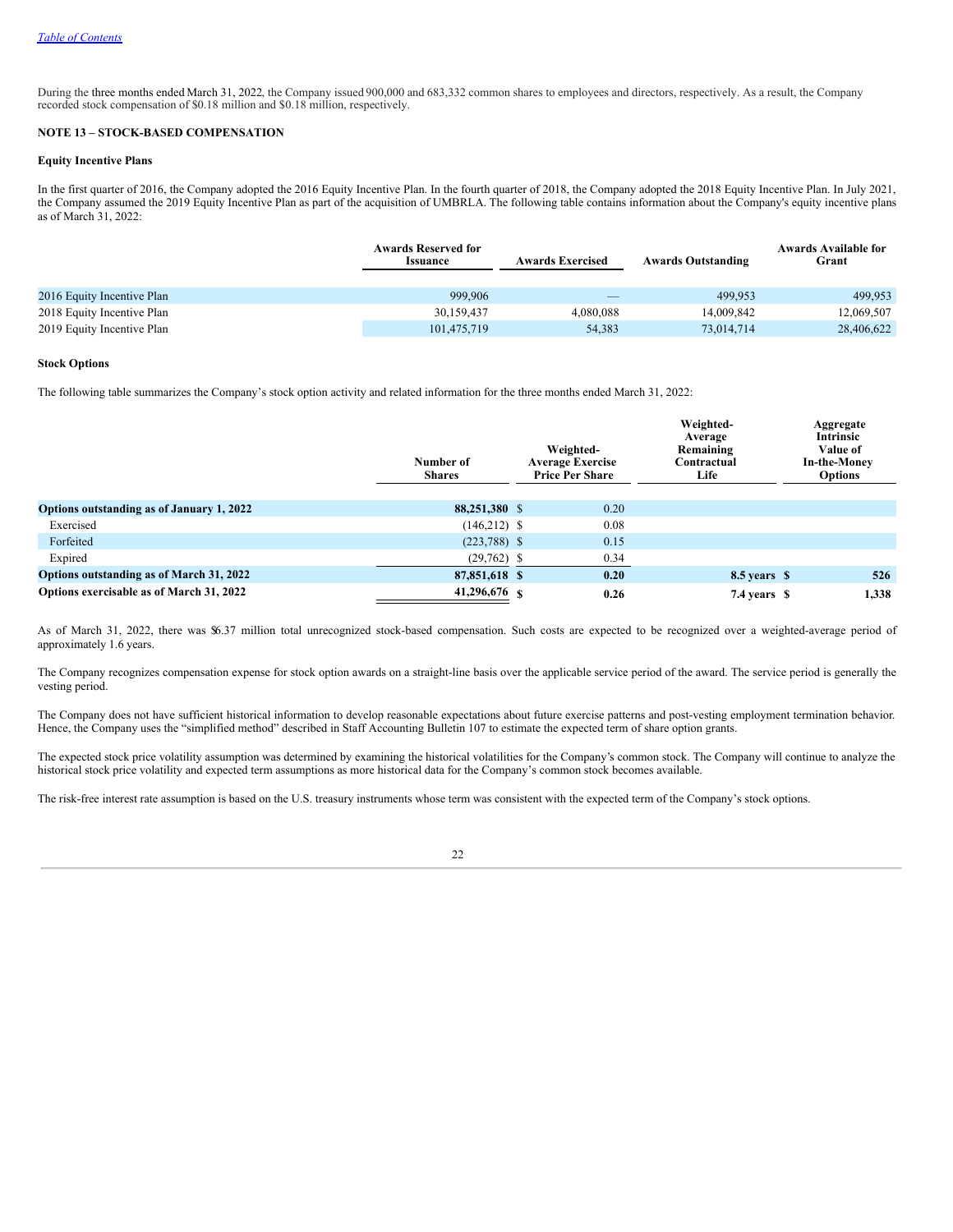The expected dividend assumption is based on the Company's history and expectation of dividend payouts. The Company has never paid dividends on its common stock and does not anticipate paying dividends on its common stock in the foreseeable future. Accordingly, the Company has assumed no dividend yield for purposes of estimating the fair value of the Company stock-based compensation.

### **Stock-Based Compensation Expense**

The following table sets forth the total stock-based compensation expense resulting from stock options and restricted grants of common stock to employees, directors and nonemployee consultants in the consolidated statement of operations which are included in selling, general and administrative expenses:

|                                         | (in thousands except for shares / options)                 |                                   |                                                      |                                                            |                                                      |  |  |  |  |  |
|-----------------------------------------|------------------------------------------------------------|-----------------------------------|------------------------------------------------------|------------------------------------------------------------|------------------------------------------------------|--|--|--|--|--|
|                                         |                                                            | <b>For the Three Months Ended</b> |                                                      |                                                            |                                                      |  |  |  |  |  |
|                                         | March 31, 2022                                             |                                   |                                                      | March 31, 2021                                             |                                                      |  |  |  |  |  |
| <b>Type of Award</b>                    | Number of<br><b>Shares</b> or<br><b>Options</b><br>Granted |                                   | <b>Stock-Based</b><br>Compensation<br><b>Expense</b> | Number of<br><b>Shares</b> or<br><b>Options</b><br>Granted | <b>Stock-Based</b><br>Compensation<br><b>Expense</b> |  |  |  |  |  |
| Stock options                           | 114,006,195 \$                                             |                                   | 1,821                                                | 500,000 \$                                                 | 244                                                  |  |  |  |  |  |
|                                         |                                                            |                                   |                                                      |                                                            |                                                      |  |  |  |  |  |
| Stock grants:                           |                                                            |                                   |                                                      |                                                            |                                                      |  |  |  |  |  |
| Employees (common stock)                | 900,000 \$                                                 |                                   | 182                                                  |                                                            |                                                      |  |  |  |  |  |
| Directors (common stock)                | 683,332 \$                                                 |                                   | 184                                                  | 541,666                                                    | 121                                                  |  |  |  |  |  |
| Non-employee consultants (common stock) | $\hspace{0.05cm}$                                          | -S                                | $\overline{\phantom{a}}$                             | 332,947                                                    | 33                                                   |  |  |  |  |  |
| Total stock-based compensation expense  |                                                            | ъ                                 | 2,187                                                |                                                            | 398                                                  |  |  |  |  |  |

On March 10, 2022, the Company terminated the employment of Oren Schauble, the Company's President. On March 13, 2022, the Company terminated the employment of Francis Knuettel II, the Company's Chief Executive Officer. The Company entered into separation agreements with each of Mr. Knuettel and Mr. Schauble regarding the compensation to be granted to each of them regarding their separation from the Company. In addition, on March 17, 2022 the Company entered into a consulting agreement with Mr. Schauble pursuant to which he will continue to provide certain services to the Company through a future agreed upon date. The Company granted Mr. Schauble 910,623 restricted shares of the Company's Common Stock in four monthly installments.

# **NOTE 14 – WARRANTS**

The following table summarizes warrant activity for the three months ended March 31, 2022:

|                                            | Warrants                        | Weighted-Average<br><b>Exercise</b><br>Price |
|--------------------------------------------|---------------------------------|----------------------------------------------|
| Warrants Outstanding as of January 1, 2022 | 85,826,872 \$                   | 0.22                                         |
| Issued                                     | $\hspace{0.1mm}-\hspace{0.1mm}$ | $\overline{\phantom{a}}$                     |
| Exercised                                  | $\overline{\phantom{a}}$        | $\overline{\phantom{a}}$                     |
| Warrants Outstanding as of March 31, 2022  | 85,826,872 \$                   | 0.14                                         |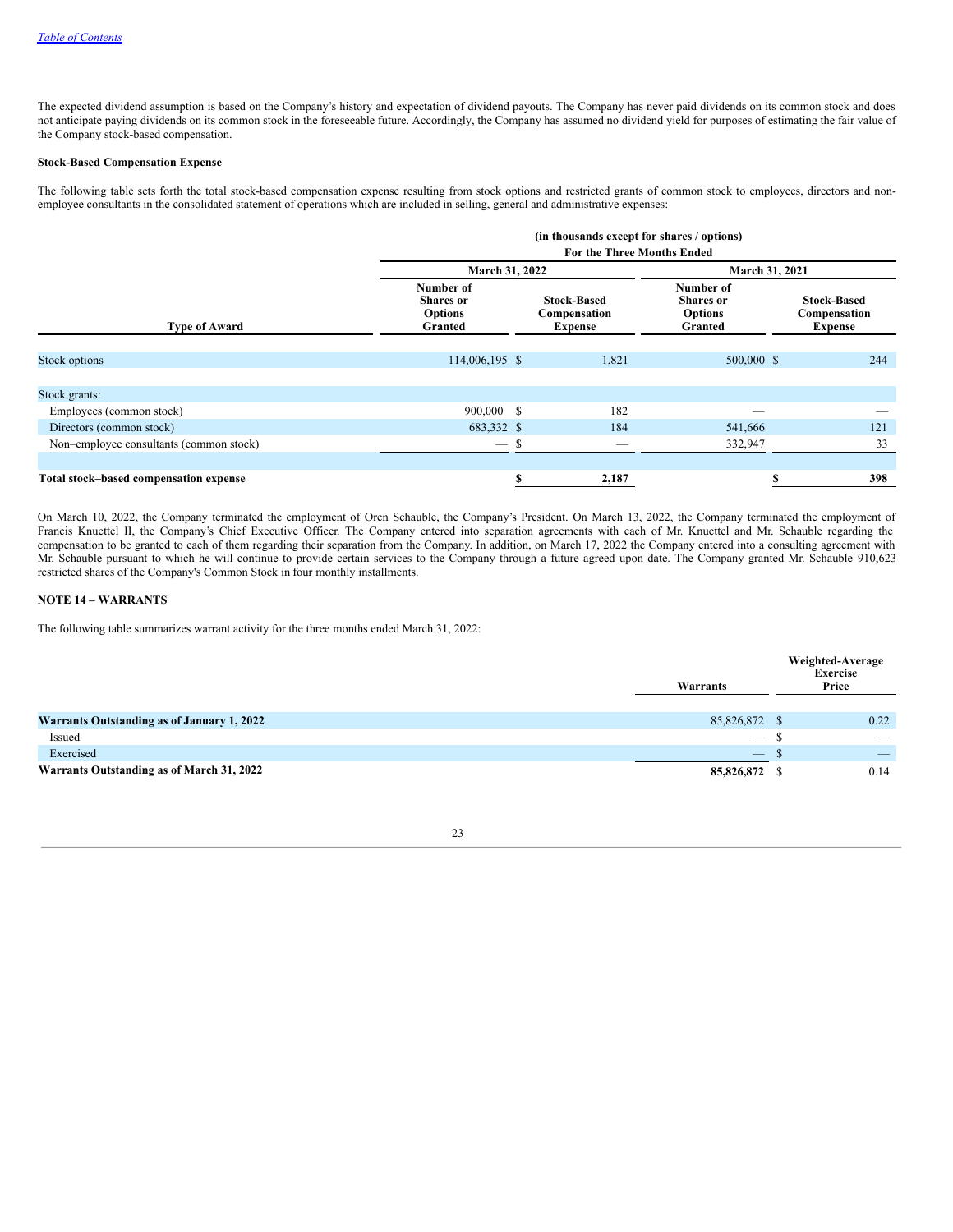The Company estimated the fair value of the warrants issued in 2022 utilizing the Black-Scholes option-pricing model with the following weighted-average inputs:

|                         | March 31,<br>2022 |
|-------------------------|-------------------|
| Expected term (years)   | 2.5               |
| Volatility              | 115.2%            |
| Risk-free interest rate | $0.1\%$           |
| Dividend yield          | $0.0\,\%$         |

### **NOTE 15 – COMMITMENTS AND CONTINGENCIES**

#### **California Operating Licenses**

The Company's subsidiaries have operated compliantly and have been eligible for applicable licenses and renewals of those licenses.

#### **Litigation and Claims**

The Company is the subject of lawsuits and claims arising in the ordinary course of business from time to time. The Company reviews any such legal proceedings and claims on an ongoing basis and follows appropriate accounting guidance when making accrual and disclosure decisions. The Company establishes accruals for those contingencies where the incurrence of a loss is probable and can be reasonably estimated, and it discloses the amount accrued and the amount of a reasonably possible loss in excess of the amount accrued if such disclosure is necessary for the Company's financial statements to not be misleading. To estimate whether a loss contingency should be accrued by a charge to income, the Company evaluates, among other factors, the degree of probability of an unfavorable outcome and the ability to make a reasonable estimate of the amount of the loss. The Company does not record liabilities when the likelihood that the liability has been incurred is probable, but the amount cannot be reasonably estimated. Based upon present information, the Company determined that there was one matter that required an accrual as of March 31, 2022. We have accrued \$0.50 million for the Magee litigation detailed below.

*Magee v. UMBRLA, Inc. et al.*- The company is currently involved in a breach of contract action brought by former LTRMN, Inc. ("LTRMN") employee, Kurtis Magee, which was filed by Mr. Magee in the Superior Court of the State of California, County of Orange, on July 21, 2020. Mr. Magee alleges breach of contract in connection with Mr. Magee's separation agreement with LTRMN. Trial in this matter is set for December 5, 2022.

Terra Tech Corp. v. National Fire & Marine Ins. Co., et al.- On or about December 6, 2021, the Company initiated an action in California Superior Court, County of Alameda, against National Fire & marine Insurance Company ("National Fire"), Woodruff-Sawyer & Co., and R-T Specialty, LLC in connection with the denial of an insurance claim by National Fire following the vandalism and looting of the Company's Bay Area dispensaries in May 2020. The Company alleges that coverage levels for the Company were changed after the policy was bound, in a manner inconsistent with the binder, which prevented the Company from fully recovering its losses in connection with the incidents. Trial in this matter has not yet been set.

Unrivaled Brands, Inc. et al v. Mystic Holdings, Inc., et al.-On May 11, 2022, Unrivaled and its wholly-owned subsidiary, Medifarm I, LLC ("Plaintiffs") initiated an action in the Second Judicial District of the State of Nevada, County of Washoe, against Mystic Holdings, Inc. ("Mystic") and Picksy Reno LLC (collectively with Mystic, "Defendants") in connection with Defendants' failure to honor Plaintiffs' exercise of a put option entitling Plaintiffs to the repurchase of approximately 8,332,096 shares of Mystic at a price of \$1.00 per share. No proceedings have yet been held in this matter and a trial date has not been scheduled.

### **NOTE 16 – DISCONTINUED OPERATIONS**

*NuLeaf*

On November 17, 2021, Medifarm III, LLC ("Medifarm"), a wholly-owned subsidiary of the Company, entered into a Membership Interest Purchase Agreement (the "Purchase Agreement") with NuLeaf, Inc., a Nevada corporation

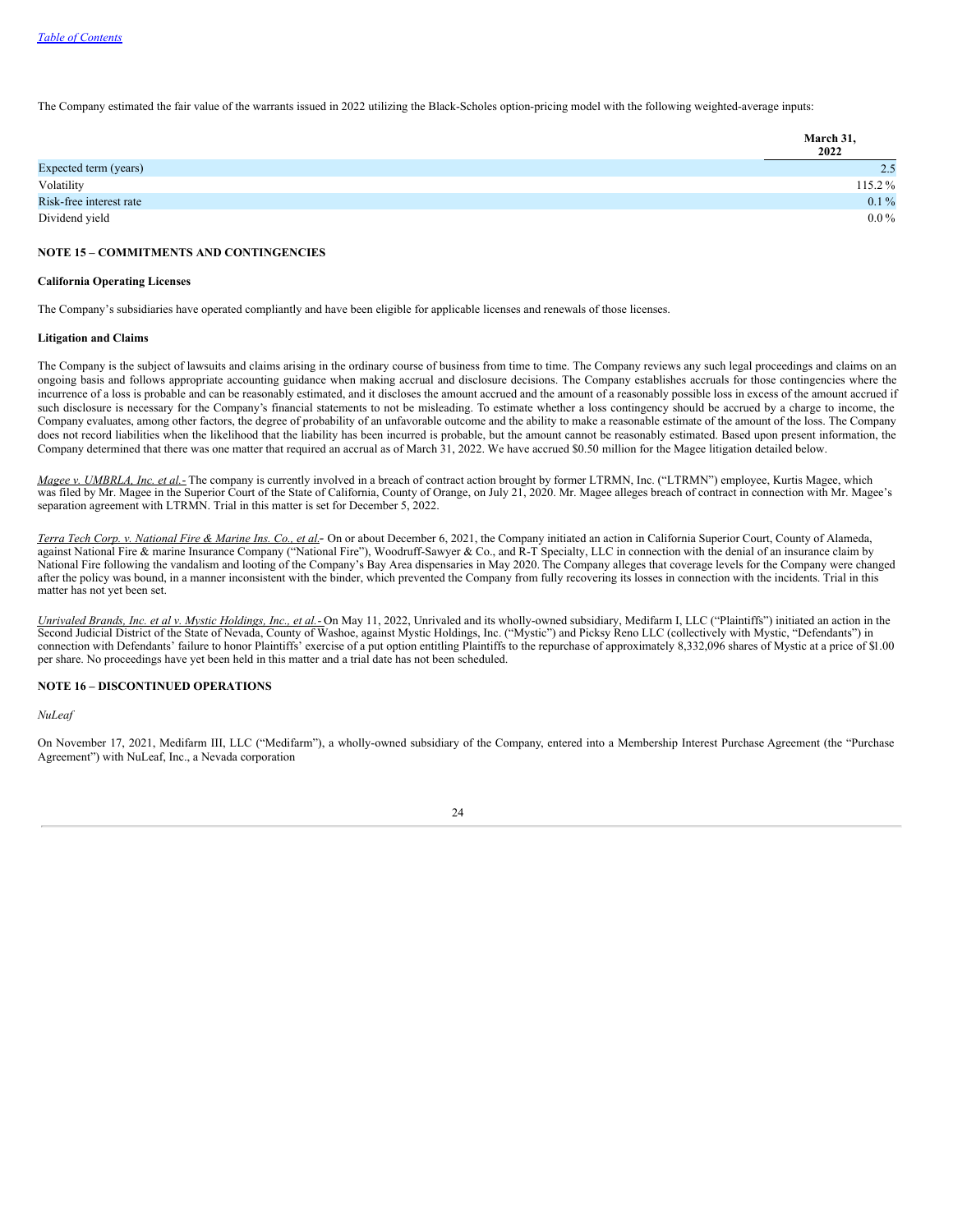("NuLeaf"). Upon the terms and subject to the satisfaction of the conditions described in the Purchase Agreement, Medifarm will sell its fifty percent 5(0%) of the outstanding membership interests of each of NuLeaf Reno Production, LLC ("NuLeaf Reno") and NuLeaf Sparks Cultivation, LLC ("NuLeaf Sparks") to NuLeaf, which currently owns the remaining fifty percent (50%) of the membership interests of NuLeaf Reno and NuLeaf Sparks, for aggregate consideration of \$6.50 million in cash. The Company will recognize a gain upon completion of the sale of the assets, equal to the difference between the consideration paid and the book value of the assets as of the disposition date, less direct costs to sell, and reflect such loss in discontinued operations upon closing of the transaction, which is expected to occur during 2022.

### *Nevada Dispensaries*

During fiscal year 2019 and 2020, the Company entered into Asset Purchase Agreements with unrelated third parties to sell substantially all of the assets of the Company related to the Company's dispensaries located at:

- 1130 East Desert Inn Road, Las Vegas, NV 89109
- $\cdot$  1085 S. Virginia St., Suite A, Reno, NV 89502<br> $\cdot$  3650 S. Decatur Blyd. Las Vegas, NV
- 3650 S. Decatur Blvd., Las Vegas, NV

The dispensaries are collectively referred to as the "Nevada dispensaries". The transactions for the sale of the Nevada dispensaries closed upon receiving all required government approvals during the fiscal fourth quarter ended December 31, 2021.

### *Real Estate*

On December 7, 2021, 620 Dyer LLC, a wholly-owned subsidiary of the Company, entered into a Standard Offer, Agreement and Escrow Instructions for Purchase of Real Estate (the "PSA") with FRO III/SMA Acquisitions, LLC (the "Buyer") to sell the real property located at 620 East Dyer Road, Santa Ana, CA (the "Dyer Property") for \$13.40 million in cash. On February 10, 2022, the Company announced the closing of the sale of the Dyer Property, resulting in the Company retiring \$9.00 million of outstanding debt on the Dyer Property as disclosed in Note 10, "*Notes Payable*". The Company is continuing to evaluate its options with respect to the license originally connected to the Dyer property, including consideration of the retail density in the area. If the city of Santa Ana grants approval to relocate licenses elsewhere in the city, the Company may consider using the dispensary license to open a dispensary in an underserved part of Santa Ana.

During fiscal year 2020, the Company classified real property in Las Vegas, NV and Santa Ana, CA as available-for-sale as it met the criteria of ASC 360-10-45-0. In August 2021, the Company sold the properties.

#### *OneQor*

During fiscal year 2020, management suspended the operations of OneQor Technologies due to (i) a lack of proper growth in customer acquisition and revenue for this CBD operation during the COVID-19 pandemic and (ii) the overall financial health of the Company as a result of COVID-19 and social unrest. The Company plans to focus its attention and resources on growing its THC business.

#### *Edible Garden*

On March 30, 2020, the Company entered into and closed an Asset Purchase Agreement with Edible Garden AG Inc. (the "Purchaser") pursuant to which the Company sold substantially all of the assets of Edible Garden Corp. As part of the consideration received, the Company entered into two option agreements to purchase up to a 20% interest in the Purchaser. During the year ended December 31, 2021, the Company exercised both options and acquired 5,000,000 common shares of the Purchaser for a nominal fee.

The completed sales of our Nevada operations, expected and completed sales of real estate assets, and assets divested during the periods presented represent a strategic shift that will have a major effect on the Company's operations and financial results. As a result, management determined the results of these components qualified for discontinued operations

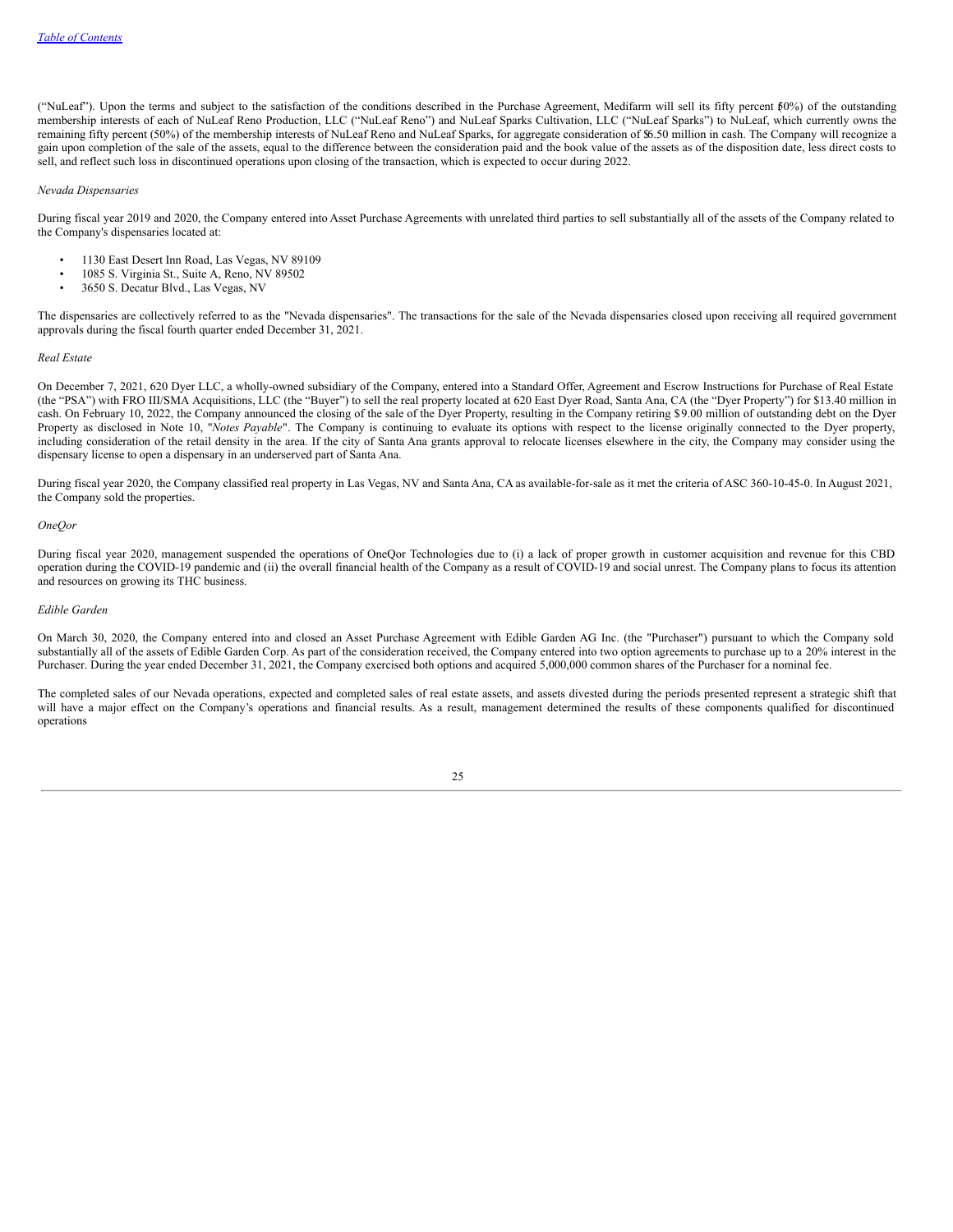presentation in accordance with ASC 205, "Reporting Discontinued Operations and Disclosure of Disposals of Components of an Entity. Operating results for the discontinued operations were comprised of the following:

|                                                                                                                                               |    | (in thousands)<br><b>Three Months Ended</b><br>March 31, |    |       |
|-----------------------------------------------------------------------------------------------------------------------------------------------|----|----------------------------------------------------------|----|-------|
|                                                                                                                                               |    |                                                          |    |       |
|                                                                                                                                               |    | 2022                                                     |    | 2021  |
| <b>Total revenues</b>                                                                                                                         | S. | $2,605$ \$                                               |    | 3,055 |
| Cost of goods sold                                                                                                                            |    | 543                                                      |    | 815   |
| Gross profit                                                                                                                                  |    | 2,062                                                    |    | 2,240 |
| Selling, general and administrative expenses                                                                                                  |    | 1,635                                                    |    | 1,475 |
| (Gain) / Loss on sale of assets                                                                                                               |    | (1,682)                                                  |    |       |
| Income (Loss) from operations                                                                                                                 |    | $2,109$ \$                                               |    | 765   |
|                                                                                                                                               |    |                                                          |    |       |
| Interest expense                                                                                                                              |    |                                                          |    | (327) |
| Other income (expense)                                                                                                                        |    | 26                                                       |    |       |
| Income tax expense                                                                                                                            |    | (95)                                                     |    |       |
| Income (Loss) from discontinued operations                                                                                                    |    | 2,040                                                    |    | 438   |
|                                                                                                                                               |    |                                                          |    |       |
| Income (Loss) from discontinued operations per common share attributable to Unrivaled Brands, Inc. common stockholders - basic<br>and diluted |    | 0.00                                                     | S. | 0.00  |

The carrying amounts of the major classes of assets and liabilities for the discontinued operations are as follows:

| (in thousands) |                   |    |                                    |
|----------------|-------------------|----|------------------------------------|
|                | March 31,<br>2022 |    | December 31,<br>2021               |
|                | 863               | -S | 1,544                              |
|                | 2,261             |    | 1,553                              |
|                | 2,434             |    | 1,359                              |
|                | 86                |    | 39                                 |
|                | 4,516             |    | 17,661                             |
|                | 300               |    | 323                                |
|                |                   |    | 22,479                             |
|                |                   |    |                                    |
| $\mathbf{s}$   |                   |    | 1,170                              |
|                | 1,012             |    | 917                                |
|                | 150               |    | 184                                |
|                |                   |    | 2,271                              |
|                |                   |    | $10,460$ \$<br>$1,198$ \$<br>2,360 |

# **NOTE 17 - SEGMENT INFORMATION**

The Company operates in two segments: (i) cannabis retail and (ii) cannabis cultivation and distribution.Our reportable segments are as follows:

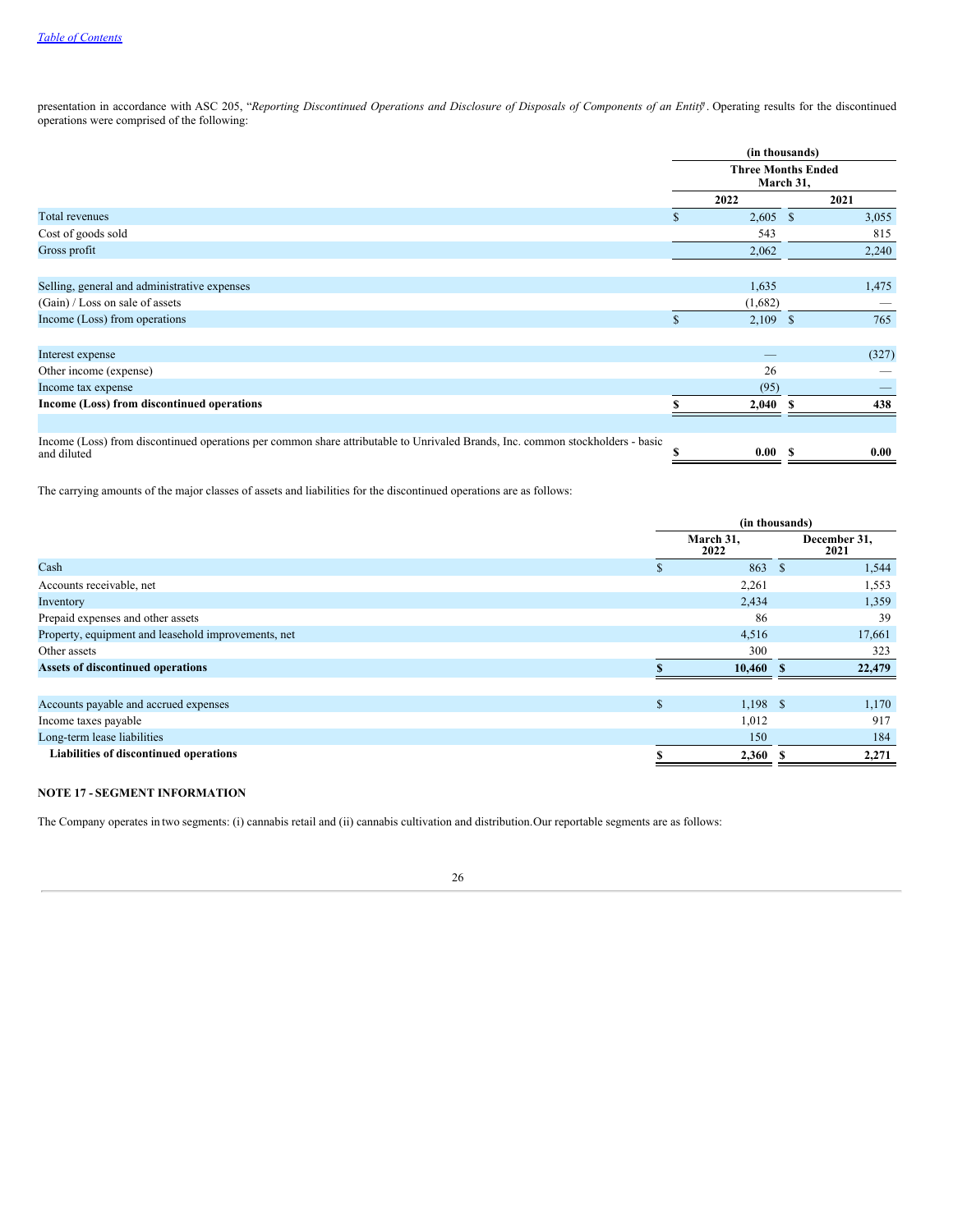|                                     | (in thousands)               |             |  |       |                              |        |  |  |
|-------------------------------------|------------------------------|-------------|--|-------|------------------------------|--------|--|--|
|                                     | <b>Total Revenue</b>         |             |  |       | % of Total Revenue           |        |  |  |
|                                     | Three Months Ended March 31, |             |  |       | Three Months Ended March 31, |        |  |  |
| Segment                             |                              | 2022        |  | 2021  | 2022                         | 2021   |  |  |
| Cannabis Retail                     |                              | $12,109$ \$ |  | 1,699 | 58.4 %                       | 82.6 % |  |  |
| Cannabis Cultivation & Distribution |                              | 8.616       |  | 358   | 41.6 $%$                     | 17.4%  |  |  |
| Total                               |                              | $20,725$ \$ |  | 2,057 | 100.0%                       | 100.0% |  |  |

*Cannabis Retail*

Either independently or in conjunction with third parties, we operate medical marijuana and adult use cannabis dispensaries in California. All our retail dispensaries offer a broad selection of medical and adult use cannabis products including flower, concentrates and edibles.

*Cannabis Cultivation and Distribution*

We operate distribution centers in California and Oregon that distribute our own branded products as well as third party products to our own dispensaries and to other non-affiliated medical marijuana and/or adult use cannabis dispensaries.

|                                              |          | (in thousands)                    |      |                                               |              |                          |              |           |
|----------------------------------------------|----------|-----------------------------------|------|-----------------------------------------------|--------------|--------------------------|--------------|-----------|
|                                              |          | Three Months Ended March 31, 2022 |      |                                               |              |                          |              |           |
|                                              |          | <b>Cannabis Retail</b>            |      | <b>Cannabis Cultivation</b><br>& Distribution |              | Corporate & Other        |              | Total     |
| Total revenues                               | <b>S</b> | 12,109                            | - \$ | 8,616 \$                                      |              | $\overline{\phantom{0}}$ | $\mathbb{S}$ | 20,725    |
| Cost of goods sold                           |          | 6,881                             |      | 7,411                                         |              |                          |              | 14,292    |
| Gross profit                                 |          | 5,228                             |      | 1,205                                         |              |                          |              | 6,433     |
| Selling, general and administrative expenses |          | 5,025                             |      | 4,600                                         |              | 9,142                    |              | 18,767    |
| (Gain) Loss on sale of assets                |          |                                   |      |                                               |              | (198)                    |              | (198)     |
| Income (Loss) from operations                |          | 203                               |      | (3,395)                                       |              | (8,945)                  |              | (12, 136) |
| Other income (expense):                      |          |                                   |      |                                               |              |                          |              |           |
| Interest expense                             |          |                                   |      | (165)                                         |              | (1,601)                  |              | (1,766)   |
| Gain on extinguishment of debt               |          |                                   |      |                                               |              | 542                      |              | 542       |
| Other income (loss)                          |          | 78                                |      | 415                                           |              | 541                      |              | 1,034     |
| Total other income                           |          | 78                                |      | 250                                           |              | (518)                    |              | (190)     |
| Loss before provision for income taxes       | S        | 281S                              |      | $(3,145)$ \$                                  |              | $(9,463)$ \$             |              | (12,326)  |
|                                              |          |                                   |      |                                               |              |                          |              |           |
| Total assets at March 31, 2022               | S        | 52,125 \$                         |      | 580                                           | $\mathbf{s}$ | 197,097 \$               |              | 249,802   |

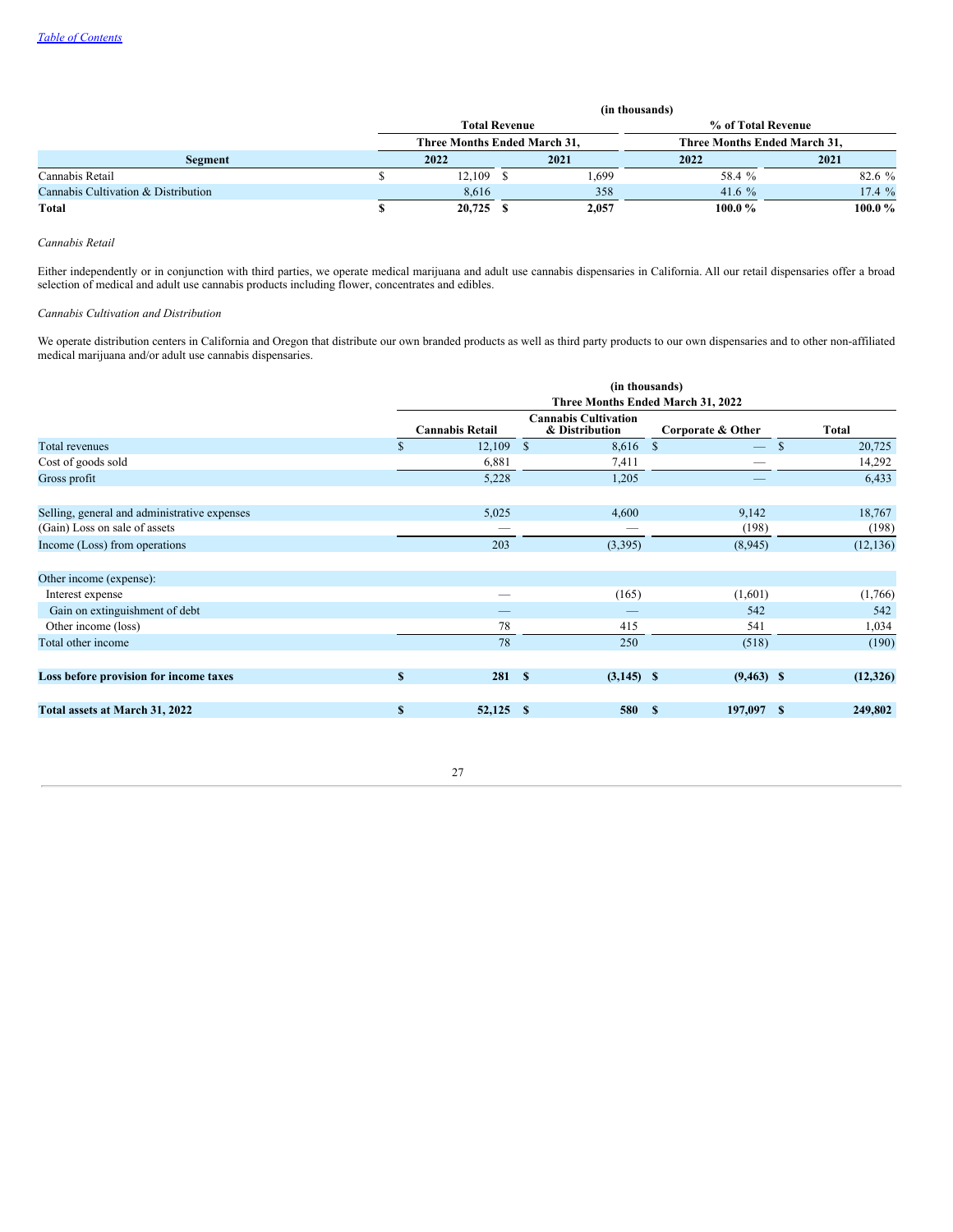|                                              |              | (in thousands)<br>Three Months Ended March 31, 2021 |                                               |            |                   |               |           |
|----------------------------------------------|--------------|-----------------------------------------------------|-----------------------------------------------|------------|-------------------|---------------|-----------|
|                                              |              | <b>Cannabis Retail</b>                              | <b>Cannabis Cultivation</b><br>& Distribution |            | Corporate & Other |               | Total     |
| Total revenues                               | \$           | 1,699                                               | $\mathcal{S}$                                 | 357        | $\mathbf{s}$<br>– | $\mathcal{S}$ | 2,057     |
| Cost of goods sold                           |              | 956                                                 |                                               | 910        |                   |               | 1,866     |
| Gross profit                                 |              | 743                                                 |                                               | (553)      |                   |               | 191       |
| Selling, general and administrative expenses |              | 1,248                                               |                                               | 362        | 11,040            |               | 12,650    |
| Income (Loss) from operations                |              | (505)                                               |                                               | (915)      | (11,040)          |               | (12, 459) |
| Other income (expense):                      |              |                                                     |                                               |            |                   |               |           |
| Interest expense                             |              |                                                     |                                               |            | (71)              |               | (71)      |
| Loss on extinguishment of debt               |              |                                                     |                                               |            | (6,161)           |               | (6,161)   |
| Unrealized gain (loss) on investments        |              |                                                     |                                               |            | 6,212             |               | 6,212     |
| Other income (loss)                          |              |                                                     |                                               |            | 345               |               | 345       |
| Total other income                           |              |                                                     |                                               |            | 325               |               | 325       |
| Loss before provision for income taxes       | $\mathbf{s}$ | $(505)$ \$                                          |                                               | $(915)$ \$ | $(10,715)$ \$     |               | (12, 134) |
| Total assets at March 31, 2021               | $\mathbf{s}$ | 20,062                                              | -S                                            | 11,847 \$  | 75,310 \$         |               | 107,219   |

#### **NOTE 18 – RELATED PARTY TRANSACTIONS**

Refer to Note 10, "*Notes Payable*" for related party transactions and balances during the current period.

All related party transactions are monitored quarterly by the Company and approved by the Audit Committee of the Board of Directors.

### **NOTE 19 – GOING CONCERN**

We have incurred significant losses in prior periods. For the three months ended March 31, 2022, we incurred a pre-tax net loss from continuing operations of \$2.33 million and, as of that date, we had an accumulated deficit of \$258.89 million. For the three months ended March 31, 2021, we incurred a net loss from continuing operations of \$12.13 million. As of December 31, 2021, we had an accumulated deficit of \$250.02 million. We expect to experience further significant net losses in 2022 and the foreseeable future. At March 31, 2022, we had a consolidated cash balance of approximately \$3.67 million. We have not been able to generate sufficient cash from operating activities to fund our ongoing operations. Our future success is dependent upon our ability to achieve profitable operations and generate cash from operating activities. There is no guarantee that we will be able to generate enough revenue and/or raise capital to support our operations.

We will be required to raise additional funds through public or private financing, additional collaborative relationships or other arrangements until we are able to raise revenues to a point of positive cash flow. We are evaluating various options to further reduce our cash requirements to operate at a reduced rate, as well as options to raise additional funds, including obtaining loans and selling common stock. There is no guarantee that we will be able to generate enough revenue and/or raise capital to support our operations, or if we are able to raise capital, that it will be available to us on acceptable terms, on an acceptable schedule, or at all.

The issuance of additional securities may result in a significant dilution in the equity interests of our current stockholders. Obtaining loans, assuming these loans would be available, will increase our liabilities and future cash commitments. There is no assurance that we will be able to obtain further funds required for our continued operations or that additional financing will be available for use when needed or, if available, that it can be obtained on commercially reasonable terms. If we are not able to obtain the additional financing on a timely basis, we will not be able to meet our other obligations as they become due and we will be forced to scale down or perhaps even cease our operations.

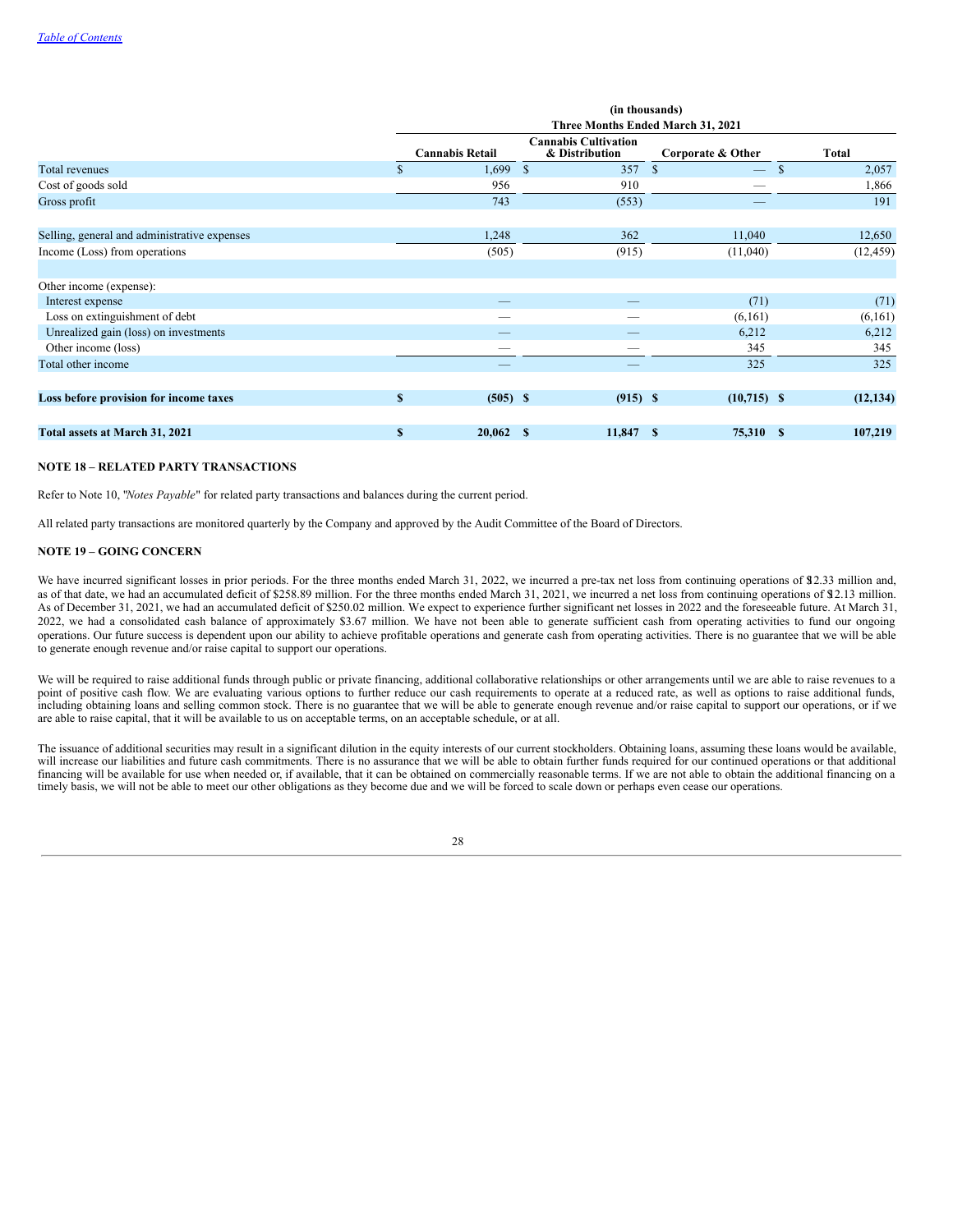The risks and uncertainties surrounding our ability to continue to raise capital and our limited capital resources raise substantial doubt as to our ability to continue as a going concern for twelve months from the issuance of these financial statements.

#### **NOTE 20 – SUBSEQUENT EVENTS**

On April 7, 2022, the Company sold its NuLeaf cultivation and production operations in Nevada for \$6.50 million.

On April 11, 2022, the Company and People's California, LLC agreed to amend a portion of the November 22, 2021 Closing Documents (Primary Membership Interest Purchase Agreement, Secondary Membership Interest Purchase Agreement, Secured Promissory Note, and other ancillary agreements) . The company will pay People's California, LLC \$3 million upon execution of this amendment and \$5 million in June of 2022. The remainder of the promissory note held by People's California, LLC shall be subordinated to a future debt facility. The promissory note becomes convertible to the Company's Common Stock at a yet to be agreed upon exercise price.

On April 12, 2022, the Company and Francis Knuettel, formerly the Company's Chief Executive Officer, agreed to terms on a separation agreement. The company agreed to pay Mr. Knuettel 50% of his annual base salary and continue his medical benefits for a period of six months. Mr. Knuettel's unvested shares and options shall vest immediately. As part of this agreement Mr. Knuettel has resigned as a director of the Company.

On April 14, 2022, the Company and Dallas Imbimbo, an advisor to the company and a director of the Company, agreed to terms on a separation agreement. The Company agreed to vest 100% of Mr. Imbimbo's restricted common stock granted pursuant to the Advisor agreement with Mr. Imbimbo. The company agreed to vest100% of the options to purchase shares of the Company's common stock granted as part Mr. Imbimbo's Independent Director Agreement. The Company will pay Mr. Imbimbo \$ 83,333 in cash compensation. As part of this agreement Mr. Imbimbo has resigned as a director of the Company and as an Advisor to the company.

<span id="page-28-0"></span>On May 5, 2022, Edible Garden AG, Inc. ("Edible Garden") announced the pricing of its initial public offering of2,930,000 shares of its common stock and accompanying warrants to purchase up to 2,930,000 shares of common stock for an exercise price of \$5.00 per share. Each share of common stock is being sold together with one warrant at a combined offering price of \$5.00, for gross proceeds of approximately \$14.7 million. The Company holds a 20% interest in Edible Garden. As a result of the initial public offering during the second quarter of 2022, the Company will reassess its allowance on the investment and record the investment at its fair value. The Company is currently assessing the exact impact on the Company's financial statements. See Note 5, "*Investments in Unconsolidated Af iliates*" for additional information.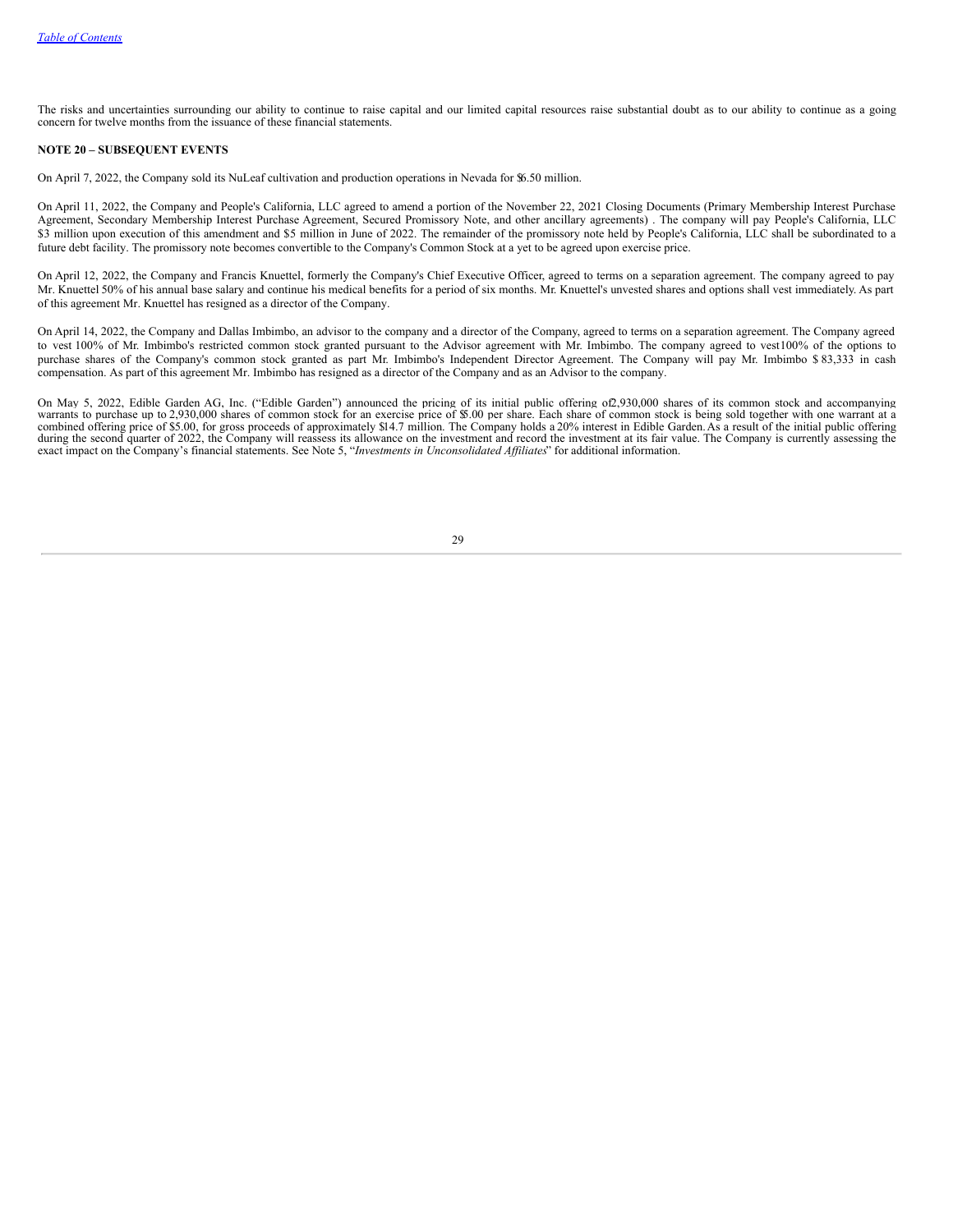### **ITEM 2. MANAGEMENT'S DISCUSSION AND ANALYSIS OF FINANCIAL CONDITION AND RESULTS OF OPERATIONS.**

### **FORWARD-LOOKING STATEMENTS**

In addition to historical information, this Quarterly Report on Form 10-Q may contain "forward-looking statements" within the meaning of Section 27A of the Securities Act of 1933, as amended (the "Securities Act"), and Section 21E of the Securities Exchange Act of 1934, as amended (the "Exchange Act"), which provides a "safe harbor" for forwardlooking statements made by us. All statements, other than statements of historical facts, including statements concerning our plans, objectives, goals, beliefs, business strategies, future events, business conditions, results of operations, financial position, business outlook, business trends, and other information, may be forward-looking statements. Words such as "might," "will," "may," "should," "estimates," "expects," "continues," "contemplates," "anticipates," "projects," "plans," "potential," "predicts," "intends," "believes," "forecasts," "future," and variations of such words or similar expressions are intended to identify forward-looking statements. The forward-looking statements are not historical facts, and are based upon our current expectations, beliefs, estimates and projections, and various assumptions, many of which, by their nature, are inherently uncertain and beyond our control. Our expectations, beliefs, estimates, and projections are expressed in good faith and we believe there is a reasonable basis for them. However, there can be no assurance that management's expectations, beliefs, estimates, and projections will occur or can be can achieved and actual results may vary materially from what is *expressed in or indicated by the forward-looking statements.*

There are a number of risks, uncertainties, and other important factors, many of which are beyond our control, that could cause actual results to differ materially from the forwardlooking statements contained in this Ouarterly Report on Form 10-O. Such risks, uncertainties, and other important factors that could cause actual results to differ include, among others, the risk, uncertainties and factors set forth under "Item 1A. Risk Factors" in our Annual Report on Form 10-K for the year ended December 31, 2021 and in other filings *we make from time to time with the U.S. Securities and Exchange Commission ("SEC").*

We caution you that the risks, uncertainties, and other factors set forth in our periodic filings with the SEC may not contain all of the risks, uncertainties, and other factors that are important to you. In addition, we cannot assure you that we will realize the results, benefits, or developments that we expect or anticipate or, even if substantially realized, that they will result in the consequences or affect us or our business in the way expected. There can be no assurance that: (i) we have correctly measured or identified all of the factors affecting our business or the extent of these factors' likely impact, (ii) the available information with respect to these factors on which such analysis is based is complete or accurate, (iii) such analysis is correct, or (iv) our strategy, which is based in part on this analysis, will be successful. All forward-looking statements in this report apply only as of the date of the report or as of the date they were made and, except as required by applicable law, we undertake no obligation to publicly update any forward-looking statement, *whether as a result of new information, future developments, or otherwise.*

#### <span id="page-29-0"></span>**Company Overview**

Our corporate headquarters is located at 3242 S. Halladay St, Santa Ana, California 92705 and our telephone number is (888) 909-5564. Our website addresses are as follows: www.unrivaledbrands.com. No information available on or through our websites shall be deemed to be incorporated into this Quarterly Report on Form 10-Q. Our common stock, par value \$0.001 (the "Common Stock"), is quoted on the OTC Markets Group, Inc's OTCQX tier under the symbol "UNRV."

### **Our Business**

The Company is a multi-state operator ("MSO") with retail, production, distribution, and cultivation operations, with an emphasis on providing the highest quality of medical and adult use cannabis products. From the acquisition of UMBRLA, the Company has multiple cannabis lifestyle brands. The Company is home to Korova, a brand of high potency products across multiple product categories, currently available in California, Oregon, Arizona, and Oklahoma. Other Company brands include Cabana, a boutique cannabis flower brand, and Sticks, a mainstream value-driven cannabis brand, active in California and Oregon. With the acquisition of People's First Choice, the Company operates a premier cannabis dispensary in Orange County, California. The Company also owns dispensaries in California which operate as People's in Los Angeles, The Spot in Santa Ana, Blum in Oakland and Silverstreak in San Leandro. The Company also has licensed distribution facilities in Portland, OR, Los Angeles, CA and Sonoma County, CA.

We are organized into two reportable segments: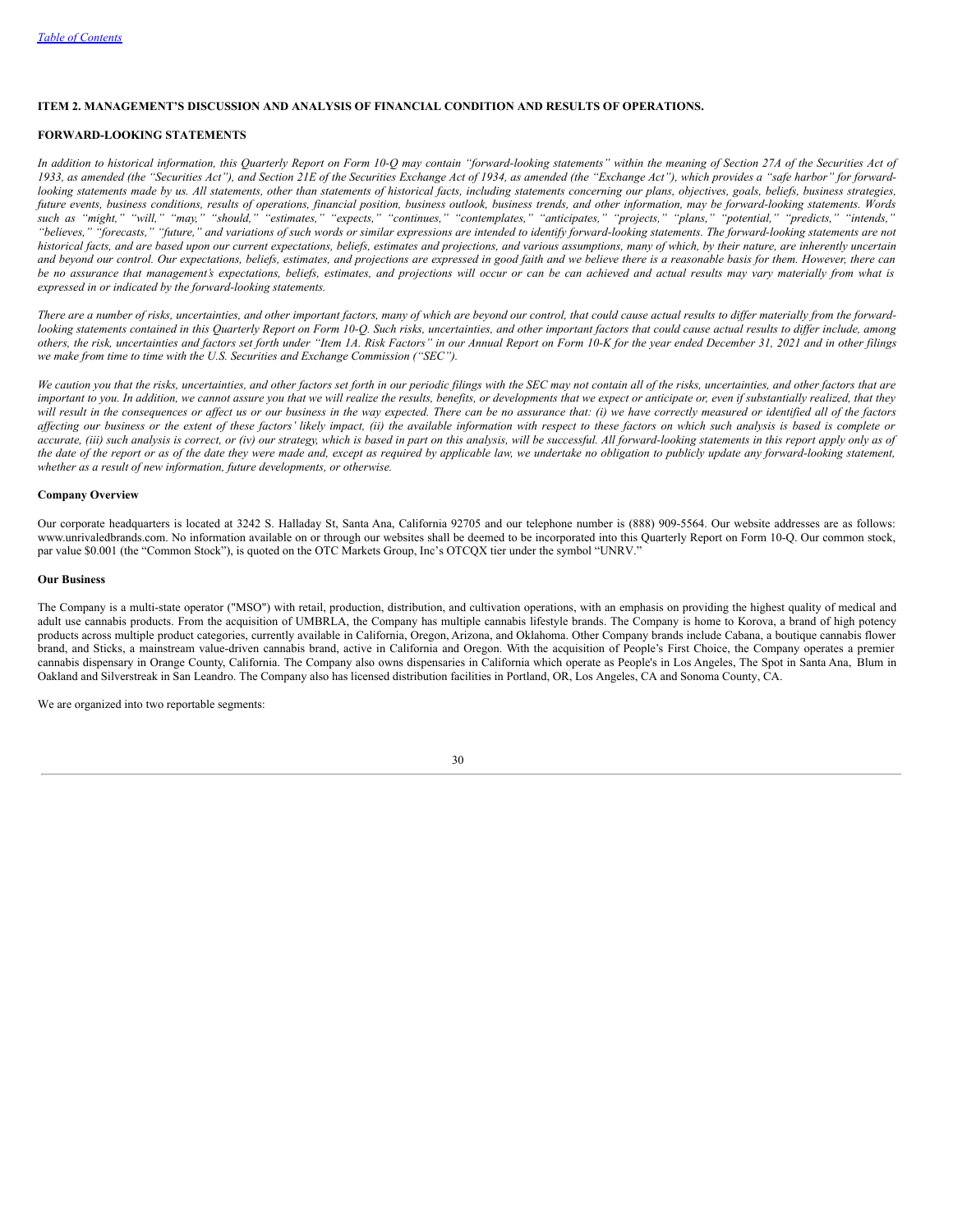- *Cannabis Retail* Includes cannabis-focused retail, both physical stores and non-store front delivery
- *Cannabis Cultivation and Distribution* Includes cannabis cultivation, production and distribution operations

Either independently or in conjunction with third parties, we operate medical marijuana retail and adult use dispensaries, cultivation and production facilities in California and Oregon.

As of March 31, 2022, the Companyhad 338 employees. Our employees are the heart of our Company. In a rapidly evolving industry, it is imperative that we attract, develop and retain top talent on an ongoing basis. To do this, we seek to make Unrivaled Brands an inclusive, diverse and safe workplace, with meaningful compensation and opportunities for career growth.

### <span id="page-30-0"></span>**RESULTS OF OPERATIONS**

The below table outlines the impact of reclassifying the operations of the Nevada Dispensaries, OneQor, and Edible Garden to discontinued operations:

|                                 |    | (in thousands)<br>Three Months Ended March 31, |              |         |              |           |            |
|---------------------------------|----|------------------------------------------------|--------------|---------|--------------|-----------|------------|
|                                 |    |                                                |              |         |              |           |            |
|                                 |    | 2022                                           |              | 2021    |              | \$ Change | % Change   |
| Revenue                         |    |                                                |              |         |              |           |            |
| Continuing Operations           | \$ | 20,725                                         | \$           | 2,057   | \$           | 18,668    | 907.5 %    |
| <b>Discontinued Operations</b>  |    | 2,605                                          |              | 3,399   |              | (794)     | $(23.4)\%$ |
| <b>Total Revenue</b>            | S  | 23,330                                         | \$           | 5,456   | \$           | 17,874    | 327.6 %    |
| Cost of Goods Sold              |    |                                                |              |         |              |           |            |
| <b>Continuing Operations</b>    | \$ | 14,292                                         | $\mathbb{S}$ | 1,866   | $\mathbb{S}$ | 12,426    | 665.9%     |
| <b>Discontinued Operations</b>  |    | 543                                            |              | 2,500   |              | (1,957)   | $(78.3)\%$ |
| <b>Total Cost of Goods Sold</b> | \$ | 14,835                                         | $\mathbf{s}$ | 4,366   | $\mathbf{s}$ | 10,469    | 239.8%     |
| Gross Profit \$                 |    |                                                |              |         |              |           |            |
| Continuing Operations           | \$ | 6,433                                          | S            | 191     | S            | 6,242     | 3,268.1%   |
| <b>Discontinued Operations</b>  |    | 2,062                                          |              | 899     |              | 1,163     | 129.4 %    |
| <b>Total Gross Profit \$</b>    | \$ | 8,495                                          | \$           | 1,090   | \$           | 7,405     | 679.4 %    |
| Gross Profit %                  |    |                                                |              |         |              |           |            |
| <b>Continuing Operations</b>    |    | 31.0 %                                         |              | $9.3\%$ |              | 21.8 %    |            |
| <b>Discontinued Operations</b>  |    | 79.2 %                                         |              | 26.4 %  |              | 52.7 %    |            |
| <b>Total Gross Profit %</b>     |    | 36.4 %                                         |              | 20.0%   |              | 16.0%     |            |

#### **Outlook**

Unrivaled Brands, Inc. has made substantial progress on its integration efforts since successfully closing the merger with UMBRLA on July <sup>pt</sup>, 2021. Management believes that this strategic acquisition and corporate rebranding will provide a sustainable platform to capture synergies across organization verticals by leveraging Unrivaled's existing brand portfolio and scaling its multi-state distribution operations. Furthermore, on September 1<sup>st</sup>, 2021 the Company entered into a Management Agreement with People's First Choice; granting Unrivaled Brands, Inc. operational management and control of the Santa Ana, CA dispensary which provided an immediate lift to revenues as well as the opportunity to expand the retail footprint of our in-house product lines including, but not limited to, Korova, Sticks & Cabana. However, if these acquisitions do not perform as expected, an earlier than expected impairment analysis of these acquired intangible assets and goodwill may result in impairments of our long-lived assets.

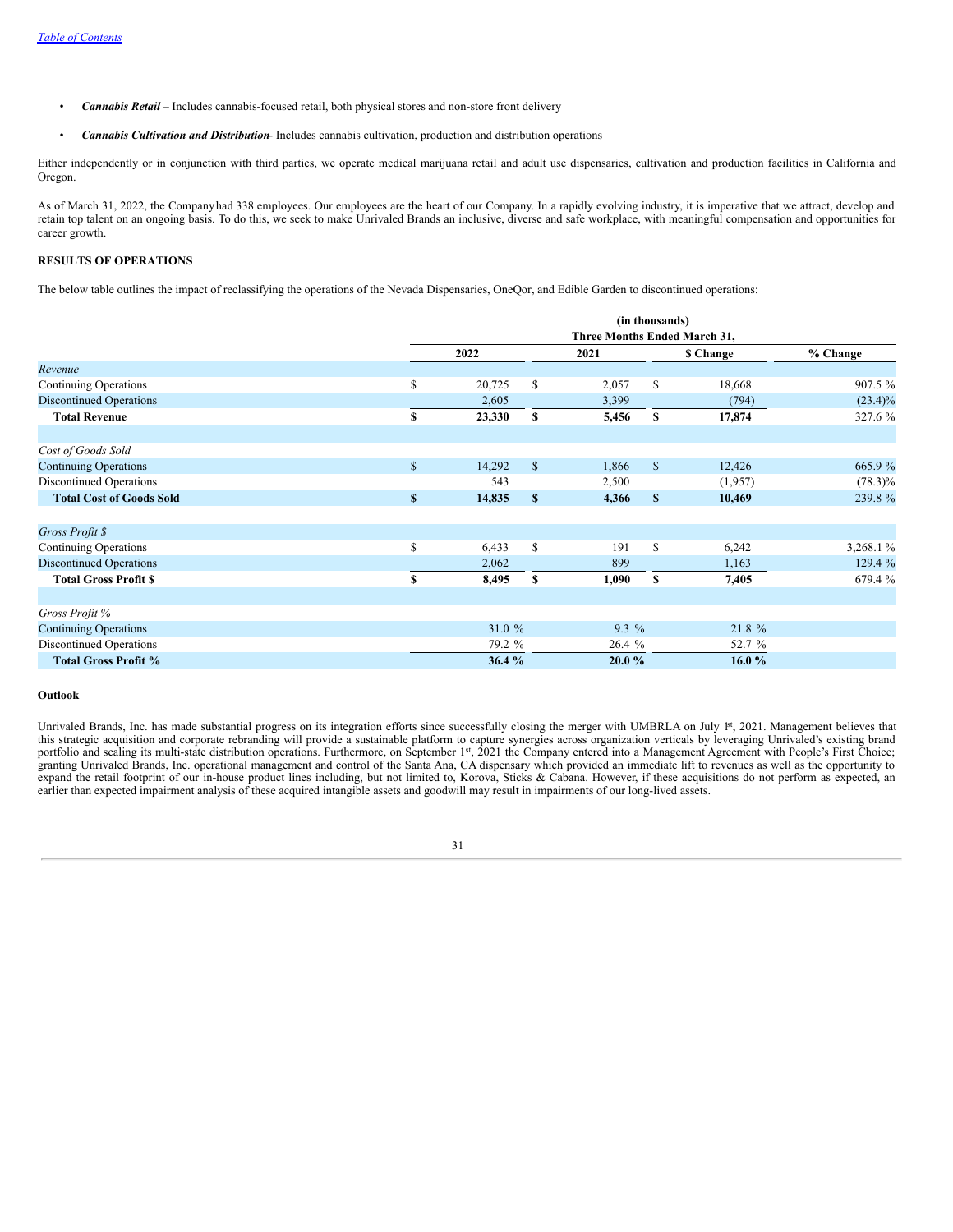Besides integrating and expanding the Company's platform, management is focused on fostering strategic partnerships with keystone brands in the west coast that complement our brand portfolio and corporate mission. As such, on August 18<sup>th</sup> 2021, Unrivaled entered into an exclusive distribution agreement with G-Eazy's FlowerShop, a lifestyle and wellness brand that can be found in over 400 retail stores across California at time of writing. To this end, the Company's efforts to create a robust and scalable platform in tandem to brand-conscious partnerships both position the Company to create sustainable shareholder value as "The West Coast MSO".

### **Comparison of the Three Months Ended March 31, 2022 and 2021**

*Revenues*

During the three months ended March 31, 2022, the Company generated total revenue of \$20.73 million composed of retail revenue of \$12.11 million and cultivation/distribution revenue of \$8.62 million. This compared to total revenue of \$2.06 for the quarter ended March 31, 2021 which included retail revenue of \$1.70 million and cultivation/distribution revenue of \$0.36 million. This was an increase of 907.5% in total revenue.

Retail revenue for the quarter dramatically outpaced the first quarter of the prior year due to the retail assets acquired in the Company's 2021 acquisitions of UMBRLA, People's First Choice and SilverStreak Solutions. We are operating five retail stores and a non-storefront delivery service in 2022 compared to prior year when the Company was operating two retail stores. On a comparable store basis, we saw a 23.3% increase over first quarter 2021 for the two comparable stores.

Cultivation and distribution revenues were dramatically increased as a result of the Company's successful merger with UMBRLA, now with a distribution network throughout California and Oregon. The additive distribution assets provided a net benefit of \$9.47 million for the three months ended March 31, 2022 as a direct result of integrating UMBRLA's platform - an increase of 2,863% compared to the three months ended March 31, 2021.

### *Gross Profit*

The Company's gross profit for the three months ended March 31, 2022 was \$6.43 million, compared to a gross profit of \$0.19 million for the three months ended March 31, 2021, an increase of \$6.24 million or 3,268.1%.

#### *Selling, General and Administrative Expenses and Other Operating Expenses*

The merger with UMBRLA and the acquisitions of People's First Choice and SilverStreak Solutions in 2021 led to more operations with additional facilities, employees and costs to support them. Selling, general and administrative expenses for the three months ended March 31, 2022 were \$18.77 million, compared to \$12.65 million for the three months ended March 31, 2021, an increase of \$6.12 million or 48.4%. For the three months ended March 31, 2022, amortization and depreciation expenses increased by \$2.76 million over the three months ended March 31, 2021, facilities related expenses, such as rent, utilities, repairs and maintenance, security and insurance, increased by \$2.38 million over first quarter of 2021. Option expense and director's compensation increased by \$1.81 million with the addition of two more board members or 196 percent. Taxes, licensing and permitting increased by \$1.27 million. Advertising increased by \$0.90 million. Employee related expenses decreased by \$4.86 million or 69.4%.

#### *Operating Income (Loss)*

The Company realized an operating loss of \$12.14 million for the three months ended March 31, 2022 compared to an operating loss of \$12.46 million for the three months ended March 31, 2021, an improvement of \$0.32 million or 2.6%.

#### *Other Income (Expense)*

Other expense for the three months ended March 31, 2022 were \$0.19 million, compared to the \$0.32 million income recognized in the three months ended March 31, 2021, an increase of \$0.51 million. This increase was attributed to additional interest expense.

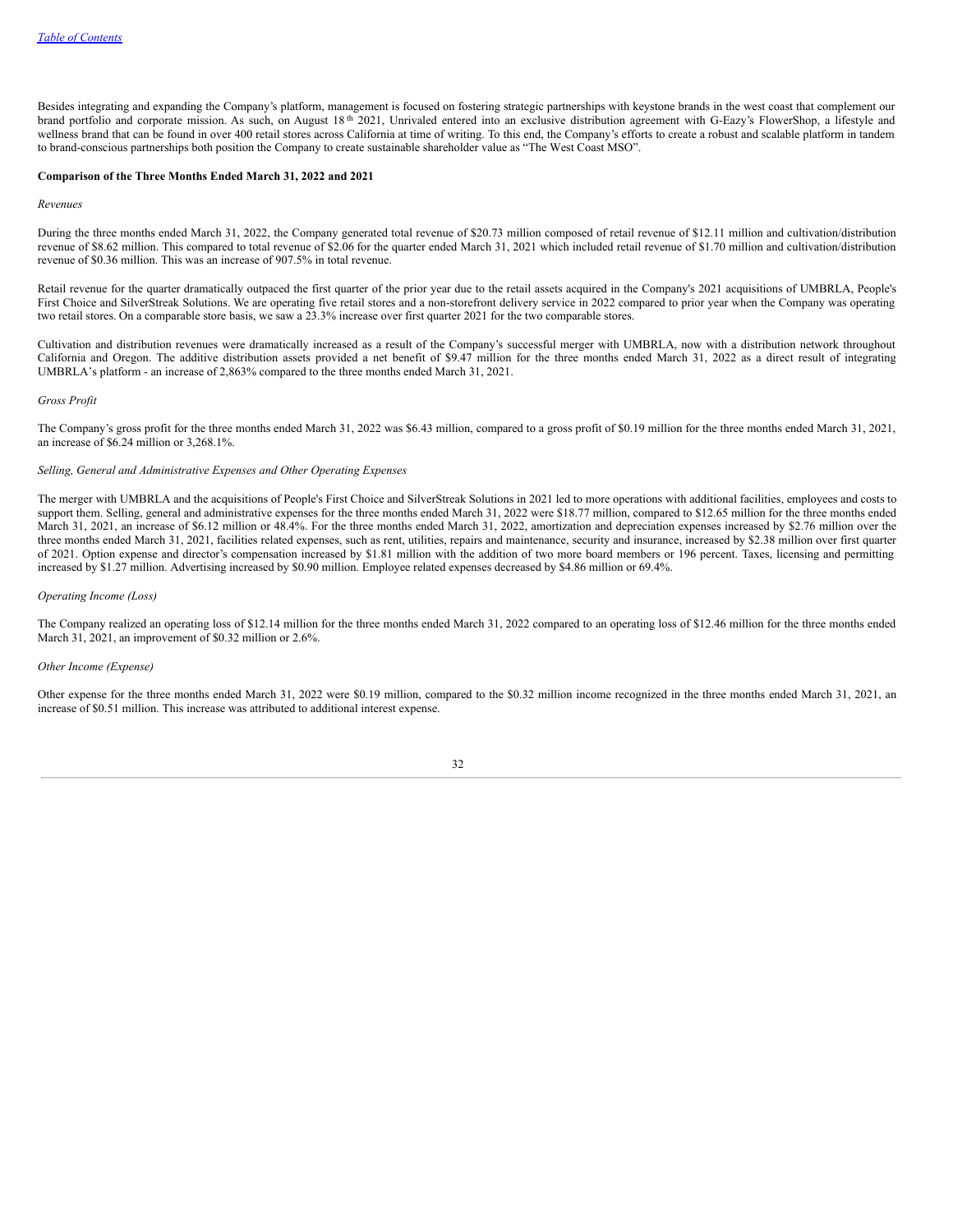#### *Discontinued Operations*

We realized a net gain of \$2.04 million for the three months ended March 31, 2022. This was an increase of \$1.60 million over the three months ended March 31, 2021 resulting from the disposal of the Dyer property and profit from our NuLeaf operation.

*Net Loss Attributable to Unrivaled Brands, Inc.*

We incurred a net loss of \$8.87 million, or \$(0.02) per share, for the three months ended March 31, 2022, an improvement of \$0.03 per share compared to a net loss of \$(12.08) million, or \$(0.05) per share, for the three months ended March 31, 2021.

The improvement in net loss was attributable to management's continued focus on efficiency as well as integrating the legacy Terra Tech operations, the legacy Umbrla operations and the People's operation together.

#### <span id="page-32-0"></span>**DISCLOSURE ABOUT OFF-BALANCE SHEET ARRANGEMENTS**

<span id="page-32-1"></span>We do not have any transactions, agreements or other contractual arrangements that constitute off-balance sheet arrangements.

### **CRITICAL ACCOUNTING POLICIES AND ESTIMATES**

Our "Management's Discussion and Analysis of Financial Condition and Results of Operations" section discusses our unaudited consolidated financial statements, which have been prepared in accordance with accounting principles generally accepted in the United States of America. The preparation of these financial statements requires management to make estimates and assumptions that affect the reported amounts of assets and liabilities at the date of the financial statements and the reported amounts of revenues and expenses during the reporting period. On an on-going basis, management evaluates its estimates and judgments, including those related to revenue recognition, accrued expenses, financing operations, and contingencies and litigation. Management bases its estimates and judgments on historical experience and on various other factors that are believed to be reasonable under the circumstances, the results of which form the basis for making judgments about the carrying value of assets and liabilities that are not readily apparent from other sources. Actual results may differ from these estimates under different assumptions or conditions. The most significant accounting estimates inherent in the preparation of our financial statements include estimates as to the appropriate carrying value of certain assets and liabilities which are not readily apparent from other sources. These accounting policies are described in Note 2, *"Summary of Significant Accounting Policies"*of the notes to unaudited condensed consolidated financial statements included in this report.

#### <span id="page-32-2"></span>**LIQUIDITY AND CAPITAL RESOURCES**

We incurred net losses for the three months ended March 31, 2022 and 2021 and have an accumulated deficit of approximately \$258.89 million and \$250.02 million at March 31, 2022 and December 31, 2021, respectively.

As of March 31, 2022, we had working capital of \$(52.75) million, including \$3.67 million of cash compared to working capital of \$(62.44) million, including \$6.89 million of cash, as of December 31, 2021. Current assets were approximately 0.31 times current liabilities as of March 31, 2022, compared to approximately 0.29 times current liabilities as of December 31, 2021.

We have not been able to generate sufficient cash from operating activities to fund our ongoing operations. Since our inception, we have raised capital through private sales of common stock and debt securities. Our future success is dependent upon our ability to achieve profitable operations and generate cash from operating activities. There is no guarantee that we will be able to generate enough revenue and/or raise capital to support our operations. In addition to this, if certain of our previous acquisitions do not operationally improve, we may be required to do an earlier than expected impairment analysis of our intangible assets and goodwill may result in impairments of our long-lived assets.

We will be required to raise additional funds through public or private financing, additional collaborative relationships or other arrangements until we are able to raise revenues to a point of positive cash flow. We believe our existing and available capital resources will be sufficient to satisfy our funding requirements through the end of 2022. However, we continue to evaluate various options to further reduce our cash requirements to operate at a reduced rate, as well as options to raise additional funds, including obtaining loans and selling common stock. There is no guarantee that we will be able to

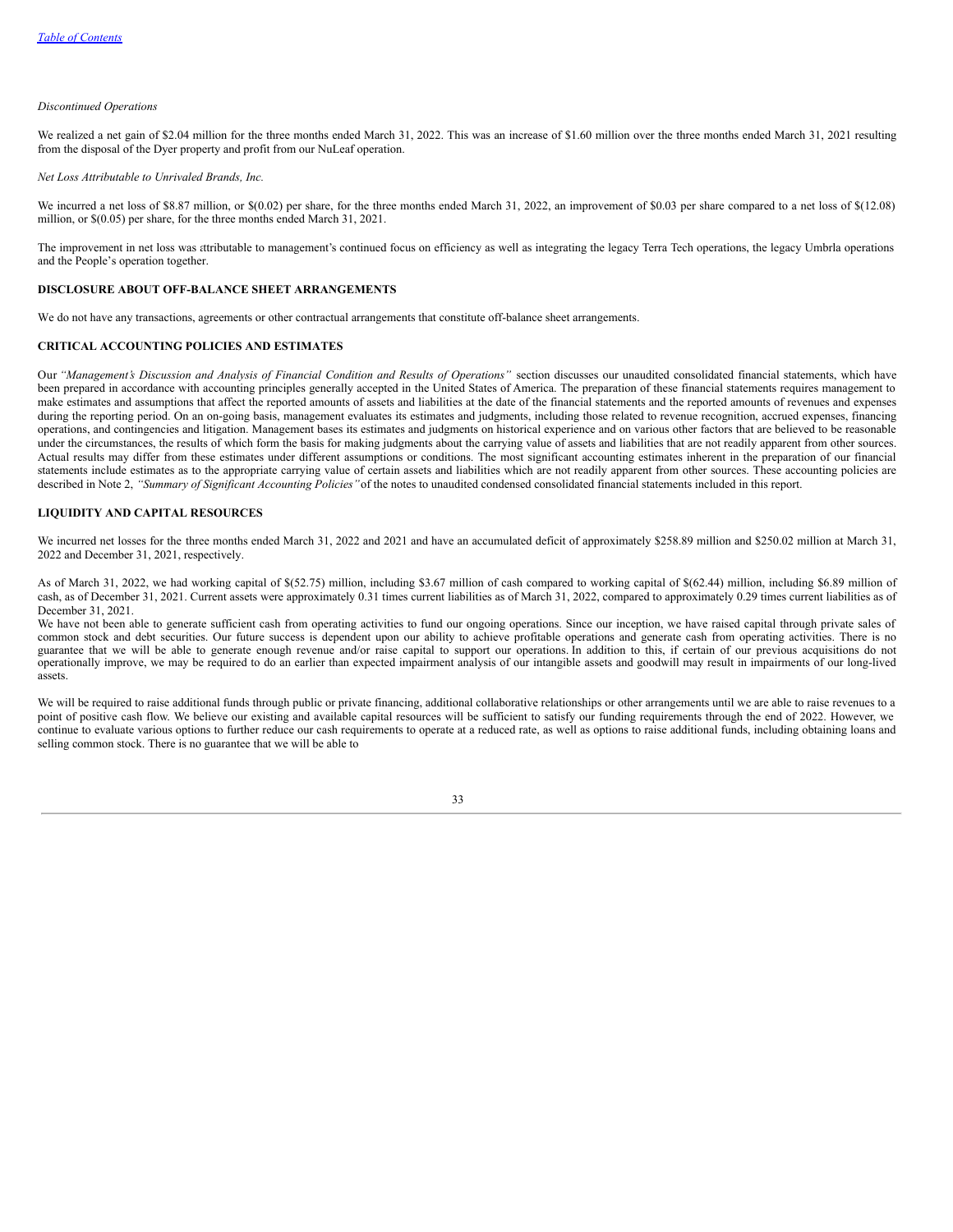generate enough revenue and/or raise capital to support our operations, or if we are able to raise capital, that it will be available to us on acceptable terms, on an acceptable schedule, or at all.

### **Operating Activities**

Cash used in operating activities for the three months ended March 31, 2022 was \$3.10 million, compared to \$(2.91) million for the three months ended March 31, 2021, an increase of \$0.19 million, or 6.4%. The increase in cash used in operating activities was due to primarily to increase in cash used for prepaid expenses and other assets.

#### **Investing Activities**

Cash provided by investing activities for the three months ended March 31, 2022 was \$14.11 million, compared to cash provided by investing activities of \$(0.05) million for the three months ended March 31, 2021, a decrease of \$14.16 million, or 28,579.2%. The decrease in cash used in investing activities was primarily due to \$13.21 million of proceeds received from the sale of the Dyer Property and \$1.00 million of cash received in the first quarter of 2021 for the prior sale of the Reno subsidiary, both of which are classified as discontinued operations.

### **Financing Activities**

Cash used in financing activities for the three months ended March 31, 2022 was \$14.24 million, compared to \$3.32 million provided by financing activities for the three months ended March 31, 2021, a decrease of \$17.55 million, or 529.3%. The decrease in cash provided by financing activities for the three months ended March 31, 2022 was primarily due to \$18.61 million of principal repayments of debt.

#### **Non-GAAP Reconciliations**

Non-GAAP earnings is a supplemental measure of our performance that is neither required by, nor presented in accordance with, U.S. generally accepted accounting principles ("US GAAP"). Non-GAAP earnings is not a measurement of our financial performance under US GAAP and should not be considered as alternative to net income, operating income, or any other performance measures derived in accordance with US GAAP, or as alternative to cash flows from operating activities as a measure of our liquidity. In addition, in evaluating Non-GAAP earnings, you should be aware that in the future we will incur expenses or charges such as those added back to calculate Non-GAAP earnings. Our presentation of Non-GAAP earnings should not be construed as an inference that our future results will be unaffected by unusual or nonrecurring items.

Non-GAAP earnings has limitations as an analytical tool, and you should not consider it in isolation, or as a substitute for analysis of our results as reported under US GAAP. Some of these limitations are (i) it does not reflect our cash expenditures, or future requirements for capital expenditures or contractual commitments, (ii) it does not reflect changes in, or cash requirements for, our working capital needs, (iii) it does not reflect interest expense, or the cash requirements necessary to service interest or principal payments, on our debt, (iv) although depreciation and amortization are non-cash charges, the assets being depreciated and amortized will often have to be replaced in the future, and non-GAAP earnings does not reflect any cash requirements for such replacements, (v) it does not adjust for all non-cash income or expense items that are reflected in our statements of cash flows, and (vi) other companies in our industry may calculate this measure differently than we do, limiting its usefulness as comparative measures.

We compensate for these limitations by providing specific information regarding the US GAAP amounts excluded from such non-GAAP financial measures. We further compensate for the limitations in our use of non-GAAP financial measures by presenting comparable US GAAP measures more prominently.

We believe that non-GAAP earnings facilitates operating performance comparisons from period to period by isolating the effects of some items that vary from period to period without any correlation to core operating performance or that vary widely among similar companies. These potential differences may be caused by variations in capital structures (affecting interest expense) and the age and book depreciation of facilities and equipment (affecting relative depreciation expense). We also present Non-GAAP earnings because (i) we believe that this measure is frequently used by securities analysts, investors and other interested parties to evaluate companies in our industry, (ii) we believe that investors will find these measures useful in assessing our ability to service or incur indebtedness, and (iii) we use Non-GAAP earnings internally as benchmark to compare our performance to that of our competitors.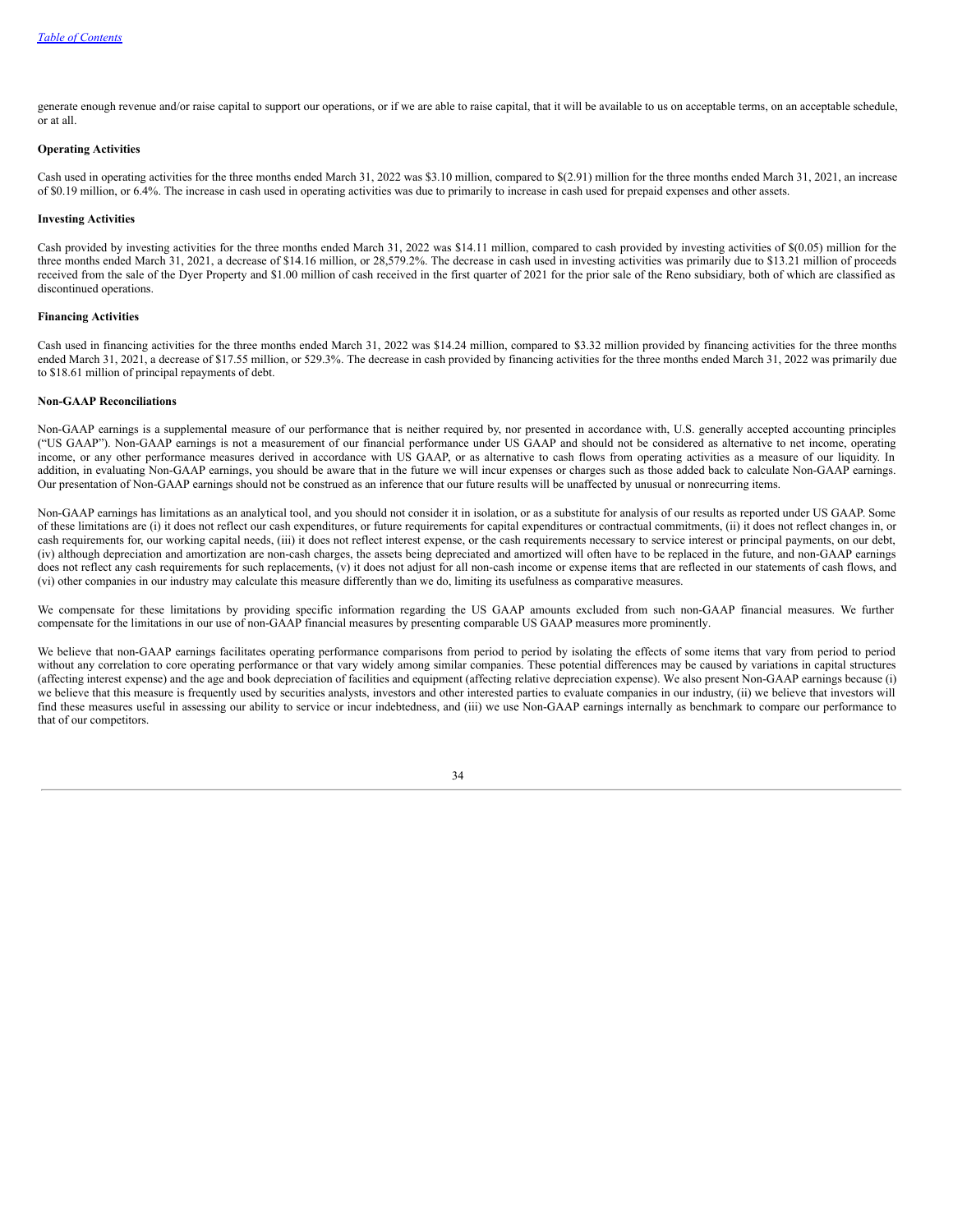In the presentation of the financial results below, the Company reconciles Non-GAAP earnings (loss) with net loss attributable to continuing operations, the most directly comparable GAAP measure, and reports Non-GAAP earnings (loss) per share, which is calculated by dividing Non-GAAP net income (loss) divided by weighted average common shares. Management believes that this presentation may be more meaningful in analyzing our income generation.

On a non-GAAP basis, the Company recorded a non-GAAP loss of \$1.70 million for the three months ended March 31, 2022 compared to \$2.23 million for the three months ended March 31, 2021. The details of those expenses and non-GAAP reconciliation of these non-cash items are set forth below:

|                                                |                    | (in thousands)<br><b>Three Months Ended March 31,</b> |  |  |
|------------------------------------------------|--------------------|-------------------------------------------------------|--|--|
|                                                | 2022               | 2021                                                  |  |  |
| Net loss attributable to Unrivaled Brand, Inc. | ъ                  | $(8,873)$ \$<br>(12,077)                              |  |  |
| Non-GAAP adjustments:                          |                    |                                                       |  |  |
| Amortization of intangible assets              | 2,343              | 192                                                   |  |  |
| Depreciation expense                           | 946                | 337                                                   |  |  |
| Stock-based compensation expense               | 2,186              | 397                                                   |  |  |
| Interest expense                               | 1,766              | 73                                                    |  |  |
| Severance expense                              | 670                | 8,990                                                 |  |  |
| Loss (Gain) on sale of investments             |                    | (6,212)                                               |  |  |
| Gain on sale of assets                         | (198)              |                                                       |  |  |
| Gain for debt forgiveness                      |                    | (86)<br>$\overline{\phantom{a}}$                      |  |  |
| Loss on extinguishment of debt                 | (542)              | 6,161                                                 |  |  |
|                                                |                    |                                                       |  |  |
| <b>Non-GAAP</b> gain (loss)                    | \$<br>$(1,702)$ \$ | (2,225)                                               |  |  |

The following table sets forth the computation of basic and diluted loss per share on a non-GAAP basis:

|                                            | (in thousands, except for shares) |               |  |
|--------------------------------------------|-----------------------------------|---------------|--|
|                                            | Three Months Ended March 31,      |               |  |
|                                            | 2022                              | 2021          |  |
| Non-GAAP net income (loss)                 | $(1,702)$ \$                      | (2,225)       |  |
|                                            |                                   |               |  |
| Denominator:                               |                                   |               |  |
| Weighted average common shares - Basic     | 561,818,857                       | 237, 752, 273 |  |
| Weighted average common shares - Diluted   | 561,818,857                       | 237, 752, 273 |  |
|                                            |                                   |               |  |
| Non-GAAP earnings (loss) per common share: |                                   |               |  |
| Non-GAAP earnings (loss) - Basic           |                                   | (0.01)        |  |
| Non-GAAP earnings (loss) - Diluted         | $\overline{\phantom{0}}$<br>- 55  | (0.01)        |  |
|                                            |                                   |               |  |

### <span id="page-34-0"></span>**ITEM 3. QUANTITATIVE AND QUALITATIVE DISCLOSURES ABOUT MARKET RISK.**

<span id="page-34-1"></span>This item is omitted as it is not required for a smaller reporting company.

### **ITEM 4. CONTROLS AND PROCEDURES.**

Under the supervision and with the participation of our management, our principal executive officer and our principal financial officer are responsible for conducting an evaluation of the effectiveness of the design and operation of our disclosure controls and procedures, as defined in Rules 13a-15(e) and 15d-15(e) under the Exchange Act, as of March 31,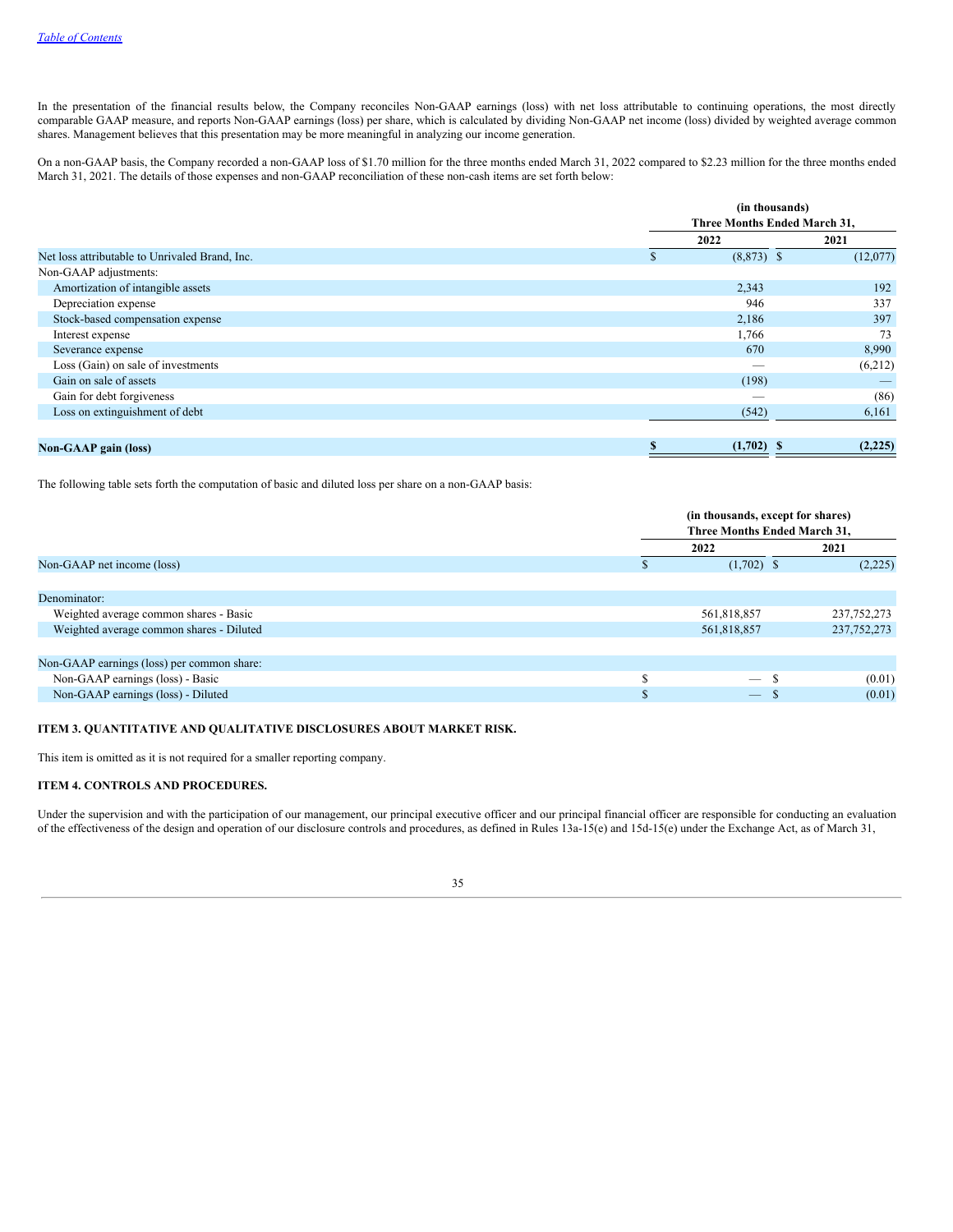2022. Based on this evaluation, our principal executive officer and principal financial officer concluded as of the evaluation date that our disclosure controls and procedures were not effective to a reasonable level as of March 31, 2022.

Based on the results of its assessment, our management concluded that our internal control over financial reporting was not effective as of December 31, 2021 based on such criteria due to material weaknesses in internal control over financial reporting described below:

#### **Material Weaknesses in Internal Control over Financial Reporting**

- The Company's primary user access controls (i.e. provisioning, de-provisioning, and quarterly user access review) to ensure appropriate segregation of duties that would adequately restrict user and privileged access to the financially relevant systems and data to appropriate Company personnel were not operating effectively. Automated process-level controls and manual controls that are dependent upon the information derived from such financially relevant systems were also determined to be ineffective as a result of such deficiency.
- The Company did not maintain adequate and timely review transactions and account reconciliations resulting in material audit adjustments.

#### **Remediation Plan**

We plan to enhance our internal control over financial reporting in an effort to remediate the material weaknesses described above. We are committed to ensuring that our internal control over financial reporting is designed and operating effectively. Our remediation process will include:

- Investing in IT systems to enhance our operational and financial reporting and internal controls.
- Enhancing the organizational structure to support financial reporting processes and internal controls.
- Providing guidance, education and training to employees relating to our accounting policies and procedures.
- Further developing and documenting detailed policies and procedures regarding business processes for significant accounts, critical accounting policies and critical accounting estimates.
- Establishing effective general controls over IT systems to ensure that information produced can be relied upon by process level controls is relevant and reliable. We expect to remediate these material weaknesses during 2022. However, we may discover additional material weaknesses that may require additional time and resources to remediate.

#### **Changes in Internal Control Over Financial Reporting**

<span id="page-35-0"></span>We regularly assess the adequacy of our internal controls over financial reporting and enhance our controls in response to internal control assessments and external audit and regulatory recommendations. No changes in internal control over financial reporting have been identified in connection with the evaluation of disclosure controls and procedures during the quarter ended March 31, 2022 that have materially affected, or are reasonably likely to materially affect, the Company's internal control over financial reporting.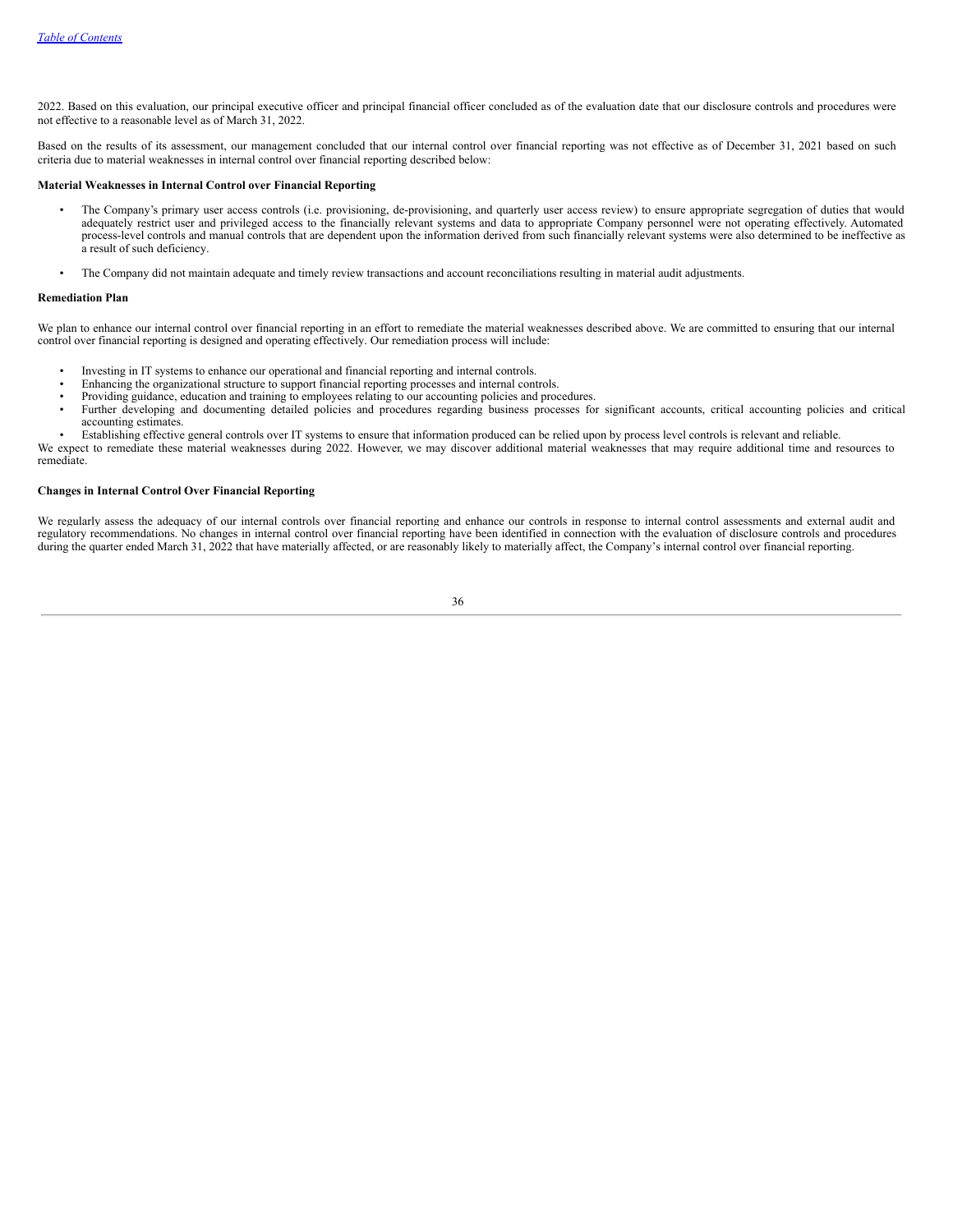# **PART II — OTHER INFORMATION**

# <span id="page-36-0"></span>**ITEM 1. LEGAL PROCEEDINGS.**

The Company is the subject of lawsuits and claims arising in the ordinary course of business from time to time. See Note 15,*"Commitments and Contingencies"* for further information about legal activity.

### <span id="page-36-1"></span>**ITEM 1A. RISK FACTORS.**

There have been no material changes to the risk factors disclosed in Part I, Item 1A,*"Risk Factors",* of our Annual Report on Form 10-K for the year ended December 31, 2021, except for the risk factors noted below. Please refer to that section for disclosures regarding the risk and uncertainties relating to our business.

#### The effects of war, acts of terrorism, threat of terrorism, or other types of violence, could adversely affect our business.

Some of our stores are located in areas with a high amount of foot traffic. Any threat of terrorist attacks or actual terrorist events, or other types of violence, such as shootings or riots, could lead to lower consumer traffic and a decline in sales. Decreased sales could have a material adverse effect on our business, financial condition and results of operations.

### Our common stock may be categorized as "penny stock," which may make it more difficult for investors to sell their shares of common stock due to suitability requirements.

Our common stock may be categorized as "penny stock." The Commission has adopted Rule 15g-9 under the Exchange Act, which generally defines "penny stock" to be any equity security that has a market price (as defined) less than \$5.00 per share or an exercise price of less than \$5.00 per share, subject to certain exceptions. The price of our common stock is significantly less than \$5.00 per share and, unless we qualify for an exception, may be considered "penny stock." This designation imposes additional sales practice requirements on broker-dealers who sell to persons other than established customers and accredited investors. The penny stock rules, if applicable to us, would require a broker-dealer buying our securities to disclose certain information concerning the transaction, obtain a written agreement from the purchaser and determine that the purchaser is reasonably suitable to purchase the securities given the increased risks generally inherent in penny stocks. These rules may restrict the ability and/or willingness of brokers or dealers to buy or sell our common stock, either directly or on behalf of their clients, may discourage potential stockholders from purchasing our common stock, or may adversely affect the ability of stockholders to sell their shares.

### <span id="page-36-2"></span>**ITEM 2. UNREGISTERED SALES OF EQUITY SECURITIES AND USE OF PROCEEDS.**

<span id="page-36-3"></span>None.

### **ITEM 3. DEFAULTS UPON SENIOR SECURITIES.**

<span id="page-36-4"></span>None.

## **ITEM 4. MINE SAFETY DISCLOSURES.**

<span id="page-36-5"></span>None.

### **ITEM 5. OTHER INFORMATION.**

<span id="page-36-6"></span>None.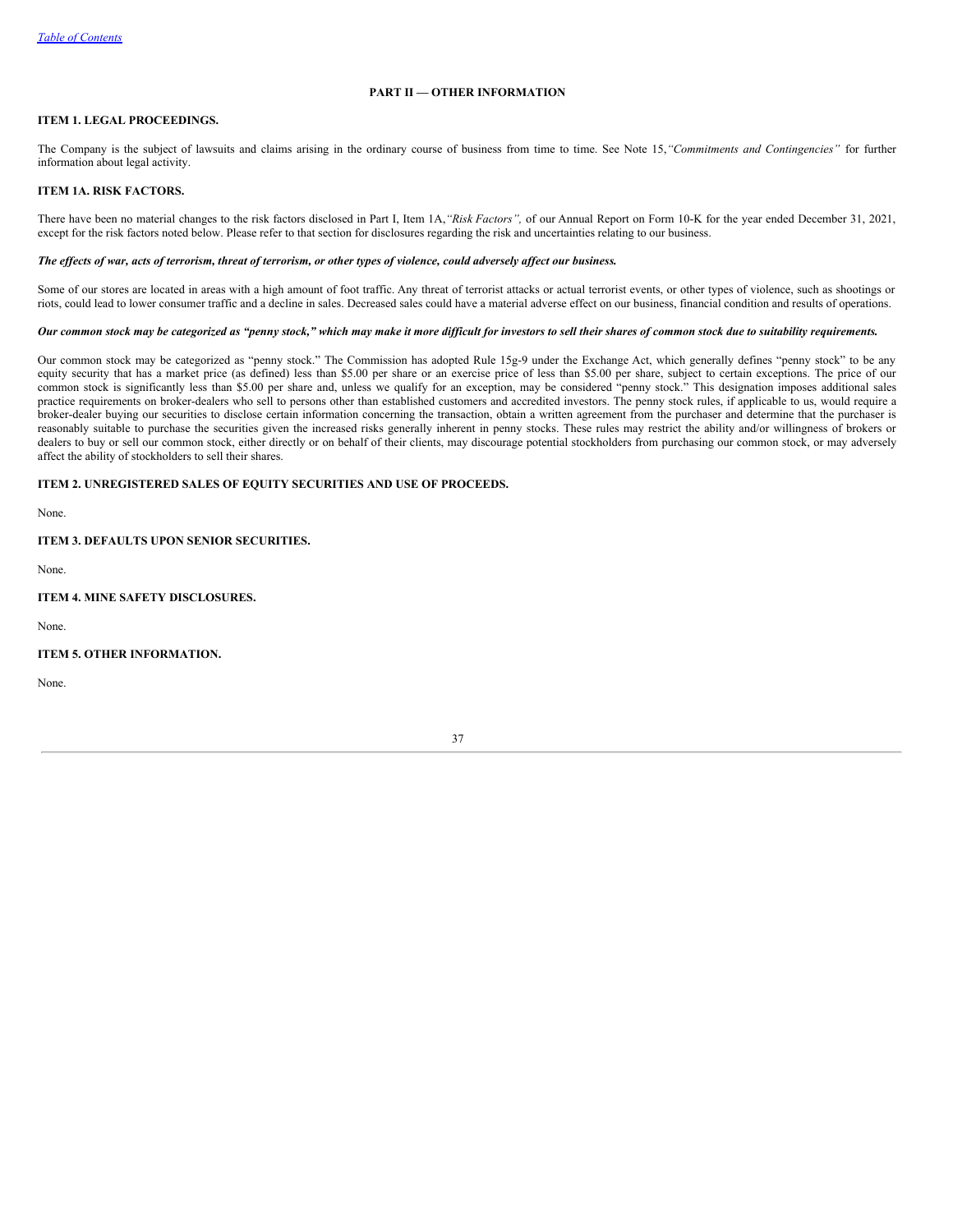# **ITEM 6. EXHIBITS.**

| Exhibit | <b>Description</b>                                                                                                                        |
|---------|-------------------------------------------------------------------------------------------------------------------------------------------|
|         |                                                                                                                                           |
| 2.1     | Agreement and Plan of Merger, dated March 2, 2021                                                                                         |
| 2.2     | Name Change Agreement and Plan of Merger, dated as of June 30, 2021, by and between the Company and Unrivaled Brands, Inc.                |
| 2.3     | Membership Interest Purchase Agreement, dated as of July 1, 2021, by and among the Company and Nicholas Koyaceyich and Dallas<br>Imbimbo. |
| 2.4     | Membership Interest Purchase Agreement, dated August 15, 2021.                                                                            |
| 2.5     | Membership Interest Purchase Agreement, dated as of November 17, 2021.                                                                    |
| 2.6     | Membership Interest Purchase Agreement, dated November 22, 2021.                                                                          |
| 2.7     | Certificate of Withdrawal of Certificate of Designation of Series A Preferred Stock                                                       |
| 2.8     | Certificate of Withdrawal of Certificate of Designation of Series B Preferred Stock                                                       |
| 2.9     | Articles of Merger, filed with the Nevada Secretary of State on July 1, 2021.                                                             |
| 2.10    | Name Change Articles of Merger, filed with the Nevada Secretary of State on July 1, 2021.                                                 |
| 2.11    | Articles of Incorporation.                                                                                                                |
| 2.12    | <b>Certificate of Amendment</b>                                                                                                           |
| 2.13    | <b>Certificate of Change</b>                                                                                                              |
| 2.14    | <b>Certificate of Amendment</b>                                                                                                           |
| 2.12    | Second Amended and Restated Bylaws.                                                                                                       |
| 3.1     | Form of Amendment No. 1 to 7.5% Senior Convertible Promissory Note.                                                                       |
| 3.2     | Form of Amendment No. 2 to 7.5% Senior Convertible Promissory Note, dated January 11, 2021.                                               |
| 3.3     | Form of Amendment No. 3 to 7.5% Senior Convertible Promissory Note.                                                                       |
| 3.4     | Form of Common Stock Purchase Warrant                                                                                                     |
| 3.5     | Form of 3.0% Senior Convertible Promissory Note.                                                                                          |
| 3.6     | Form of Common Stock Purchase Warrant ("A Warrant").                                                                                      |
| 3.7     | Form of Common Stock Purchase Warrant ("B Warrant").                                                                                      |
| 3.8     | Form of Straight Promissory Note ("6-Month Note").                                                                                        |
| 3.9     | Form of Straight Promissory Note ("12-Month Note").                                                                                       |
| 3.10    | <b>Common Stock Purchase Warrant</b>                                                                                                      |
| 3.11    | Form of Senior Secured Promissory Note.                                                                                                   |
| 3.12    | Secured Promissory Note, dated November 22, 2021.                                                                                         |
| 3.13    | 2016 Equity Incentive Plan +                                                                                                              |
| 3.14    | Form of Terra Tech Corp. Amended and Restated 2018 Equity Incentive Plan. †                                                               |
| 3.15    | Amendment to Terra Tech Corp. Amended and Restated 2018 Equity Incentive Plan, dated as of February 14, 2020 +                            |
| 3.16    | 2019 Equity Incentive Plan of UMBRLA, Inc. <sup>+</sup>                                                                                   |
| 3.17    | Amendment to 2019 Equity Incentive Plan of UMBRLA, Inc., dated March 1, 2020. <sup>+</sup>                                                |
| 3.18    | Amendment to 2019 Equity Inventive Plan of UMBRLA, Inc., dated October 22, 2020. <sup>†</sup>                                             |
| 4.1     | Sublease, dated March 29, 2016, by and between Black Oak Gallery and CCIG Properties, LLC.                                                |
| 4.2     | Employment Agreement between Terra Tech Corp. and Jeffrey Batliner, dated June 7, 2021.                                                   |
| 4.3     | Loan Agreement Amendment, dated January 7, 2021.                                                                                          |
| 4.4     | Indemnification Agreement (Jeffrey Batliner), dated January 7, 2021. <sup>+</sup>                                                         |
| 4.5     | Indemnification Agreement (Steven J. Ross), dated January 7, 2021. <sup>+</sup>                                                           |
| 4.6     | Form of Registration Rights Agreement.                                                                                                    |
| 4.7     | Independent Director Agreement between Terra Tech Corp. and Nicholas Kovacevich, dated February 1, 2021. <sup>+</sup>                     |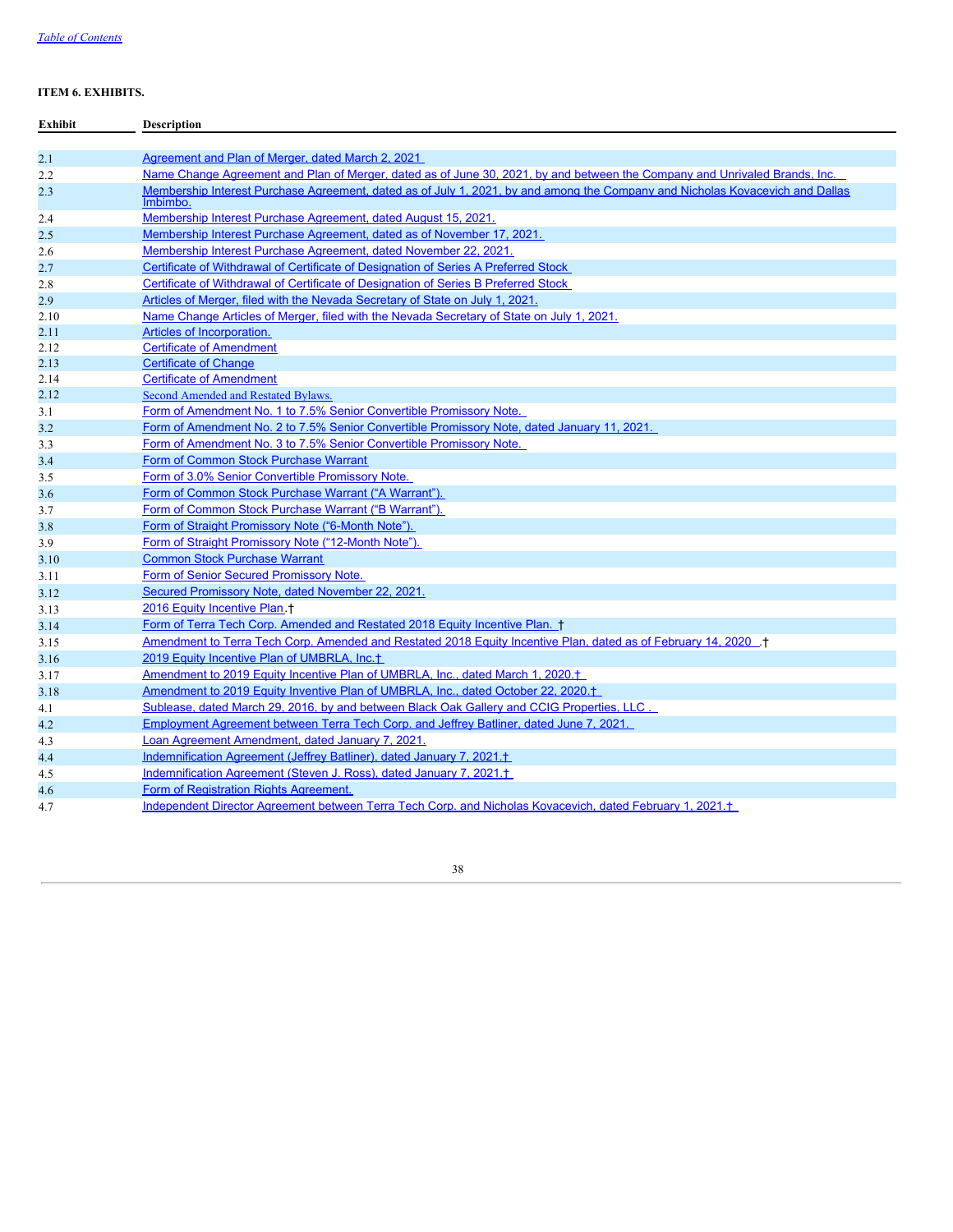| 4.8  | Independent Director Agreement between Terra Tech Corp. and Ira Ritter, dated February 1, 2021. <sup>+</sup>                                                                                                                                                                                                                                                                                           |
|------|--------------------------------------------------------------------------------------------------------------------------------------------------------------------------------------------------------------------------------------------------------------------------------------------------------------------------------------------------------------------------------------------------------|
| 4.9  | <b>Registration Rights Agreement.</b>                                                                                                                                                                                                                                                                                                                                                                  |
| 4.10 | Independent Director Agreement between Terra Tech Corp. and Tiffany Davis, dated April 6, 2021. <sup>+</sup>                                                                                                                                                                                                                                                                                           |
| 4.11 | Director Indemnification Agreement between Terra Tech Corp. and Tiffany Davis, dated April 6, 2021. <sup>+</sup>                                                                                                                                                                                                                                                                                       |
| 4.12 | Stock Option Agreement between Terra Tech Corp. and Tiffany Davis, dated April 6, 2021.                                                                                                                                                                                                                                                                                                                |
| 31.1 | Certification of Tiffany Davis, Chief Executive Officer pursuant to Section 302 of the Sarbanes-Oxley Act of 2002. *                                                                                                                                                                                                                                                                                   |
| 31.2 | Certification of Jeffrey Batliner, Chief Financial Officer, pursuant to Section 302 of the Sarbanes-Oxley Act of 2002 *                                                                                                                                                                                                                                                                                |
| 32.1 | Certification of Tiffany Davis, Chief Executive Officer, pursuant to Sections 906 of the Sarbanes-Oxley Act of 2002, 18 U.S.C. Section 1350. **                                                                                                                                                                                                                                                        |
| 32.2 | Certification of Jeffrey Batliner, Chief Financial Officer, pursuant to Sections 906 of the Sarbanes-Oxley Act of 2002, 18 U.S.C. Section 1350. **                                                                                                                                                                                                                                                     |
| 101  | The following financial statements from the Company's Quarterly Report on Form 10-Q for the quarter ended March 31, 2022, formatted in Inline XBRL: (i)<br>Consolidated Balance Sheets, (ii) Consolidated Statements of Operations, (iii) Consolidated Statements of Cash Flow, (iv) Consolidated Statements of<br>Stockholders Equity, and (v) Notes to Unaudited Consolidated Financial Statements.* |
| 104  | Cover Page Interactive Data File (formatted as Inline XBRL and contained in Exhibit 101).*                                                                                                                                                                                                                                                                                                             |

 $\mathcal{L}_\text{max}$ \* Filed herewith

\*\* Furnished herewith<br>\*\*\* Certain schedules

Certain schedules and exhibits to this agreement have been omitted pursuant to Item 601(a)(5) of Regulation S-K. A copy of any omitted schedule and/or exhibit will be furnished to the Securities and Exchange Commission upon request.

<span id="page-38-0"></span>♦ Indicates a management contract or compensatory plan or arrangement.

# **SIGNATURES**

Pursuant to the requirements of the Securities Exchange Act of 1934, the Registrant has duly caused this report to be signed on its behalf by the undersigned, thereunto duly authorized.

# **UNRIVALED BRANDS, INC.**

Date: May 16, 2022 By: */s/ Jeffrey Batliner* 

Jeffrey Batliner Chief Financial Officer (Principal Accounting Officer and Principal Financial Officer)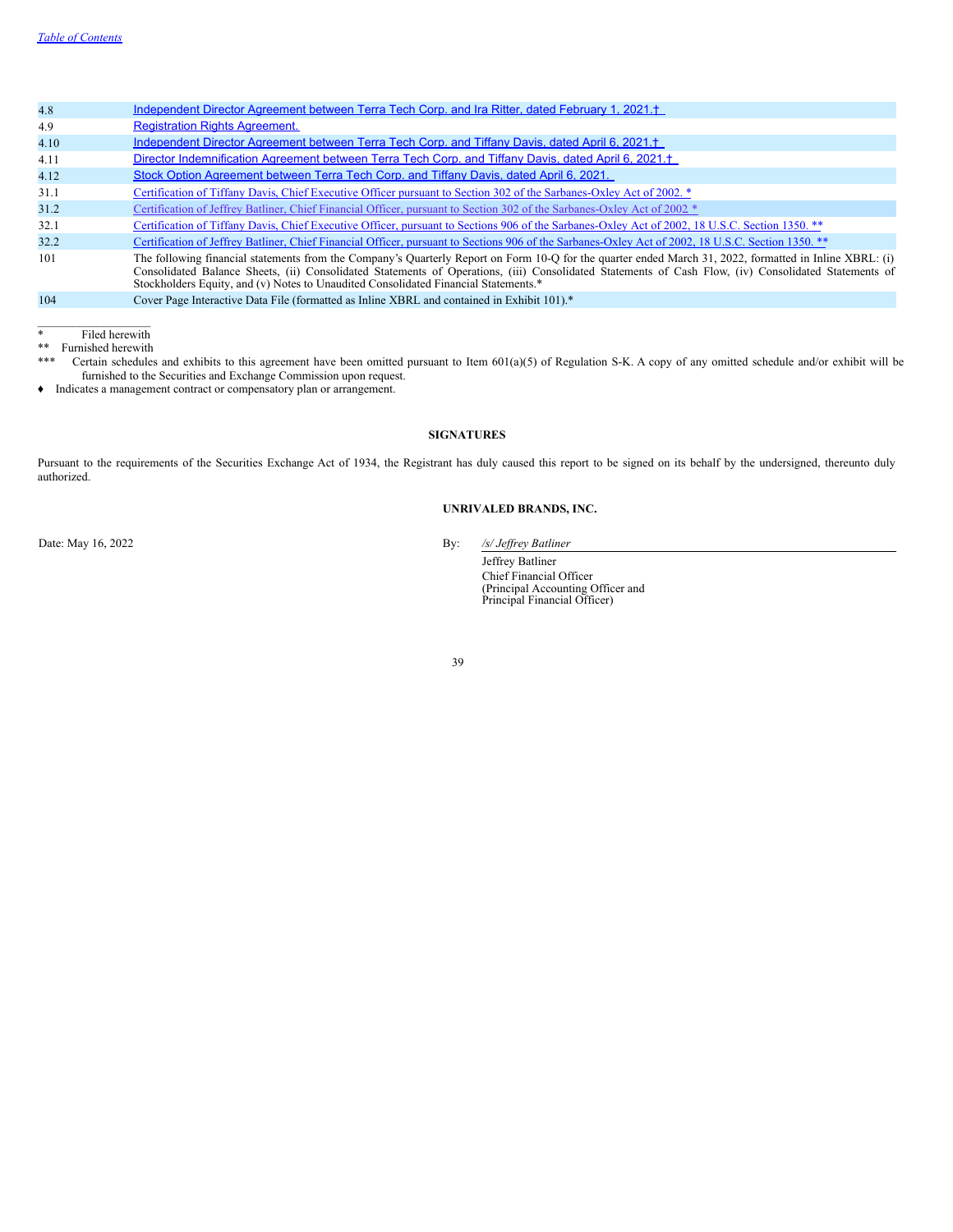### **Certifications pursuant to Securities and Exchange Act of 1934 Rule 13a-14 as adopted pursuant to Section 302 of Sarbanes-Oxley Act of 2002**

<span id="page-39-0"></span>I, Tiffany Davis, certify that:

- 1. I have reviewed this Quarterly Report on Form 10-Q of the Unrivaled Brands, Inc. (the "Registrant");
- 2. Based on my knowledge, this report does not contain any untrue statement of a material fact or omit to state a material fact necessary to make the statements made, in light of the circumstances under which such statements were made, not misleading with respect to the period covered by this report;
- 3. Based on my knowledge, the financial statements, and other financial information included in this report, fairly present in all material respects the financial condition, results of operations and cash flows of the Registrant as of, and for, the periods presented in this report;
- 4. The Registrant's other certifying officer(s) and I are responsible for establishing and maintaining disclosure controls and procedures (as defined in Exchange Act Rule 13a-15(e) and 15d-15(e)) and internal control over financial reporting (as defined in Exchange Act Rules 13a-15(f) and 15d-15(f) for the Registrant and have:
	- a. Designed such disclosure controls and procedures, or caused such disclosure controls and procedures to be designed under our supervision, to ensure that material information relating to the Registrant, including its consolidated subsidiaries, is made known to us by others within those entities, particularly during the period in which this report is being prepared;
	- b. Designed such internal control over financial reporting, or caused such internal control over financial reporting to be designed under our supervision, to provide reasonable assurance regarding the reliability of financial reporting and the preparation of financial statements for external purposes in accordance with generally accepted accounting principles;
	- c. Evaluated the effectiveness of the Registrant's disclosure controls and procedures and presented in this report our conclusions about the effectiveness of the disclosure controls and procedures, as of the end of the period covered by this report based on such evaluation; and
	- d. Disclosed in this report any change in the Registrant's internal control over financial reporting that occurred during the Registrant's most recent fiscal quarter (the Registrant's fourth fiscal quarter in the case of an annual report) that has materially affected, or is reasonably likely to materially affect, the Registrant's internal control over financial reporting; and
- 5. The Registrant's other certifying officer(s) and I have disclosed, based on our most recent evaluation of internal control over financial reporting, to the Registrant's auditors and the audit committee of the Registrant's board of directors (or persons performing the equivalent functions):
	- a. All significant deficiencies and material weaknesses in the design or operation of internal control over financial reporting which are reasonably likely to adversely affect the Registrant's ability to record, process, summarize and report financial information; and
	- b. Any fraud, whether or not material, that involves management or other employees who have a significant role in the Registrant's internal control over financial reporting.

Date: May 16, 2022 By: */s/ Tiffany Davis* 

Tiffany Davis Chief Executive Officer and Director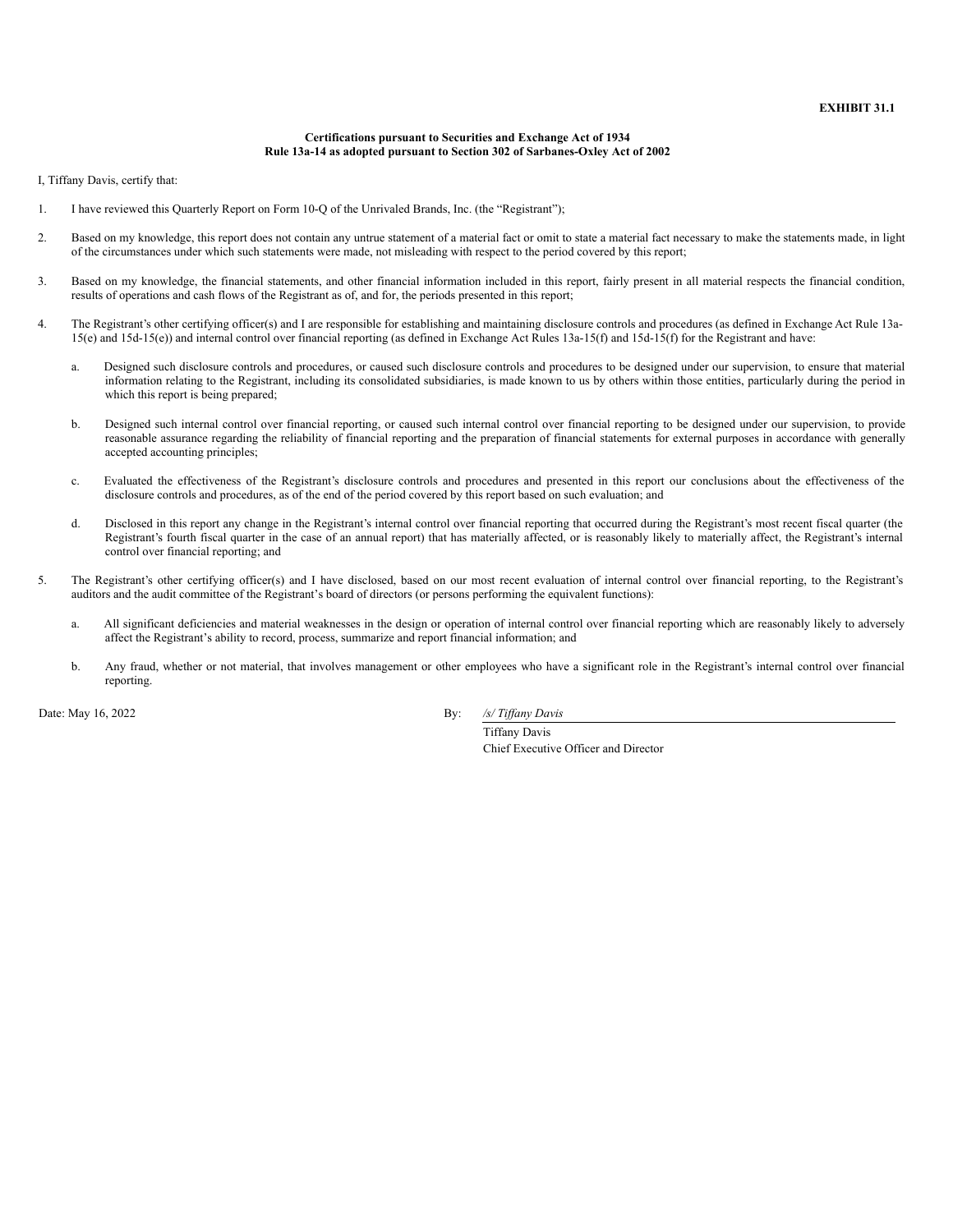### **Certifications pursuant to Securities and Exchange Act of 1934 Rule 13a-14 as adopted pursuant to Section 302 of Sarbanes-Oxley Act of 2002**

<span id="page-40-0"></span>I, Jeffrey Batliner, certify that:

- 1. I have reviewed this Quarterly Report on Form 10-Q of Unrivaled Brands, Inc. (the "Registrant");
- 2. Based on my knowledge, this report does not contain any untrue statement of a material fact or omit to state a material fact necessary to make the statements made, in light of the circumstances under which such statements were made, not misleading with respect to the period covered by this report;
- 3. Based on my knowledge, the financial statements, and other financial information included in this report, fairly present in all material respects the financial condition, results of operations and cash flows of the Registrant as of, and for, the periods presented in this report;
- 4. The Registrant's other certifying officer(s) and I are responsible for establishing and maintaining disclosure controls and procedures (as defined in Exchange Act Rule 13a-15(e) and 15d – 15(e)) and internal control over financial reporting (as defined in Exchange Act Rules 13a-15(f) and 15d-15(f) for the Registrant and have:
	- a. Designed such disclosure controls and procedures, or caused such disclosure controls and procedures to be designed under our supervision, to ensure that material information relating to the Registrant, including its consolidated subsidiaries, is made known to us by others within those entities, particularly during the period in which this report is being prepared;
	- b. Designed such internal control over financial reporting, or caused such internal control over financial reporting to be designed under our supervision, to provide reasonable assurance regarding the reliability of financial reporting and the preparation of financial statements for external purposes in accordance with generally accepted accounting principles;
	- c. Evaluated the effectiveness of the Registrant's disclosure controls and procedures and presented in this report our conclusions about the effectiveness of the disclosure controls and procedures, as of the end of the period covered by this report based on such evaluation; and
	- d. Disclosed in this report any change in the Registrant's internal control over financial reporting that occurred during the Registrant's most recent fiscal quarter (the Registrant's fourth fiscal quarter in the case of an annual report) that has materially affected, or is reasonably likely to materially affect, the Registrant's internal control over financial reporting; and
- 5. The Registrant's other certifying officer(s) and I have disclosed, based on our most recent evaluation of internal control over financial reporting, to the Registrant's auditors and the audit committee of the Registrant's board of directors (or persons performing the equivalent functions):
	- a. All significant deficiencies and material weaknesses in the design or operation of internal control over financial reporting which are reasonably likely to adversely affect the Registrant's ability to record, process, summarize and report financial information; and
	- b. Any fraud, whether or not material, that involves management or other employees who have a significant role in the Registrant's internal control over financial reporting.

Date: May 16, 2022 By: */s/ Jef rey Batliner*

Jeffrey Batliner Chief Financial Officer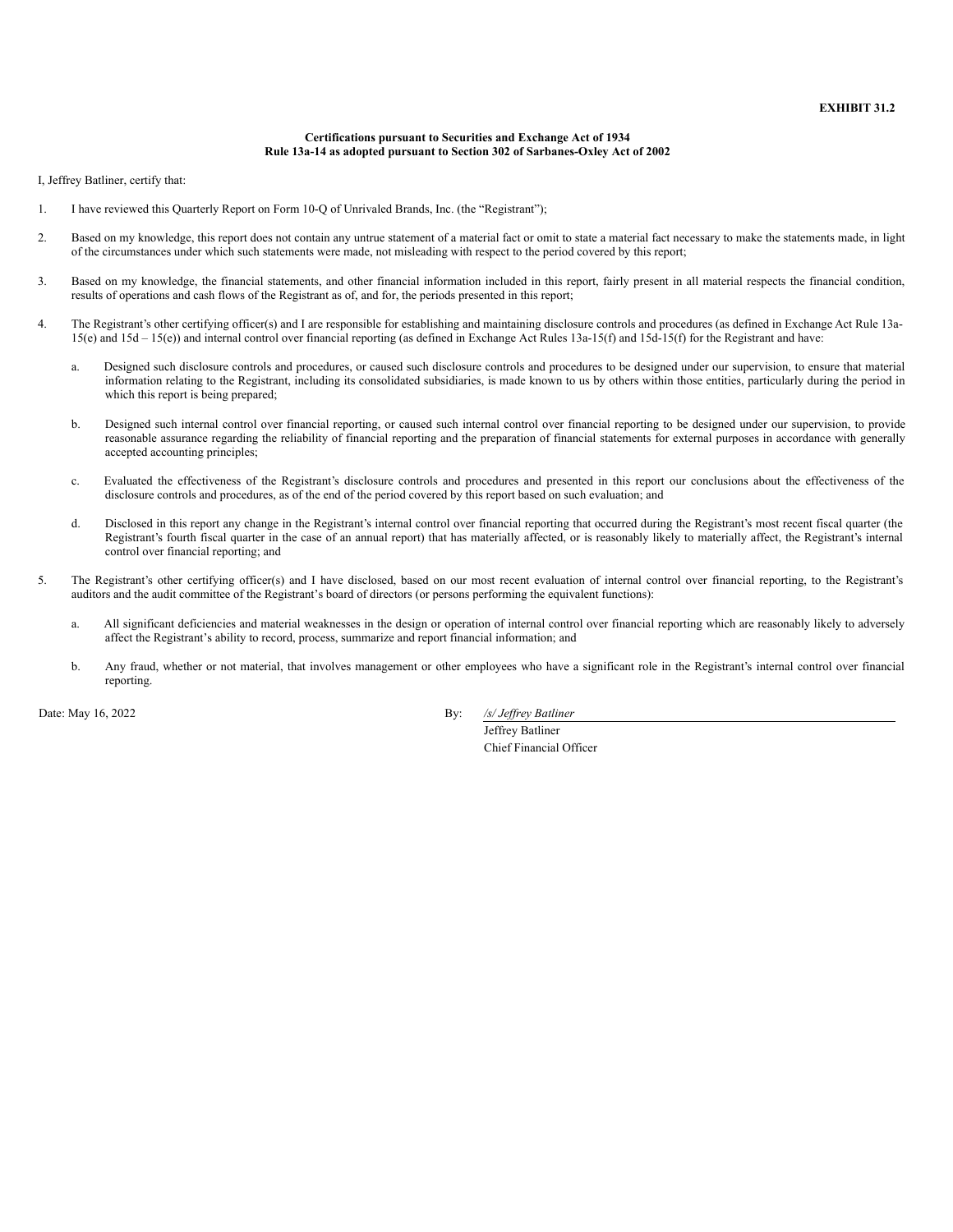## **EXHIBIT 32.1**

### **CERTIFICATION PURSUANT TO 18 U.S.C. SECTION 1350, AS ADOPTED PURSUANT TO SECTION 906 OF THE SARBANES-OXLEY ACT OF 2002**

<span id="page-41-0"></span>In connection with the Quarterly Report of Unrivaled Brands, Inc.(the "Company") on Form 10-Q for the quarter ended March 31, 2022 (the "Form 10-Q"), I, Tiffany Davis, Chief Executive Officer of the Company, certify, as of the date hereof, pursuant to 18 U.S.C. Section 1350, as adopted pursuant to Section 906 of the Sarbanes-Oxley Act of 2002, that to the best of my knowledge, that the Company's Form 10-Q fully complies with the requirements of Section 13(a) or 15(d) of the Securities Exchange Act of 1934 and that the information contained in the Form 10-Q, fairly presents, in all material respects, the financial condition and results of operations of the Company.

Date: May 16, 2022 By: */s/ Tif any Davis*

Tiffany Davis Chief Executive Officer and Director